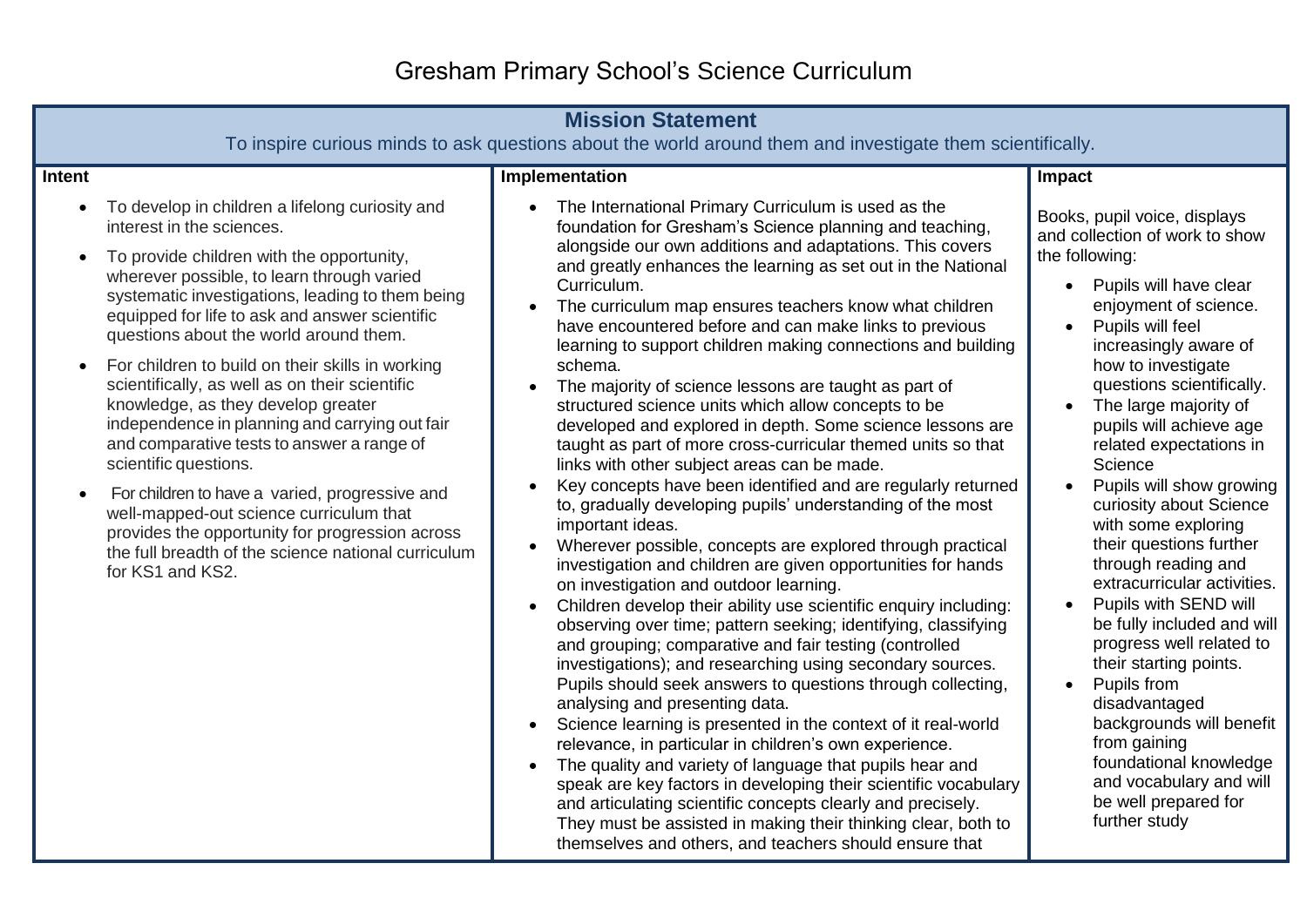|                                                                                                                                                                                                                                                                                                                                                                                                                                                                                                          | pupils build secure foundations by using discussion to probe<br>and remedy their misconceptions. |  |  |  |  |
|----------------------------------------------------------------------------------------------------------------------------------------------------------------------------------------------------------------------------------------------------------------------------------------------------------------------------------------------------------------------------------------------------------------------------------------------------------------------------------------------------------|--------------------------------------------------------------------------------------------------|--|--|--|--|
|                                                                                                                                                                                                                                                                                                                                                                                                                                                                                                          | <b>The Essential Elements</b>                                                                    |  |  |  |  |
|                                                                                                                                                                                                                                                                                                                                                                                                                                                                                                          |                                                                                                  |  |  |  |  |
| The essential skills of science are the skills required for scientific investigation. These important skills are practised and developed in all areas of science.<br>As children develop their investigative skills they should also be able to draw on an ever expanding knowledge of biology, chemistry and physics.<br>Teachers will strive to give children hands on experiences of investigating topics scientifically while equipping them with the vocabulary to explain their knowledge.         |                                                                                                  |  |  |  |  |
| Types of scientific enquiry                                                                                                                                                                                                                                                                                                                                                                                                                                                                              |                                                                                                  |  |  |  |  |
| 1. Modelling                                                                                                                                                                                                                                                                                                                                                                                                                                                                                             |                                                                                                  |  |  |  |  |
| A model can be used to help children understand how a process works, or to explain ideas or a concept. Some manufactured models can be useful, for example,<br>you could use a cut-away model of an ear to find out how the ear works, and use musical instruments to find out how different sounds are produced. In this unit, we<br>will be making our own models of the ear and eye, and we will be making a drum.                                                                                    |                                                                                                  |  |  |  |  |
| 2. Pattern seeking                                                                                                                                                                                                                                                                                                                                                                                                                                                                                       |                                                                                                  |  |  |  |  |
| This method involves observing and recording natural events, or carrying out experiments where the variables can't easily be controlled. In pattern seeking, it is still<br>important to note and record variables. The investigator needs to try to identify patterns that result from these variables. This method is well suited to studies of<br>physical processes. For example, the children can observe the pattern of hearing a particular sound when an object vibrates.                        |                                                                                                  |  |  |  |  |
| 3. Research                                                                                                                                                                                                                                                                                                                                                                                                                                                                                              |                                                                                                  |  |  |  |  |
| Researching in the scientific sense, involves gathering and analysing other people's opinions or scientific findings in order to answer a question or to provide<br>background information to help explain observed events. In the primary school, this might mean searching in non-fiction books, using the internet and utilising<br>experts in the community, for example, you could ask a musician to come in to school to talk to the children and to help them compose their own sounds and music. |                                                                                                  |  |  |  |  |
| 4. Challenges                                                                                                                                                                                                                                                                                                                                                                                                                                                                                            |                                                                                                  |  |  |  |  |
| These sorts of investigations involve some kind of design task and/or a problem to solve. Challenges are most often suited to the study of materials and<br>physical processes. In such situations children apply their scientific knowledge, skills and understanding to make (or design) something. Challenges can be very<br>effective and motivating assessment tasks. In this unit, the children will be faced with the challenge of finding out where sound and light come from and how to         |                                                                                                  |  |  |  |  |

make sounds using different materials and objects.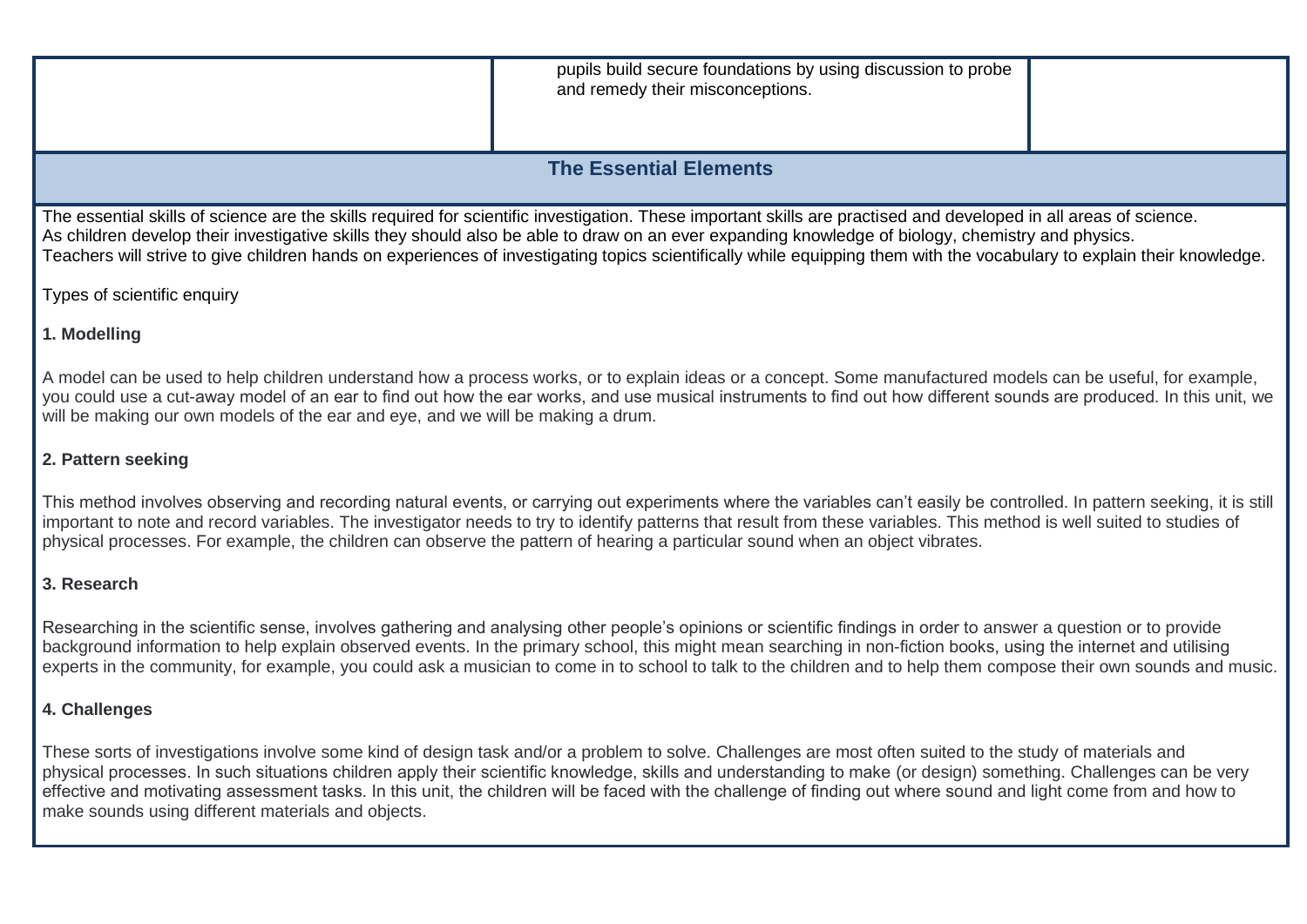## **5. Fair testing**

Fair testing finds relationships between factors (variables). A single variable is changed – this is the variable you are testing. All other variables are kept the same, which is why it is said to be fair. Any differences are said to be the result of the changed variable. So, if you wanted to test which material (metal, wood, plastic) makes the loudest sound, the variable you should change is the type of material. However, the way you carry out the test must be kept the same. Fair testing is particularly well suited to investigations that record measurements. The fair test planning board (see below) will be useful for this task.

|                                                                                                                                                                                                                                                                                                                                                                                                                                                                                                                                                                                                          | <b>Key Concepts</b><br><b>Big Ideas Revisited Across Units</b>                                                                                                                                                                             |            |  |  |  |
|----------------------------------------------------------------------------------------------------------------------------------------------------------------------------------------------------------------------------------------------------------------------------------------------------------------------------------------------------------------------------------------------------------------------------------------------------------------------------------------------------------------------------------------------------------------------------------------------------------|--------------------------------------------------------------------------------------------------------------------------------------------------------------------------------------------------------------------------------------------|------------|--|--|--|
| Similarity and<br><b>Difference</b>                                                                                                                                                                                                                                                                                                                                                                                                                                                                                                                                                                      | Similarity is sameness or a likeness between things and differences are a point or way in which people or things are dissimilar.                                                                                                           |            |  |  |  |
| Changes                                                                                                                                                                                                                                                                                                                                                                                                                                                                                                                                                                                                  | Changing from one material/state to another. Changes can be described as reversible or irreversible                                                                                                                                        |            |  |  |  |
| Cause and effect                                                                                                                                                                                                                                                                                                                                                                                                                                                                                                                                                                                         | The relationship between events or things, where one is the result of the other or others. This is a combination of action and reaction.                                                                                                   |            |  |  |  |
| Adaptation                                                                                                                                                                                                                                                                                                                                                                                                                                                                                                                                                                                               | The characteristics animals or plants have developed to help them survive and thrive in their habitat.                                                                                                                                     |            |  |  |  |
| Fair test                                                                                                                                                                                                                                                                                                                                                                                                                                                                                                                                                                                                | An experiment that controls all but one variable when attempting to answer a scientific question. Only changing one variable allows the person<br>conducting the test to know that no other variable has affected the results of the test. |            |  |  |  |
| Measuring                                                                                                                                                                                                                                                                                                                                                                                                                                                                                                                                                                                                | Measuring can involve accurately recording an aspect of something eg the size, temperature, speed, number, time, frequency etc                                                                                                             |            |  |  |  |
| Observing                                                                                                                                                                                                                                                                                                                                                                                                                                                                                                                                                                                                | Watching an event/process closely to notice patterns and changes over time                                                                                                                                                                 |            |  |  |  |
| Growth                                                                                                                                                                                                                                                                                                                                                                                                                                                                                                                                                                                                   | The way something increases and develops over time.                                                                                                                                                                                        |            |  |  |  |
| Conditions                                                                                                                                                                                                                                                                                                                                                                                                                                                                                                                                                                                               | The context surrounding an event which could include temperature, speed, presence of other living things, amount of food, presence of other                                                                                                | forces etc |  |  |  |
| Classifying                                                                                                                                                                                                                                                                                                                                                                                                                                                                                                                                                                                              | Organizing things into scientific categories based on their characteristics                                                                                                                                                                |            |  |  |  |
|                                                                                                                                                                                                                                                                                                                                                                                                                                                                                                                                                                                                          | <b>EYFS Science Related Learning Goals</b>                                                                                                                                                                                                 |            |  |  |  |
| <b>EYFS: Understanding the World (The World)</b><br><b>EYFS: Physical Development (Health and Self-Care)</b><br>Children know about similarities and differences in relation to places, objects, materials and living things. They talk about the<br>Children know the importance for good health of physical exercise,<br>features of their own immediate environment and how environments might vary from one another. They make observations of<br>and a healthy diet, and talk about ways to keep healthy and safe.<br>animals and plants and explain why some things occur, and talk about changes. |                                                                                                                                                                                                                                            |            |  |  |  |
| <b>Key Stage 1 Programme of Study</b>                                                                                                                                                                                                                                                                                                                                                                                                                                                                                                                                                                    |                                                                                                                                                                                                                                            |            |  |  |  |
| <b>Year 2</b><br>Year 1                                                                                                                                                                                                                                                                                                                                                                                                                                                                                                                                                                                  |                                                                                                                                                                                                                                            |            |  |  |  |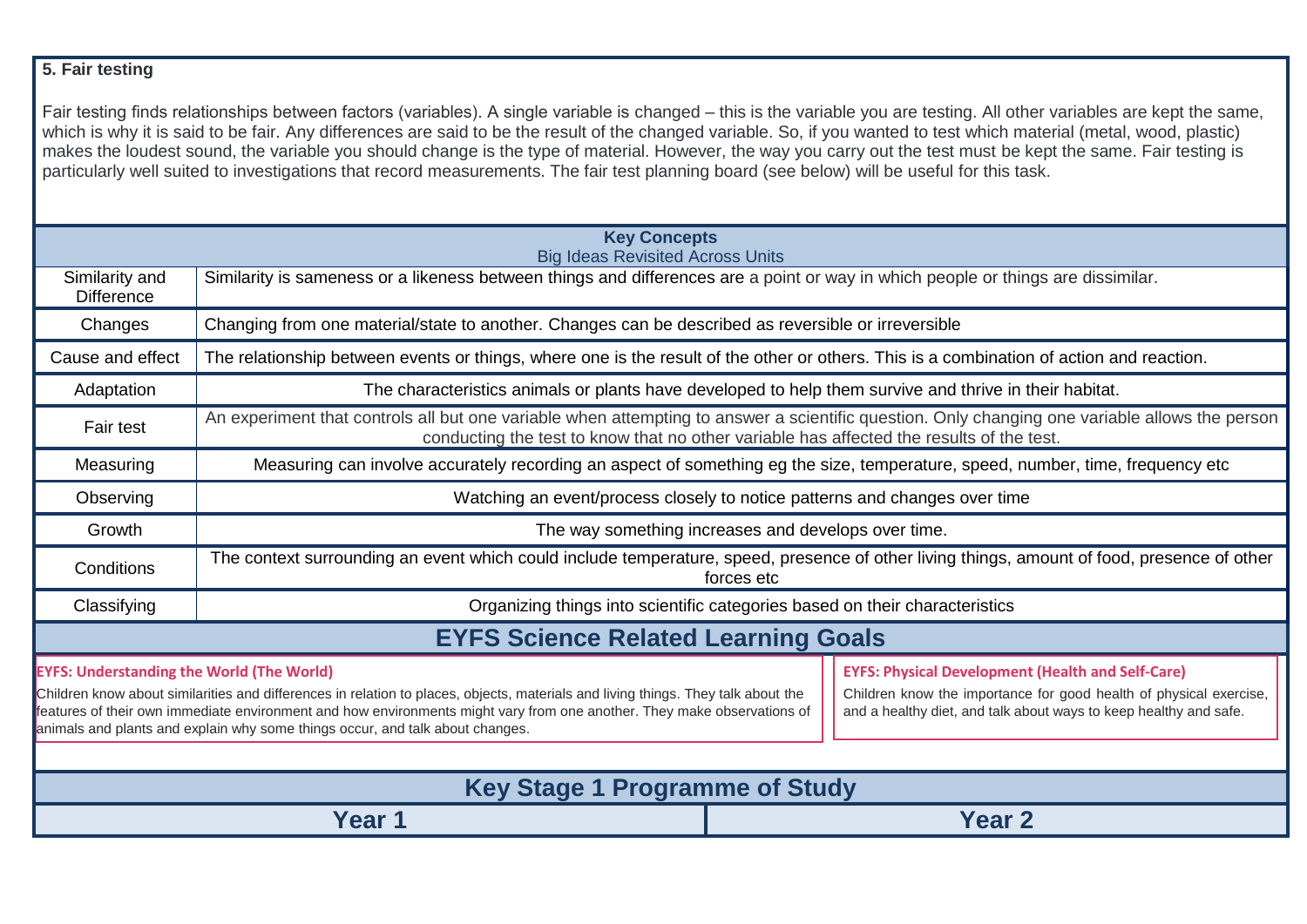| <b>Plants</b>                                                                                                                                                                                | <b>Everyday Materials</b><br>Pupils should be taught to:<br>and rock<br>properties<br>Animals, including humans<br>Pupils should be taught to:<br>mammals<br>birds and mammals including pets)<br>is associated with each sense<br><b>Seasonal Changes</b><br>Pupils should be taught to:<br>observe changes across the 4 seasons<br>Pupils should be taught to:<br>evergreen trees | distinguish between an object and the material from which it is made<br>identify and name a variety of everyday materials, including wood, plastic, glass, metal, water,<br>describe the simple physical properties of a variety of everyday materials<br>compare and group together a variety of everyday materials on the basis of their simple physical<br>identify and name a variety of common animals including fish, amphibians, reptiles, birds and<br>identify and name a variety of common animals that are carnivores, herbivores and omnivores<br>describe and compare the structure of a variety of common animals (fish, amphibians, reptiles,<br>identify, name, draw and label the basic parts of the human body and say which part of the body<br>observe and describe weather associated with the seasons and how day length varies<br>identify and name a variety of common wild and garden plants, including deciduous and<br>identify and describe the basic structure of a variety of common flowering plants, including trees |                                                                                                                                                                               | <b>Uses of everyday materials</b><br>Pupils should be taught to:<br>identify and compare the suitability of a variety of everyday materials, including wood,<br>metal, plastic, glass, brick, rock, paper and cardboard for particular uses<br>find out how the shapes of solid objects made from some materials can be changed by<br>squashing, bending, twisting and stretching<br>Animals, including humans<br>Pupils should be taught to:<br>notice that animals, including humans, have offspring which grow into adults<br>find out about and describe the basic needs of animals, including humans, for survival<br>(water, food and air)<br>describe the importance for humans of exercise, eating the right amounts of different<br>types of food, and hygiene<br>Living things and their habitats<br>Pupils should be taught to:<br>explore and compare the differences between things that are living, dead, and things<br>that have never been alive<br>identify that most living things live in habitats to which they are suited and describe how<br>different habitats provide for the basic needs of different kinds of animals and plants,<br>and how they depend on each other<br>identify and name a variety of plants and animals in their habitats, including<br>microhabitats<br>describe how animals obtain their food from plants and other animals, using the idea of<br>a simple food chain, and identify and name different sources of food<br><b>Plants</b><br>Pupils should be taught to:<br>observe and describe how seeds and bulbs grow into mature plants<br>find out and describe how plants need water, light and a suitable temperature to grow<br>and stay healthy |
|----------------------------------------------------------------------------------------------------------------------------------------------------------------------------------------------|-------------------------------------------------------------------------------------------------------------------------------------------------------------------------------------------------------------------------------------------------------------------------------------------------------------------------------------------------------------------------------------|------------------------------------------------------------------------------------------------------------------------------------------------------------------------------------------------------------------------------------------------------------------------------------------------------------------------------------------------------------------------------------------------------------------------------------------------------------------------------------------------------------------------------------------------------------------------------------------------------------------------------------------------------------------------------------------------------------------------------------------------------------------------------------------------------------------------------------------------------------------------------------------------------------------------------------------------------------------------------------------------------------------------------------------------------|-------------------------------------------------------------------------------------------------------------------------------------------------------------------------------|---------------------------------------------------------------------------------------------------------------------------------------------------------------------------------------------------------------------------------------------------------------------------------------------------------------------------------------------------------------------------------------------------------------------------------------------------------------------------------------------------------------------------------------------------------------------------------------------------------------------------------------------------------------------------------------------------------------------------------------------------------------------------------------------------------------------------------------------------------------------------------------------------------------------------------------------------------------------------------------------------------------------------------------------------------------------------------------------------------------------------------------------------------------------------------------------------------------------------------------------------------------------------------------------------------------------------------------------------------------------------------------------------------------------------------------------------------------------------------------------------------------------------------------------------------------------------------------------------------------------------------------------------------------------------------------------------------|
| <b>Working Scientifically</b><br>asking simple questions and recognising that they can be answered in different ways<br>observing closely, using simple equipment<br>performing simple tests |                                                                                                                                                                                                                                                                                                                                                                                     |                                                                                                                                                                                                                                                                                                                                                                                                                                                                                                                                                                                                                                                                                                                                                                                                                                                                                                                                                                                                                                                      | identifying and classifying<br>$\bullet$<br>using their observations and ideas to suggest answers to questions<br>gathering and recording data to help in answering questions |                                                                                                                                                                                                                                                                                                                                                                                                                                                                                                                                                                                                                                                                                                                                                                                                                                                                                                                                                                                                                                                                                                                                                                                                                                                                                                                                                                                                                                                                                                                                                                                                                                                                                                         |
|                                                                                                                                                                                              | <b>Unit being</b>                                                                                                                                                                                                                                                                                                                                                                   | Learners will be finding out                                                                                                                                                                                                                                                                                                                                                                                                                                                                                                                                                                                                                                                                                                                                                                                                                                                                                                                                                                                                                         | <b>Key Vocabulary</b>                                                                                                                                                         | Knowledge, Skills and Understanding                                                                                                                                                                                                                                                                                                                                                                                                                                                                                                                                                                                                                                                                                                                                                                                                                                                                                                                                                                                                                                                                                                                                                                                                                                                                                                                                                                                                                                                                                                                                                                                                                                                                     |

|               | ∣ ∪nit being<br>$\mathsf{taught} \dots$ | Learners will be finding out | <b>Key Vocabulary</b> | Knowledge, Skills and Understanding |
|---------------|-----------------------------------------|------------------------------|-----------------------|-------------------------------------|
| <b>S</b><br>ш |                                         |                              |                       |                                     |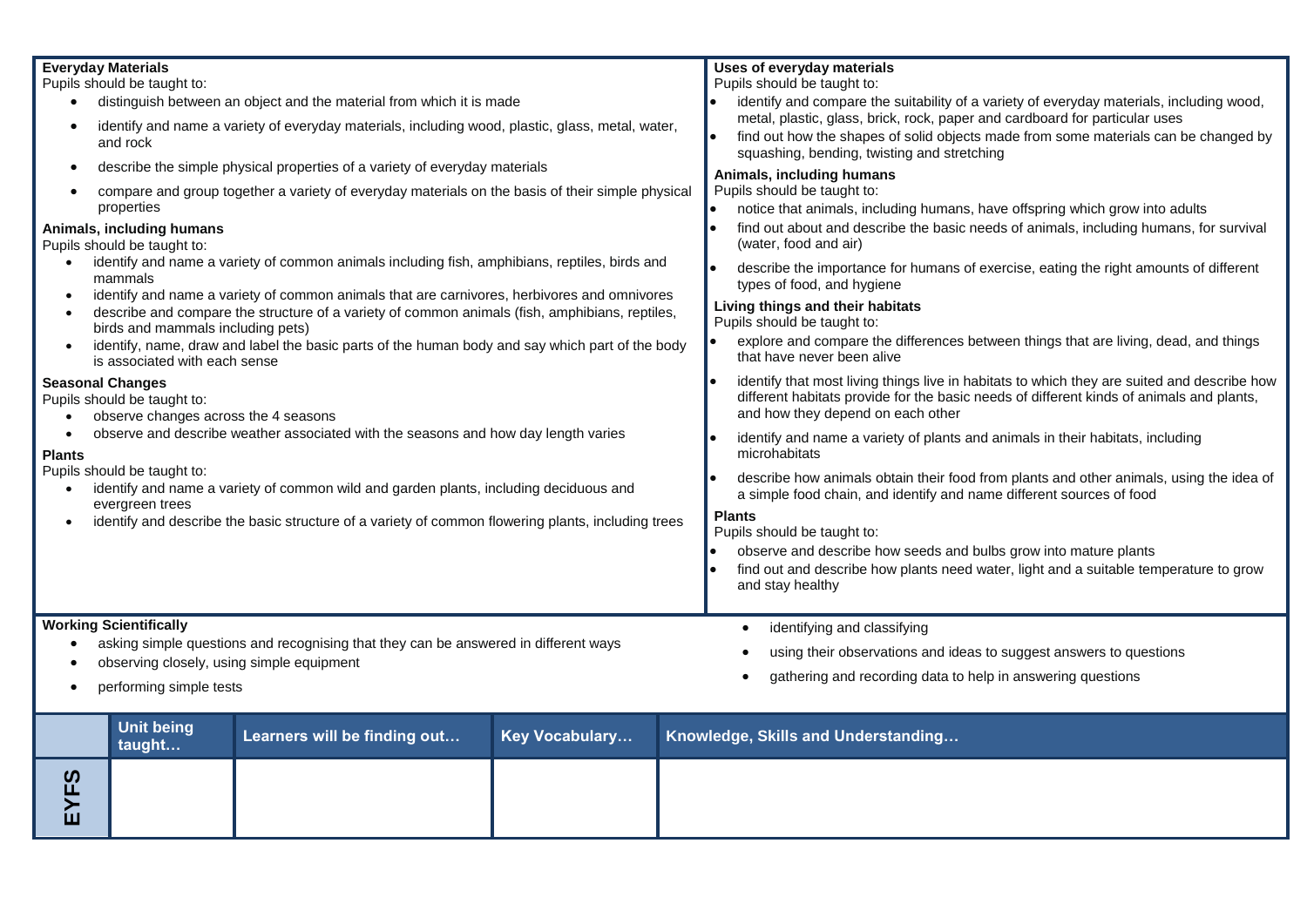|              | Brainwave:<br>the brain<br>The art and<br>science of<br>learning<br>(Biology)                 | The things we can do to<br>make new connections or<br>strengthen existing<br>connections in our brains                                                                                                                                                                                                                                                                                                                                                               | Brain, learning,<br>stress, memory,<br>knowledge, skills,<br>understanding,<br>connections,                                                                                                                                           | 1.01 Be able to identify ways of finding out about scientific questions in familiar contexts<br>1.04 Be able to follow guided experiments to try to answer scientific questions<br>1.05 Be able to connect scientific investigations to familiar contexts<br>1.10 Be able to compare results                                                                                                                                                                                                                                                                                                                                                                                                                                                                                                                                                                                                                                                                                                                                                                                                                                                                                                                                                                                                                                                                                                                                                    |
|--------------|-----------------------------------------------------------------------------------------------|----------------------------------------------------------------------------------------------------------------------------------------------------------------------------------------------------------------------------------------------------------------------------------------------------------------------------------------------------------------------------------------------------------------------------------------------------------------------|---------------------------------------------------------------------------------------------------------------------------------------------------------------------------------------------------------------------------------------|-------------------------------------------------------------------------------------------------------------------------------------------------------------------------------------------------------------------------------------------------------------------------------------------------------------------------------------------------------------------------------------------------------------------------------------------------------------------------------------------------------------------------------------------------------------------------------------------------------------------------------------------------------------------------------------------------------------------------------------------------------------------------------------------------------------------------------------------------------------------------------------------------------------------------------------------------------------------------------------------------------------------------------------------------------------------------------------------------------------------------------------------------------------------------------------------------------------------------------------------------------------------------------------------------------------------------------------------------------------------------------------------------------------------------------------------------|
|              | <b>Treasure</b><br><b>Island</b><br>(Physics)                                                 | How knowledge of the<br>Earth, Sun and Moon<br>helped navigation                                                                                                                                                                                                                                                                                                                                                                                                     | Compass,<br>navigation, sun,<br>moon, equator,<br>orbit                                                                                                                                                                               | 1.03 Understand that science provides evidence, not proof<br>1.48 Understand that the position of the sun in the sky appears to change during the<br>course of a day<br>1.50 Know that the Sun, Earth and Moon are (approximately) spherical                                                                                                                                                                                                                                                                                                                                                                                                                                                                                                                                                                                                                                                                                                                                                                                                                                                                                                                                                                                                                                                                                                                                                                                                    |
|              | <b>Green Fingers</b><br>Living things,<br>plants and<br>animals<br>(Biology)                  | Plants that grow in our<br>local area<br>The different parts of a<br>$\bullet$<br>plant<br>What plants need in order<br>$\bullet$<br>to grow<br>How to care for a plant<br>$\bullet$<br>Where flowers prefer to<br>live and grow<br>How and where seeds<br>grow<br>How to set up tests to<br>discover how plants use<br>water<br>How to grow lots of<br>$\bullet$<br>different things<br>How beans grow<br>$\bullet$<br>How plants and insects<br>rely on each other | Plant, tree,<br>flower, shrub,<br>grass,<br>photosynthesis,<br>light, nutrients,<br>glucose, absorb,<br>leaves, flowers,<br>seeds, energy,<br>veins, deciduous,<br>evergreen, stem,<br>evaporate,<br>pollination, fruit,<br>dispersal | 1.01 Be able to identify ways of finding out about scientific questions in familiar contexts<br>1.04 Be able to follow guided experiments to try to answer scientific questions<br>1.05 Be able to connect scientific investigations to familiar contexts<br>1.06 Be able to suggest independent variables to test in a guided investigation<br>1.07 Be able to make predictions<br>1.08 Be able to use the senses safely to make observations<br>1.09 Be able to make observations and take informal measurements<br>1.10 Be able to compare results<br>1.11 Be able to compare results with predictions<br>1.12 Be able to describe the method and results<br>1.13 Be able to suggest improvements to investigations<br>1.15 Know the names of the senses and the organs connected to them<br>1.16 Know that plants need light and water to grow<br>1.17 Know the names of the parts of plants<br>1.18 Know that seeds can grow into plants<br>1.19 Know some differences between living things and things that have never been alive<br>1.20 Be able to sort living things in simple ways by features and behaviours<br>1.23 Know what all living things need to survive<br>1.24 Understand that people share environments with other living things<br>1.25 Understand that different locations support different living things<br>1.29 Understand the interdependence between plants and animals, humans and animals<br>& humans and plants |
| Year 1 (MP1) | <b>Time</b><br><b>Travellers</b><br>Materials-<br>classifying by<br>properties<br>(Chemistry) | Different materials in the<br>$\bullet$<br>world around us<br>Properties of materials<br>How materials change<br>$\bullet$<br>over time.<br>Testing strengths of<br>$\bullet$<br>different materials                                                                                                                                                                                                                                                                 | Materials,<br>properties, metal,<br>plastic, cloth,<br>paper, solid,<br>flexibility,<br>strength,<br>hardness, water-<br>resistant                                                                                                    | 1.01 Be able to identify ways of finding out about scientific questions in familiar contexts<br>1.03 Understand that science provides evidence, not proof<br>1.04 Be able to follow guided experiments to try to answer scientific questions<br>1.05 Be able to connect scientific investigations to familiar contexts<br>1.07 Be able to make predictions<br>1.08 Be able to use the senses safely to make observations<br>1.09 Be able to make observations and take informal measurements<br>1.10 Be able to compare results<br>1.11 Be able to compare results with predictions<br>1.12 Be able to describe the method and results<br>1.30 Know the names and basic properties of a range of materials<br>1.31 Be able to sort materials into groups according to their observable properties                                                                                                                                                                                                                                                                                                                                                                                                                                                                                                                                                                                                                                               |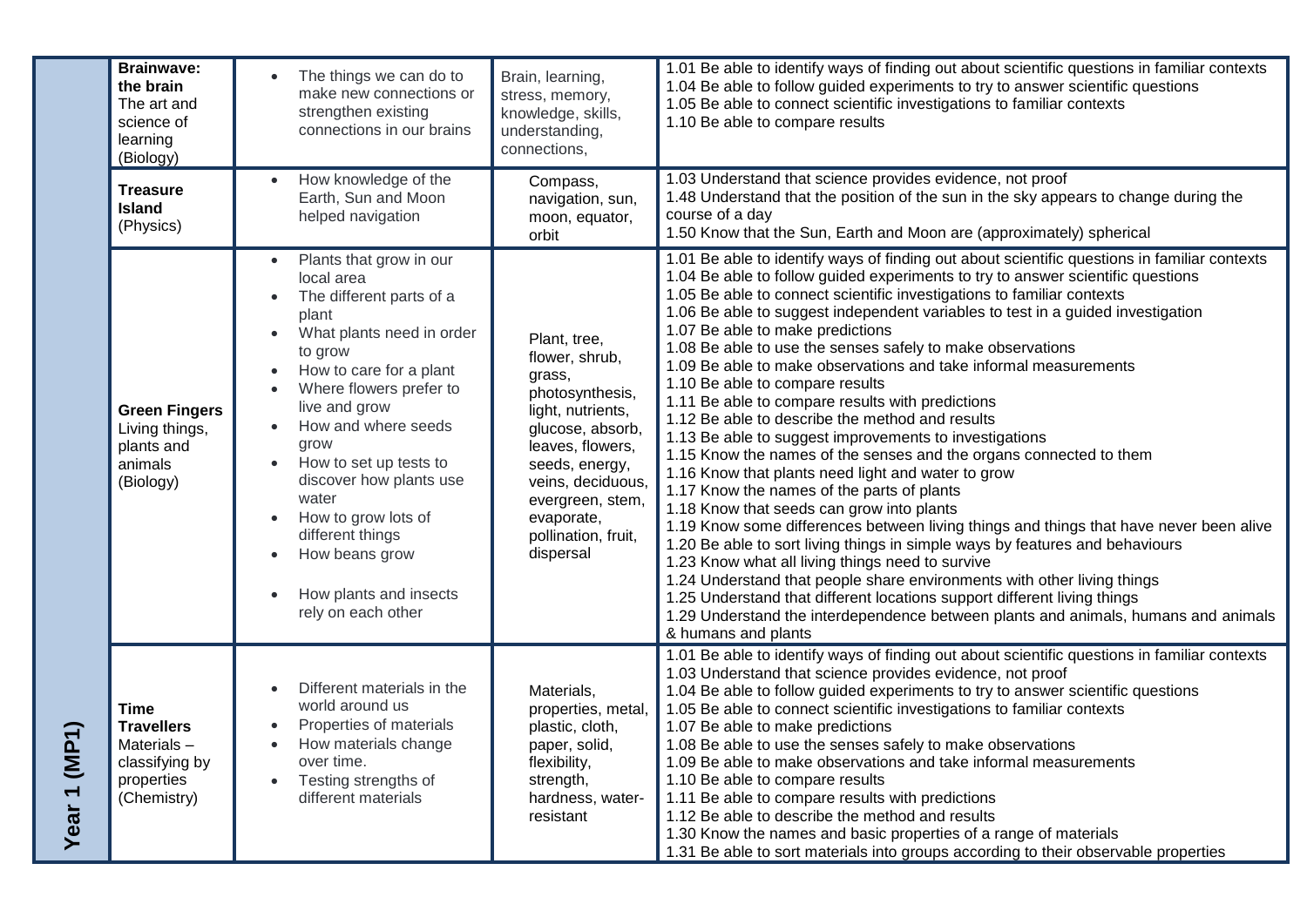|                                    |                                                                                       |                                                                                                                                                                                                                                                                                                                                                                                                               |                                                                                                                                                                                                                                                                                                     | 1.32 Understand that what we use materials for is dependent upon their properties                                                                                                                                                                                                                                                                                                                                                                                                                                                                                                                                                                                                                                                                                                                                                                                                                                                                                                                                                                                                                                                                                                                                                                                                                                                                       |
|------------------------------------|---------------------------------------------------------------------------------------|---------------------------------------------------------------------------------------------------------------------------------------------------------------------------------------------------------------------------------------------------------------------------------------------------------------------------------------------------------------------------------------------------------------|-----------------------------------------------------------------------------------------------------------------------------------------------------------------------------------------------------------------------------------------------------------------------------------------------------|---------------------------------------------------------------------------------------------------------------------------------------------------------------------------------------------------------------------------------------------------------------------------------------------------------------------------------------------------------------------------------------------------------------------------------------------------------------------------------------------------------------------------------------------------------------------------------------------------------------------------------------------------------------------------------------------------------------------------------------------------------------------------------------------------------------------------------------------------------------------------------------------------------------------------------------------------------------------------------------------------------------------------------------------------------------------------------------------------------------------------------------------------------------------------------------------------------------------------------------------------------------------------------------------------------------------------------------------------------|
|                                    | The Earth:<br><b>Our Home</b><br>Living things:<br>plants and<br>animals<br>(Biology) | What living things need to<br>survive.<br>Animal classification.<br>Habitats and living things<br>we can find in our local<br>area.<br>Different habitats around<br>the world.<br>How living things are<br>suited to the habitat in<br>which they live.<br>How plants and animals<br>depend on each other.<br>What a micro-habitat is<br>and the living things we<br>can find in them.<br>The nutrient cycle. | Adaptation,<br>environment,<br>habitat,<br>conditions,<br>seasons,<br>weather,<br>minibeasts,<br>invertebrates,<br>plants, nutrients,<br>photosynthesis,<br>absorb, glucose,<br>pollen,<br>pollination,<br>seeds, fruits,<br>dispersal,<br>rainforest,<br>deforestation,<br>species,<br>endangered, | 1.01 Be able to identify ways of finding out about scientific questions in familiar contexts<br>1.05 Be able to connect scientific investigations to familiar contexts<br>1.07 Be able to make predictions<br>1.08 Be able to use the senses safely to make observations<br>1.09 Be able to make observations and take informal measurements<br>1.10 Be able to compare results<br>1.11 Be able to compare results with predictions<br>1.12 Be able to describe the method and results<br>1.14 Know the names of the main external body parts of humans and animals<br>1.16 Know that plants need light and water to grow<br>1.17 Know the names of the parts of plants<br>1.18 Know that seeds can grow into plants<br>1.19 Know some differences between living things and things that have never been alive<br>1.20 Be able to sort living things in simple ways by features and behaviours<br>1.22 Be able to sequence given food chains<br>1.23 Know what all living things need to survive<br>1.24 Understand that people share environments with other living things<br>1.25 Understand that different locations support different living things<br>1.27 Know about similarities and differences between humans and other creatures<br>1.29 Understand the interdependence between plants and animals, humans and animals<br>& humans and plants |
| (MP1)<br>$\mathbf{\Omega}$<br>Year | <b>Brainwave:</b><br>Metacognition<br>- the art and<br>science of<br>learning         | In Health and Wellbeing we'll be<br>learning about:<br>The brain<br>Metacognition and how it<br>helps us learn<br>Thinking deeply when we<br>$\bullet$<br>read<br>Using prior knowledge<br>$\bullet$<br>Philosophical thinking<br>Different types of<br>$\bullet$<br>questions<br>How emotions impact on<br>learning<br>How different people learn                                                            |                                                                                                                                                                                                                                                                                                     | 1.51 Know that the time taken for the Earth to orbit the Sun is equal to one year<br>Health and wellbeing learning goals<br>1.02 Know that maintaining personal space and boundaries is a basic right<br>1.03 Know that change and growth is inevitable<br>1.05 Understand that there are many factors that influence health and wellbeing<br>1.06 Be able to follow strategies for managing a range of social situations<br>1.07 Understand that people benefit from different relationships in different ways<br>1.08 Know that boys and girls are born physically different from each other<br>1.12 Understand that active participation in the Learning Process leads to progress<br>1.13 Know that emotions impact on learning<br>1.14 Know that the brain is a complex organ 1.15 Be able to apply metacognitive<br>strategies to improve their own learning                                                                                                                                                                                                                                                                                                                                                                                                                                                                                      |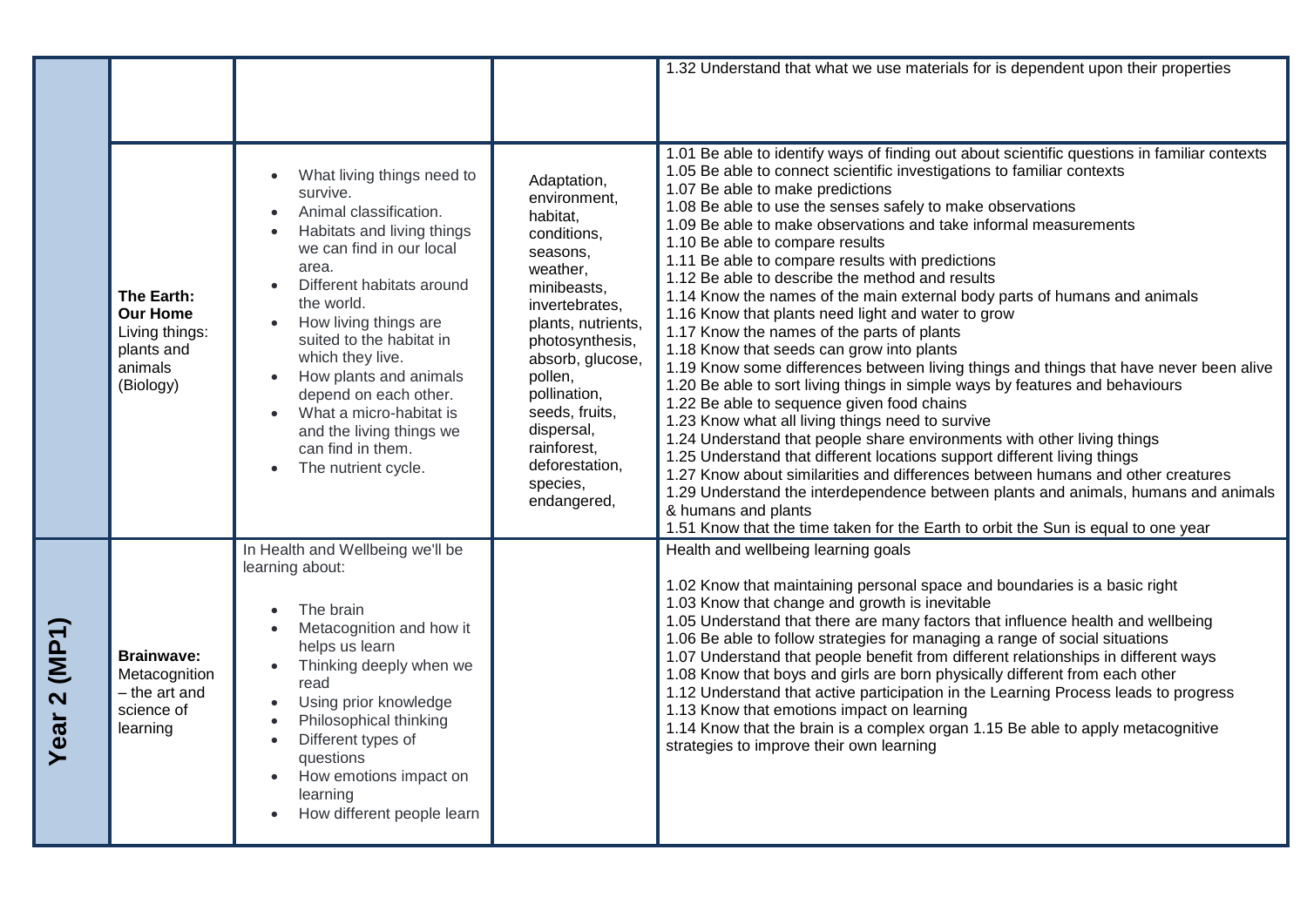|  | From A to B<br>Inventions and<br>Developments<br>(Physics)             | Air resistance                                                                                                                                                                                                                                                    | Variable, fair<br>test, friction,<br>movement, air<br>resistance,                                                                                                                                     | 1.06 Be able to suggest independent variables to test in a guided investigation<br>1.07 Be able to make predictions<br>1.09 Be able to make observations and take informal measurements<br>1.11 Be able to compare results with predictions<br>1.75 Understand how air resistance can slow or hinder movement                                                                                                                                                                                                                                                                                                                                                                                                                                                                                                                                                                                                                                                                                                                                                                                                                                                                                                      |
|--|------------------------------------------------------------------------|-------------------------------------------------------------------------------------------------------------------------------------------------------------------------------------------------------------------------------------------------------------------|-------------------------------------------------------------------------------------------------------------------------------------------------------------------------------------------------------|--------------------------------------------------------------------------------------------------------------------------------------------------------------------------------------------------------------------------------------------------------------------------------------------------------------------------------------------------------------------------------------------------------------------------------------------------------------------------------------------------------------------------------------------------------------------------------------------------------------------------------------------------------------------------------------------------------------------------------------------------------------------------------------------------------------------------------------------------------------------------------------------------------------------------------------------------------------------------------------------------------------------------------------------------------------------------------------------------------------------------------------------------------------------------------------------------------------------|
|  | <b>Super</b><br><b>Humans</b><br>Living things:<br>humans<br>(Biology) | The names of the main<br>external parts of the body<br>The five human senses<br>$\bullet$<br>and their related organs<br>Memories and the senses<br>$\bullet$<br>How the brain connects to<br>the senses<br>Testing our senses<br>Nutrition and healthy<br>eating | Brain, nerves,<br>neurons,<br>skeleton, bones,<br>ligaments, joints,<br>senses, sight,<br>hearing, taste,<br>smell, touch,<br>diet, exercise,<br>protein,<br>carbohydrate,<br>fat, vitamins,<br>dairy | 1.01 Be able to identify ways of finding out about scientific questions in familiar contexts<br>1.03 Understand that science provides evidence, not proof<br>1.04 Be able to follow guided experiments to try to answer scientific questions<br>1.05 Be able to connect scientific investigations to familiar contexts<br>1.06 Be able to suggest independent variables to test in a guided investigation<br>1.07 Be able to make predictions<br>1.08 Be able to use the senses safely to make observations<br>1.10 Be able to compare results<br>1.12 Be able to describe the method and results<br>1.14 Know the names of the main external body parts of humans and animals<br>1.15 Know the names of the senses and the organs connected to them<br>1.20 Be able to sort living things in simple ways by features and behaviours<br>1.21 Know that eating food provides the body with energy<br>1.23 Know what all living things need to survive<br>1.27 Know about similarities and differences between humans and other creatures<br>1.28 Know the basic nutrient groups and example foods for each group<br>1.55 Know that food is a store of energy<br>1.67 Know that sounds are made when objects vibrate |
|  | <b>Buildings</b><br><b>Materials</b><br>(Physics &<br>Chemistry)       | How to test the strength of<br>structures<br>How we can support<br>structures and make them<br>more stable<br>Exploring materials and<br>$\bullet$<br>their properties                                                                                            | Materials,<br>properties, metal,<br>plastic, cloth,<br>paper, solid,<br>flexibility,<br>strength,<br>hardness, water-<br>resistant                                                                    | 1.01 Be able to identify ways of finding out about scientific questions in familiar contexts<br>1.04 Be able to follow guided experiments to try to answer scientific questions<br>1.05 Be able to connect scientific investigations to familiar contexts<br>1.06 Be able to suggest independent variables to test in a guided investigation<br>1.07 Be able to make predictions<br>1.08 Be able to use the senses safely to make observations<br>1.09 Be able to make observations and take informal measurements<br>1.10 Be able to compare results<br>1.11 Be able to compare results with predictions<br>1.12 Be able to describe the method and results<br>1.13 Be able to suggest improvements to investigations<br>1.30 Know the names and basic properties of a range of materials<br>1.32 Understand that what we use materials for is dependent upon their properties<br>1.39 Be able to compare solids and liquids<br>1.40 Know that there are different ways to change materials<br>1.42 Be able to observe how things change when water is added<br>1.73 Know how pushes and pulls can move objects<br>1.74 Be able to create push and pulls of different strengths                                   |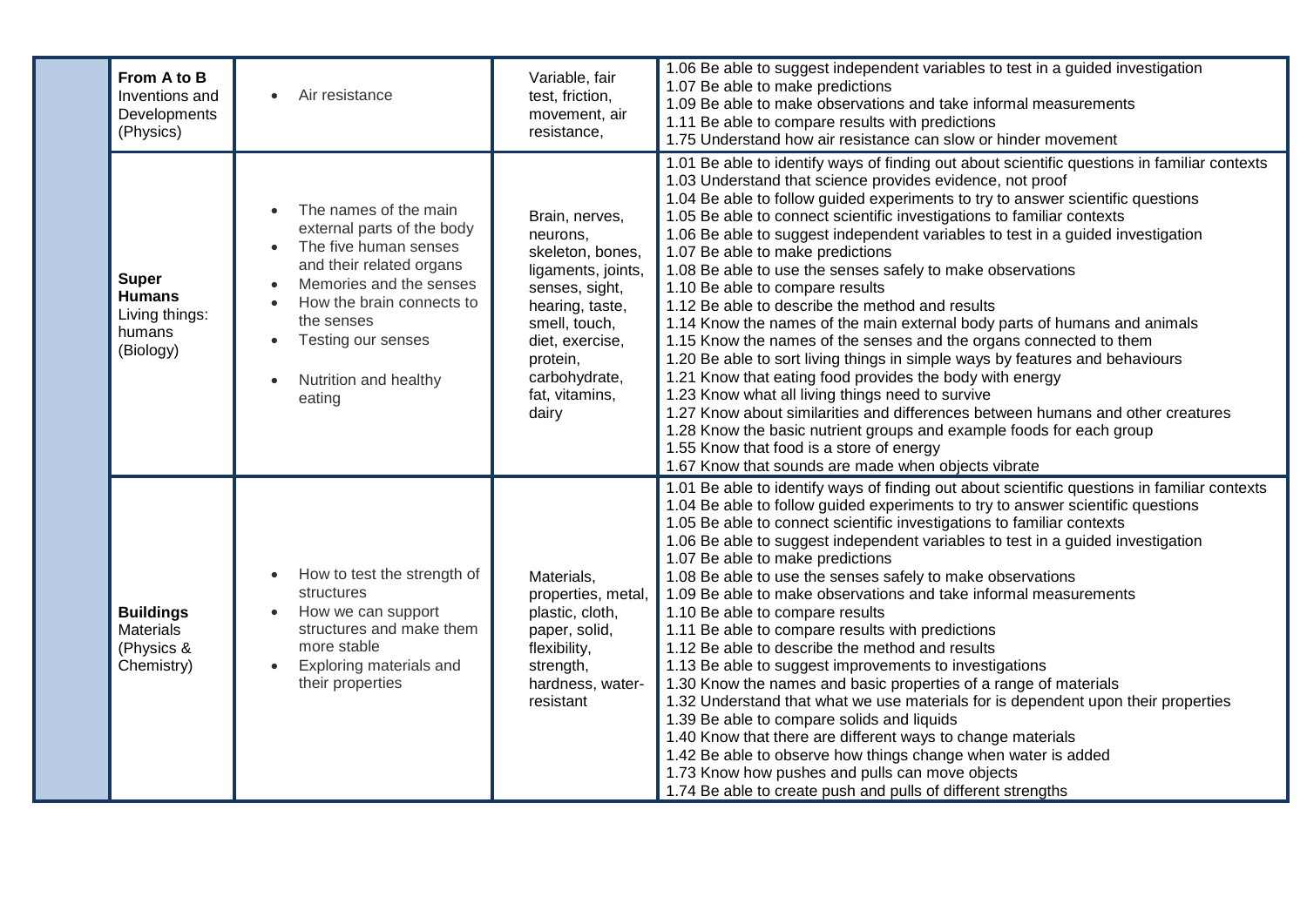| <b>Live and Let</b><br>Live<br>Living things:<br>plants and<br>animals<br>(Biology) | What animals and humans<br>need to survive and grow<br>How living and non-living<br>things are different<br>How humans and animals<br>grow and change<br>How to carry out a survey<br>of living things<br>How to attract wildlife to<br>our environment | Feeding, moving,<br>growing,<br>reproducing,<br>breathing,<br>responding,<br>waste,<br>adaptation,<br>camouflage,<br>endangered<br>species,<br>extinction,<br>metamorphosis,<br>development                                                                                            | 1.01 Be able to identify ways of finding out about scientific questions in familiar contexts<br>1.03 Understand that science provides evidence, not proof<br>1.05 Be able to connect scientific investigations to familiar contexts<br>1.07 Be able to make predictions<br>1.08 Be able to use the senses safely to make observations<br>1.09 Be able to make observations and take informal measurements<br>1.10 Be able to compare results<br>1.11 Be able to compare results with predictions<br>1.12 Be able to describe the method and results<br>1.13 Be able to suggest improvements to investigations<br>1.14 Know the names of the main external body parts of humans and animals<br>1.16 Know that plants need light and water to grow<br>1.17 Know the names of the parts of plants<br>1.18 Know that seeds can grow into plants<br>1.19 Know some differences between living things and things that have never been alive<br>1.20 Be able to sort living things in simple ways by features and behaviours<br>1.22 Be able to sequence given food chains<br>1.23 Know what all living things need to survive<br>1.24 Understand that people share environments with other living things<br>1.25 Understand that different locations support different living things<br>1.27 Know about similarities and differences between humans and other creatures<br>1.28 Know the basic nutrient groups and example foods for each group<br>1.29 Understand the interdependence between plants and animals, humans and animals<br>& humans and plants<br>1.48 Understand that the position of the sun in the sky appears to change during the<br>course of a day |
|-------------------------------------------------------------------------------------|---------------------------------------------------------------------------------------------------------------------------------------------------------------------------------------------------------------------------------------------------------|----------------------------------------------------------------------------------------------------------------------------------------------------------------------------------------------------------------------------------------------------------------------------------------|-------------------------------------------------------------------------------------------------------------------------------------------------------------------------------------------------------------------------------------------------------------------------------------------------------------------------------------------------------------------------------------------------------------------------------------------------------------------------------------------------------------------------------------------------------------------------------------------------------------------------------------------------------------------------------------------------------------------------------------------------------------------------------------------------------------------------------------------------------------------------------------------------------------------------------------------------------------------------------------------------------------------------------------------------------------------------------------------------------------------------------------------------------------------------------------------------------------------------------------------------------------------------------------------------------------------------------------------------------------------------------------------------------------------------------------------------------------------------------------------------------------------------------------------------------------------------------------------------------------------------------------------------------------------|
| <b>The Magic</b><br><b>Toymaker</b><br>Material and<br>physics                      | How to sort toys based on<br>what they are made of<br>Which materials can be<br>bent, squashed, twisted or<br>stretched<br>Why different materials<br>have particular uses<br>Pushes and pulls, and<br>how toys move                                    | Materials, metal,<br>plastic, fabric,<br>paper, durability,<br>hardness,<br>absorbent,<br>softness, water<br>resistant,<br>strength,<br>flexibility, force,<br>weight,<br>electricity, circuit,<br>battery, wire,<br>energy, magnets,<br>north, south,<br>attract, repel.<br>Movement, | 1.01 Be able to identify ways of finding out about scientific questions in familiar contexts<br>1.04 Be able to follow guided experiments to try to answer scientific questions<br>1.05 Be able to connect scientific investigations to familiar contexts<br>1.07 Be able to make predictions<br>1.08 Be able to use the senses safely to make observations<br>1.09 Be able to make observations and take informal measurements<br>1.10 Be able to compare results<br>1.11 Be able to compare results with predictions<br>1.12 Be able to describe the method and results<br>1.30 Know the names and basic properties of a range of materials<br>1.31 Be able to sort materials into groups according to their observable properties<br>1.32 Understand that what we use materials for is dependent upon their properties<br>1.40 Know that there are different ways to change materials<br>1.59 Know that a circuit has to be complete to work<br>1.60 Be able to build a simple circuit to make devices work<br>1.65 Know about some uses of magnets in society<br>1.73 Know how pushes and pulls can move objects                                                                                                                                                                                                                                                                                                                                                                                                                                                                                                                                              |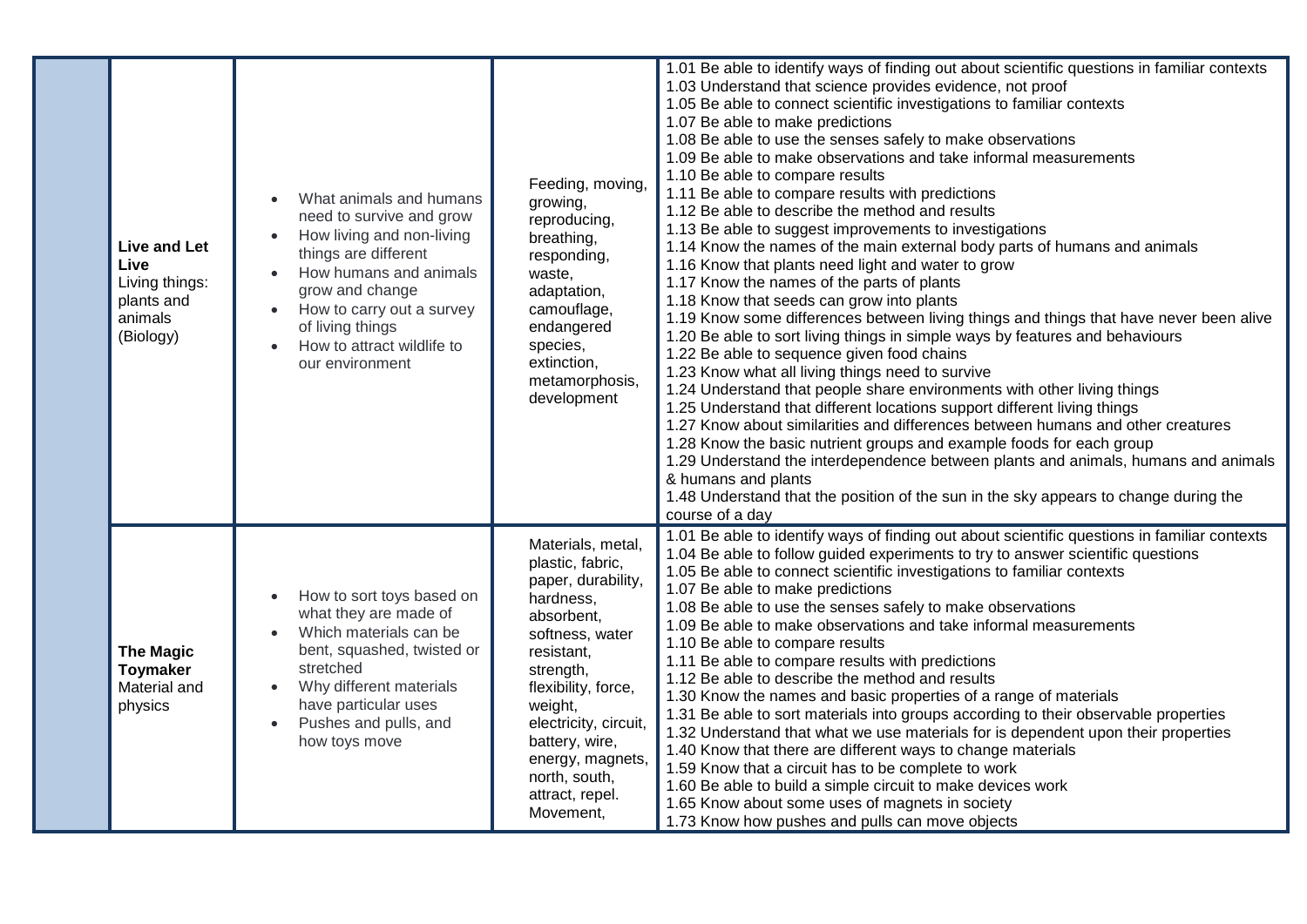|  | Look and<br>Listen<br>(Biology and<br>Physics) | Where sound and light<br>come from<br>How we can make sounds<br>with our body<br>What sounds we can<br>make with objects<br>What happens when<br>sounds enter our ears<br>How animals use their<br>sense of sight and sound<br>How we can change<br>sounds | Sound, vibration,<br>ear drum,<br>energy, wave,<br>transmitter,<br>molecules, echo,<br>pitch, decibels,<br>light, absorb,<br>refract, reflect,<br>opaque,<br>transparent, eye,<br>lens, retina, | 1.01 Be able to identify ways of finding out about scientific questions in familiar contexts<br>1.03 Understand that science provides evidence, not proof<br>1.04 Be able to follow guided experiments to try to answer scientific questions<br>1.05 Be able to connect scientific investigations to familiar contexts<br>1.07 Be able to make predictions<br>1.08 Be able to use the senses safely to make observations<br>1.09 Be able to make observations and take informal measurements<br>1.10 Be able to compare results<br>1.11 Be able to compare results with predictions<br>1.12 Be able to describe the method and results<br>1.14 Know the names of the main external body parts of humans and animals<br>1.20 Be able to sort living things in simple ways by features and behaviours<br>1.27 Know about similarities and differences between humans and other creatures<br>1.31 Be able to sort materials into groups according to their observable properties<br>1.49 Know that the Moon is not a source of light<br>1.67 Know that sounds are made when objects vibrate<br>1.68 Understand how humans have made use of sound and light sources<br>1.69 Know that darkness is the absence of light<br>1.70 Be able to predict the shape of a shadow that blocks the passage of light from a<br>source |
|--|------------------------------------------------|------------------------------------------------------------------------------------------------------------------------------------------------------------------------------------------------------------------------------------------------------------|-------------------------------------------------------------------------------------------------------------------------------------------------------------------------------------------------|-----------------------------------------------------------------------------------------------------------------------------------------------------------------------------------------------------------------------------------------------------------------------------------------------------------------------------------------------------------------------------------------------------------------------------------------------------------------------------------------------------------------------------------------------------------------------------------------------------------------------------------------------------------------------------------------------------------------------------------------------------------------------------------------------------------------------------------------------------------------------------------------------------------------------------------------------------------------------------------------------------------------------------------------------------------------------------------------------------------------------------------------------------------------------------------------------------------------------------------------------------------------------------------------------------------------------|
|--|------------------------------------------------|------------------------------------------------------------------------------------------------------------------------------------------------------------------------------------------------------------------------------------------------------------|-------------------------------------------------------------------------------------------------------------------------------------------------------------------------------------------------|-----------------------------------------------------------------------------------------------------------------------------------------------------------------------------------------------------------------------------------------------------------------------------------------------------------------------------------------------------------------------------------------------------------------------------------------------------------------------------------------------------------------------------------------------------------------------------------------------------------------------------------------------------------------------------------------------------------------------------------------------------------------------------------------------------------------------------------------------------------------------------------------------------------------------------------------------------------------------------------------------------------------------------------------------------------------------------------------------------------------------------------------------------------------------------------------------------------------------------------------------------------------------------------------------------------------------|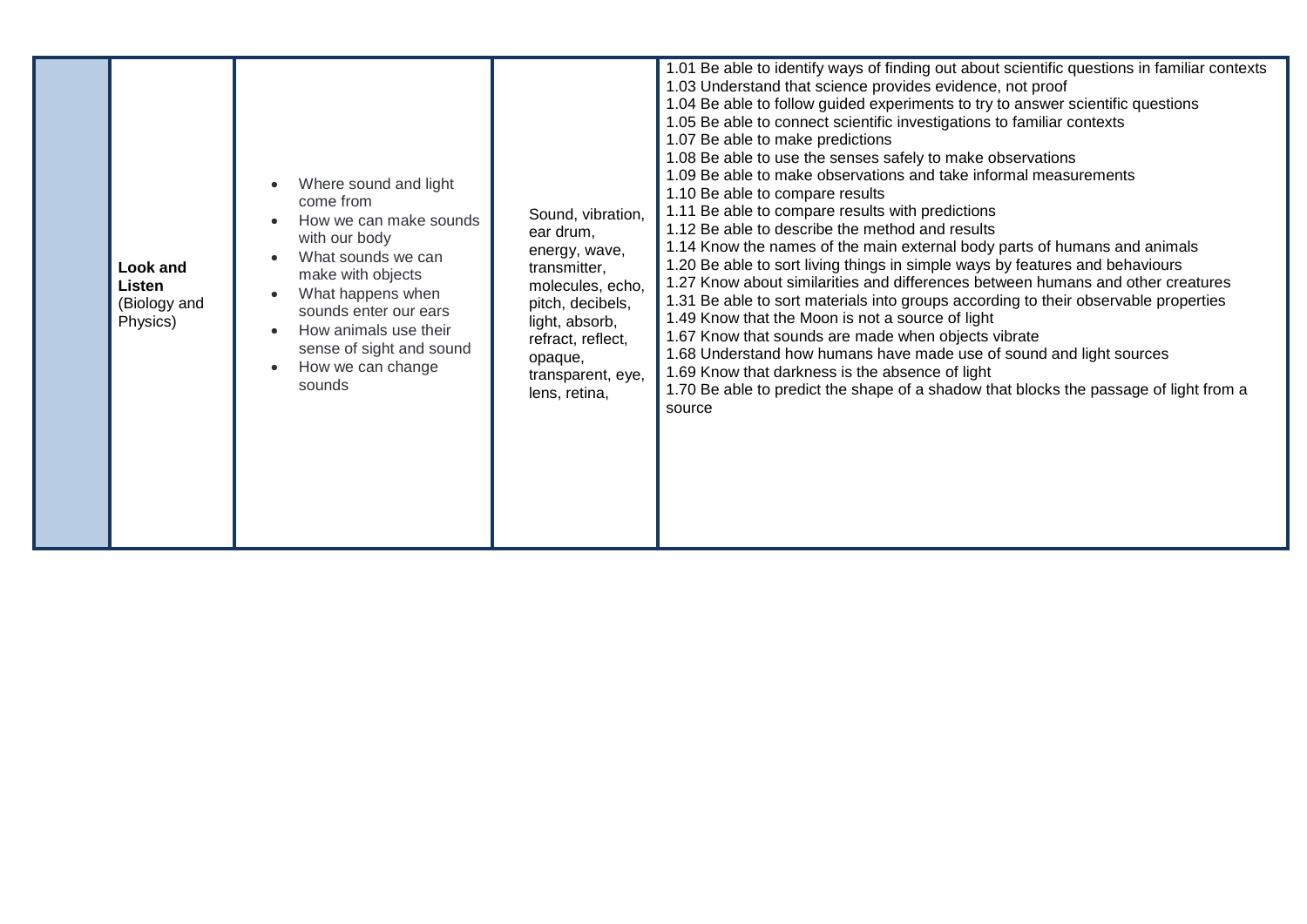| <b>Lower Key Stage 2 Programme of Study</b>                                                                                                                                                                                                                                                                                                                                                                                                                                                                                                                                                                                                                                                                                                                                                                                                                                                                                                                                                                                                                                                                                                                                                                                                                                                                                                                                                                          |                                                                                                                                                                                                                                                                                                                                                                                                                                                                                                                                                                                                                                                                                                                                                                                                                                                                                                                                                                                                                                                                                                                                                                                                                                                                                                                                                                                                                     |  |  |  |
|----------------------------------------------------------------------------------------------------------------------------------------------------------------------------------------------------------------------------------------------------------------------------------------------------------------------------------------------------------------------------------------------------------------------------------------------------------------------------------------------------------------------------------------------------------------------------------------------------------------------------------------------------------------------------------------------------------------------------------------------------------------------------------------------------------------------------------------------------------------------------------------------------------------------------------------------------------------------------------------------------------------------------------------------------------------------------------------------------------------------------------------------------------------------------------------------------------------------------------------------------------------------------------------------------------------------------------------------------------------------------------------------------------------------|---------------------------------------------------------------------------------------------------------------------------------------------------------------------------------------------------------------------------------------------------------------------------------------------------------------------------------------------------------------------------------------------------------------------------------------------------------------------------------------------------------------------------------------------------------------------------------------------------------------------------------------------------------------------------------------------------------------------------------------------------------------------------------------------------------------------------------------------------------------------------------------------------------------------------------------------------------------------------------------------------------------------------------------------------------------------------------------------------------------------------------------------------------------------------------------------------------------------------------------------------------------------------------------------------------------------------------------------------------------------------------------------------------------------|--|--|--|
| <b>Year 3</b>                                                                                                                                                                                                                                                                                                                                                                                                                                                                                                                                                                                                                                                                                                                                                                                                                                                                                                                                                                                                                                                                                                                                                                                                                                                                                                                                                                                                        | Year 4                                                                                                                                                                                                                                                                                                                                                                                                                                                                                                                                                                                                                                                                                                                                                                                                                                                                                                                                                                                                                                                                                                                                                                                                                                                                                                                                                                                                              |  |  |  |
| <b>Plants</b><br>Pupils should be taught to:<br>identify and describe the functions of different parts of flowering plants: roots, stem/trunk, leaves<br>and flowers<br>explore the requirements of plants for life and growth (air, light, water, nutrients from soil, and<br>I۰<br>room to grow) and how they vary from plant to plant<br>investigate the way in which water is transported within plants<br>l.<br>explore the part that flowers play in the life cycle of flowering plants, including pollination, seed<br>formation and seed dispersal<br>Animals, including humans<br>Pupils should be taught to:<br>identify that animals, including humans, need the right types and amount of nutrition, and that they<br>cannot make their own food; they get nutrition from what they eat<br>identify that humans and some other animals have skeletons and muscles for support, protection<br>and movement<br><b>Rocks</b><br>Pupils should be taught to:<br>compare and group together different kinds of rocks on the basis of their appearance and simple<br>physical properties<br>l.<br>describe in simple terms how fossils are formed when things that have lived are trapped within<br>rock<br>recognise that soils are made from rocks and organic matter<br>Light<br>Pupils should be taught to:<br>recognise that they need light in order to see things and that dark is the absence of light | Living things and their habitats<br>Pupils should be taught to:<br>recognise that living things can be grouped in a variety of ways<br>explore and use classification keys to help group, identify and name a variety of living<br>things in their local and wider environment<br>recognise that environments can change and that this can sometimes pose dangers to<br>living things<br>Animals, including humans<br>Pupils should be taught to:<br>describe the simple functions of the basic parts of the digestive system in humans<br>identify the different types of teeth in humans and their simple functions<br>construct and interpret a variety of food chains, identifying producers, predators and prey<br><b>States of matter</b><br>Pupils should be taught to:<br>compare and group materials together, according to whether they are solids, liquids or<br>gases<br>observe that some materials change state when they are heated or cooled, and measure or<br>$\bullet$<br>research the temperature at which this happens in degrees Celsius (°C)<br>identify the part played by evaporation and condensation in the water cycle and associate<br>the rate of evaporation with temperature<br>Sound<br>Pupils should be taught to:<br>identify how sounds are made, associating some of them with something vibrating<br>recognise that vibrations from sounds travel through a medium to the ear |  |  |  |
| notice that light is reflected from surfaces<br>lo<br>I۰<br>recognise that light from the sun can be dangerous and that there are ways to protect their eyes<br>recognise that shadows are formed when the light from a light source is blocked by an opaque<br>object<br>find patterns in the way that the size of shadows change                                                                                                                                                                                                                                                                                                                                                                                                                                                                                                                                                                                                                                                                                                                                                                                                                                                                                                                                                                                                                                                                                   | find patterns between the pitch of a sound and features of the object that produced it<br>find patterns between the volume of a sound and the strength of the vibrations that<br>produced it<br>recognise that sounds get fainter as the distance from the sound source increases<br>$\bullet$<br><b>Electricity</b>                                                                                                                                                                                                                                                                                                                                                                                                                                                                                                                                                                                                                                                                                                                                                                                                                                                                                                                                                                                                                                                                                                |  |  |  |
| <b>Forces and magnets</b><br>compare how things move on different surfaces<br>notice that some forces need contact between 2 objects, but magnetic forces can act at a distance<br>l e i<br>observe how magnets attract or repel each other and attract some materials and not others<br>I۰<br>compare and group together a variety of everyday materials on the basis of whether they are<br>attracted to a magnet, and identify some magnetic materials<br>describe magnets as having 2 poles                                                                                                                                                                                                                                                                                                                                                                                                                                                                                                                                                                                                                                                                                                                                                                                                                                                                                                                      | Pupils should be taught to:<br>identify common appliances that run on electricity<br>construct a simple series electrical circuit, identifying and naming its basic parts, including<br>cells, wires, bulbs, switches and buzzers<br>identify whether or not a lamp will light in a simple series circuit, based on whether or not<br>the lamp is part of a complete loop with a battery<br>recognise that a switch opens and closes a circuit and associate this with whether or not a<br>lamp lights in a simple series circuit                                                                                                                                                                                                                                                                                                                                                                                                                                                                                                                                                                                                                                                                                                                                                                                                                                                                                   |  |  |  |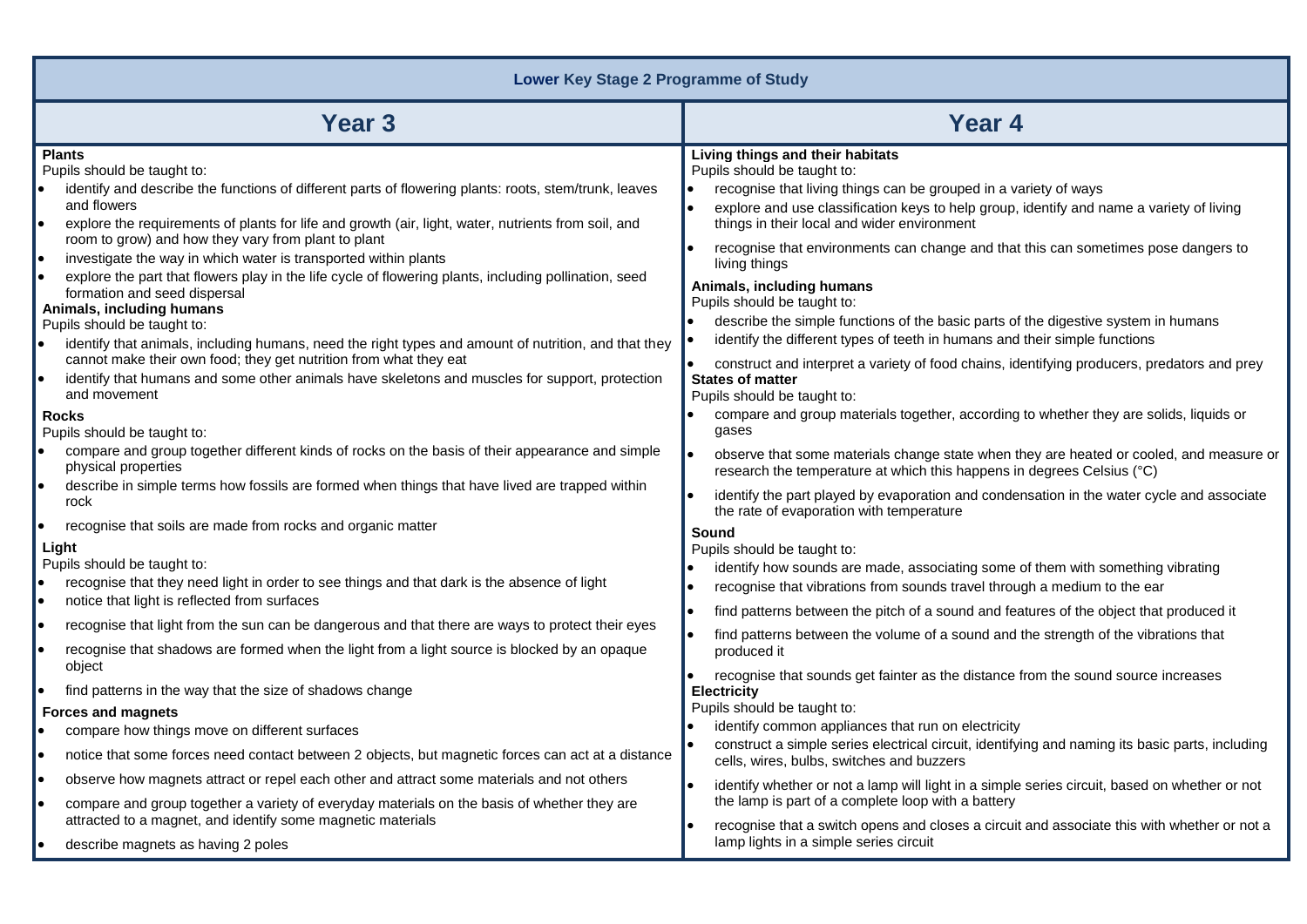|                                        | predict whether 2 magnets will attract or repel each other, depending on which poles are facing                                                                                                                                                                                                                                                                                                                                                                                                                                                                                                                                 |                                                                                                                                                                                                                                                                                                                                                                                                                    |                                                                                                            |                                 | conductors | recognise some common conductors and insulators, and associate metals with being good                                                                                                                                                                                                                                                                                                                                                                                                           |
|----------------------------------------|---------------------------------------------------------------------------------------------------------------------------------------------------------------------------------------------------------------------------------------------------------------------------------------------------------------------------------------------------------------------------------------------------------------------------------------------------------------------------------------------------------------------------------------------------------------------------------------------------------------------------------|--------------------------------------------------------------------------------------------------------------------------------------------------------------------------------------------------------------------------------------------------------------------------------------------------------------------------------------------------------------------------------------------------------------------|------------------------------------------------------------------------------------------------------------|---------------------------------|------------|-------------------------------------------------------------------------------------------------------------------------------------------------------------------------------------------------------------------------------------------------------------------------------------------------------------------------------------------------------------------------------------------------------------------------------------------------------------------------------------------------|
| $\bullet$<br>$\bullet$                 | <b>Working Scientifically</b><br>asking relevant questions and using different types of scientific enquiries to answer them<br>setting up simple practical enquiries, comparative and fair tests<br>making systematic and careful observations and, where appropriate, taking accurate measurements using<br>standard units, using a range of equipment, including thermometers and data loggers<br>gathering, recording, classifying and presenting data in a variety of ways to help in answering questions<br>recording findings using simple scientific language, drawings, labelled diagrams, keys, bar charts, and tables |                                                                                                                                                                                                                                                                                                                                                                                                                    |                                                                                                            |                                 |            | reporting on findings from enquiries, including oral and written explanations,<br>$\bullet$<br>displays or presentations of results and conclusions<br>using results to draw simple conclusions, make predictions for new values,<br>suggest improvements and raise further questions<br>identifying differences, similarities or changes related to simple scientific ideas<br>and processes<br>using straightforward scientific evidence to answer questions or to support their<br>findings. |
|                                        | <b>Unit being</b><br>taught                                                                                                                                                                                                                                                                                                                                                                                                                                                                                                                                                                                                     | <b>Learners will be finding</b><br>out                                                                                                                                                                                                                                                                                                                                                                             | Key Vocabulary                                                                                             |                                 |            | Knowledge, Skills and Understanding                                                                                                                                                                                                                                                                                                                                                                                                                                                             |
|                                        |                                                                                                                                                                                                                                                                                                                                                                                                                                                                                                                                                                                                                                 |                                                                                                                                                                                                                                                                                                                                                                                                                    | Please note: Year 3 2021 is moving to the update milepost 2020. The curriculum map reflects these changes. |                                 |            |                                                                                                                                                                                                                                                                                                                                                                                                                                                                                                 |
| (MP2)<br>$\boldsymbol{\omega}$<br>Year | Brainwave:<br>The Brain                                                                                                                                                                                                                                                                                                                                                                                                                                                                                                                                                                                                         | The different types<br>$\bullet$<br>of learning<br>The importance of<br>practice when<br>learning a skill<br>The brain and its<br>connection to<br>learning<br>How we can<br>deepen our<br>learning by making<br>connections<br>across different<br>subjects<br>How positive<br>thinking can help<br>us to succeed.<br>Why it is important<br>to learn from other<br>children and<br>cultures around<br>the world. | Knowledge, Skills,<br>Understanding,<br>Metacognition, Neuron,                                             | Health and Wellbeing<br>Science |            | 2.12 Understand that there are different ways to improve learning<br>2.13 Know that emotions can be managed to support learning<br>2.14 Know that neuroscience is helping us to understand more about the brain<br>2.15 Be able to apply metacognitive strategies and reflect on their effectiveness<br>2.27 Know that there are physical similarities and differences between themselves and other<br>people 2.28 Know the role of the different nutrients in the body                         |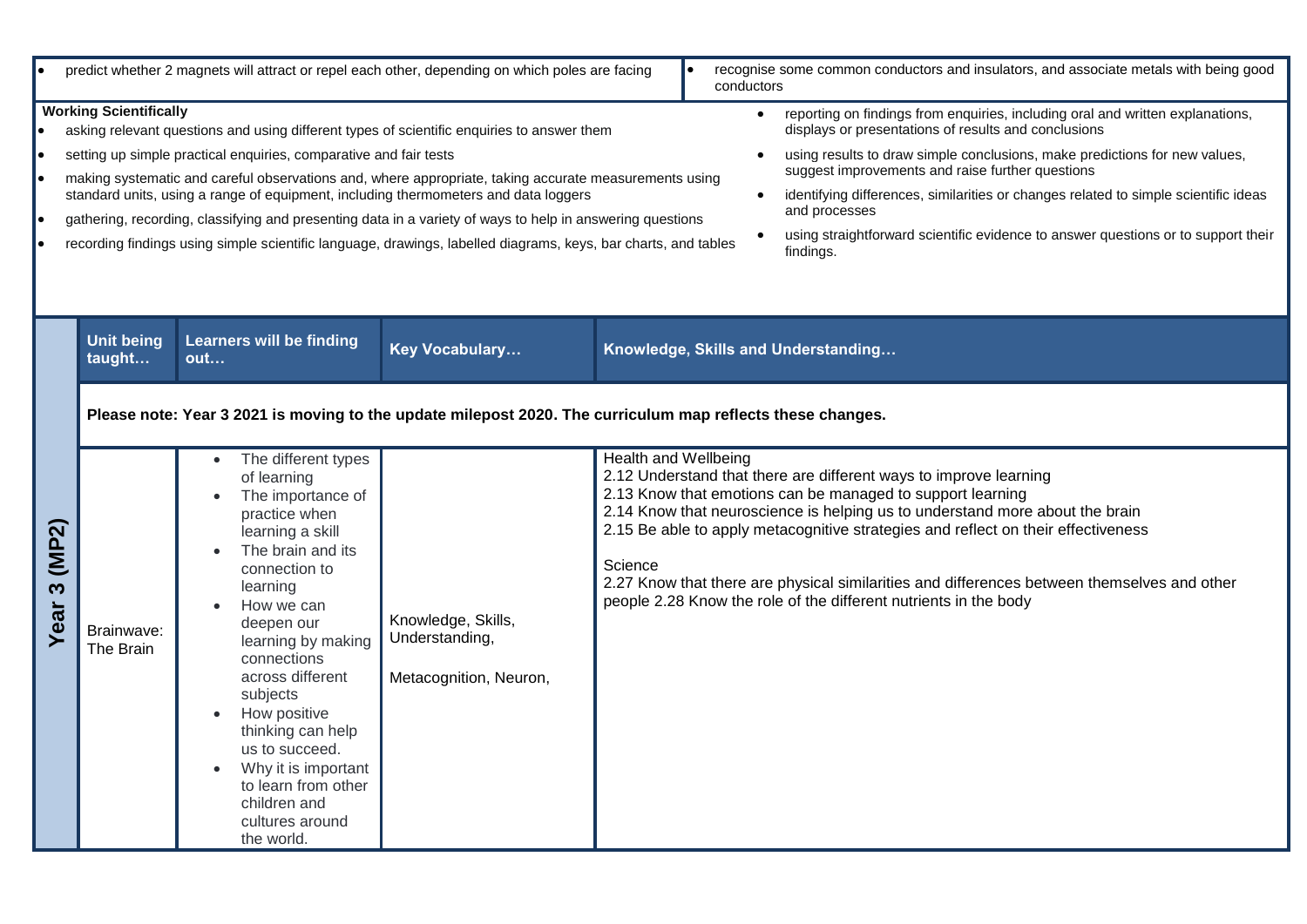|  |                                                                                | How to look after<br>$\bullet$<br>our brain.                                                                                                                                                                                                                             |                                                                                                                                                                 |                                                                                                                                                                                                                                                                                                                                                                                                                                                                                                                                                                                                                                                                                                                                                                                                                                                                                                                                                                                                                                                                                                                                                                                                                                                                                                           |
|--|--------------------------------------------------------------------------------|--------------------------------------------------------------------------------------------------------------------------------------------------------------------------------------------------------------------------------------------------------------------------|-----------------------------------------------------------------------------------------------------------------------------------------------------------------|-----------------------------------------------------------------------------------------------------------------------------------------------------------------------------------------------------------------------------------------------------------------------------------------------------------------------------------------------------------------------------------------------------------------------------------------------------------------------------------------------------------------------------------------------------------------------------------------------------------------------------------------------------------------------------------------------------------------------------------------------------------------------------------------------------------------------------------------------------------------------------------------------------------------------------------------------------------------------------------------------------------------------------------------------------------------------------------------------------------------------------------------------------------------------------------------------------------------------------------------------------------------------------------------------------------|
|  | How<br>Humans<br>Work<br>Living<br>things:<br>humans<br>(Biology &<br>Physics) | How our eyes and<br>$\bullet$<br>ears work<br>The different jobs<br>our teeth do<br>The digestive<br>$\bullet$<br>system<br>The Circulatory<br>System<br>The Respiratory<br>System<br>The skeleton and<br>muscles<br>Why we should eat<br>a range of different<br>foods. | Bone, Brain, Chyme, Heart,<br>Incisor, Ligament, Lung,<br>Muscle, Nerve, Neuron,<br>Nutrient, Respiratory<br>System, Saliva, Skeleton,<br>Skin, Stomach, Tendon | 2.01 Be able to suggest ways of collecting evidence in response to a scientific question<br>2.03 Understand the importance of collecting scientific evidence through observation and testing<br>2.04 Be able to ask scientific questions<br>2.05 Be able to connect scientific investigations to real life<br>2.06 Be able to plan an investigation changing only one independent variable<br>2.07 Be able to make informed predictions<br>2.09 Be able to make and record observations and take formal measurements<br>2.10 Be able to describe observations and results identifying possible patterns<br>2.11 Be able to compare results to predictions and draw conclusions<br>2.12 Be able to record and describe the method and results in a variety of ways.<br>2.14 Know about the functions of skeletons and muscles in humans and some other animals<br>2.15 Be able to describe the process of digestion<br>2.27 Know that there are physical similarities and differences between themselves and other<br>people<br>2.28 Know the role of the different nutrients in the body<br>2.67 Know how sounds are changed by altering the nature of vibrations<br>2.69 Know that we see things because light travels from a source and reflects from an object into<br>our eyes                        |
|  | <b>Bright</b><br><b>Sparks</b><br>(Physics $-$<br>electricity)                 | How to make<br>different electrical<br>circuits<br>Materials that<br>$\bullet$<br>conduct electricity<br>How to build more<br>complex circuits<br>Using electricity to<br>$\bullet$<br>make a magnet.                                                                    | Circuit, Conductor, Electric<br>current, through wires.<br>Insulator, Switch, Wire                                                                              | 2.01 Be able to suggest ways of collecting evidence in response to a scientific question<br>2.04 Be able to ask scientific questions<br>2.05 Be able to connect scientific investigations to real life<br>2.06 Be able to plan an investigation changing only one independent variable<br>2.07 Be able to make informed predictions<br>2.08 Be able to identify potential risks in a planned investigation<br>2.09 Be able to make and record observations and take formal measurements<br>2.11 Be able to compare results to predictions and draw conclusions<br>2.12 Be able to record and describe the method and results in a variety of ways<br>2.13 Be able to compare investigations and results identifying possible anomalies<br>2.30 Know a range of testable properties<br>2.31 Be able to compare common materials and objects and their properties<br>2.55 Know that heat, light, sound and movement are evidence of energy transfer taking place 2.58<br>Know that electricity is something which is generated<br>2.59 Know the names of the components and the related symbols in a circuit<br>2.60 Be able to use electrical circuits to investigate the conductivity of various materials<br>2.65 Know about the principles of magnets and how to test materials for magnetic properties |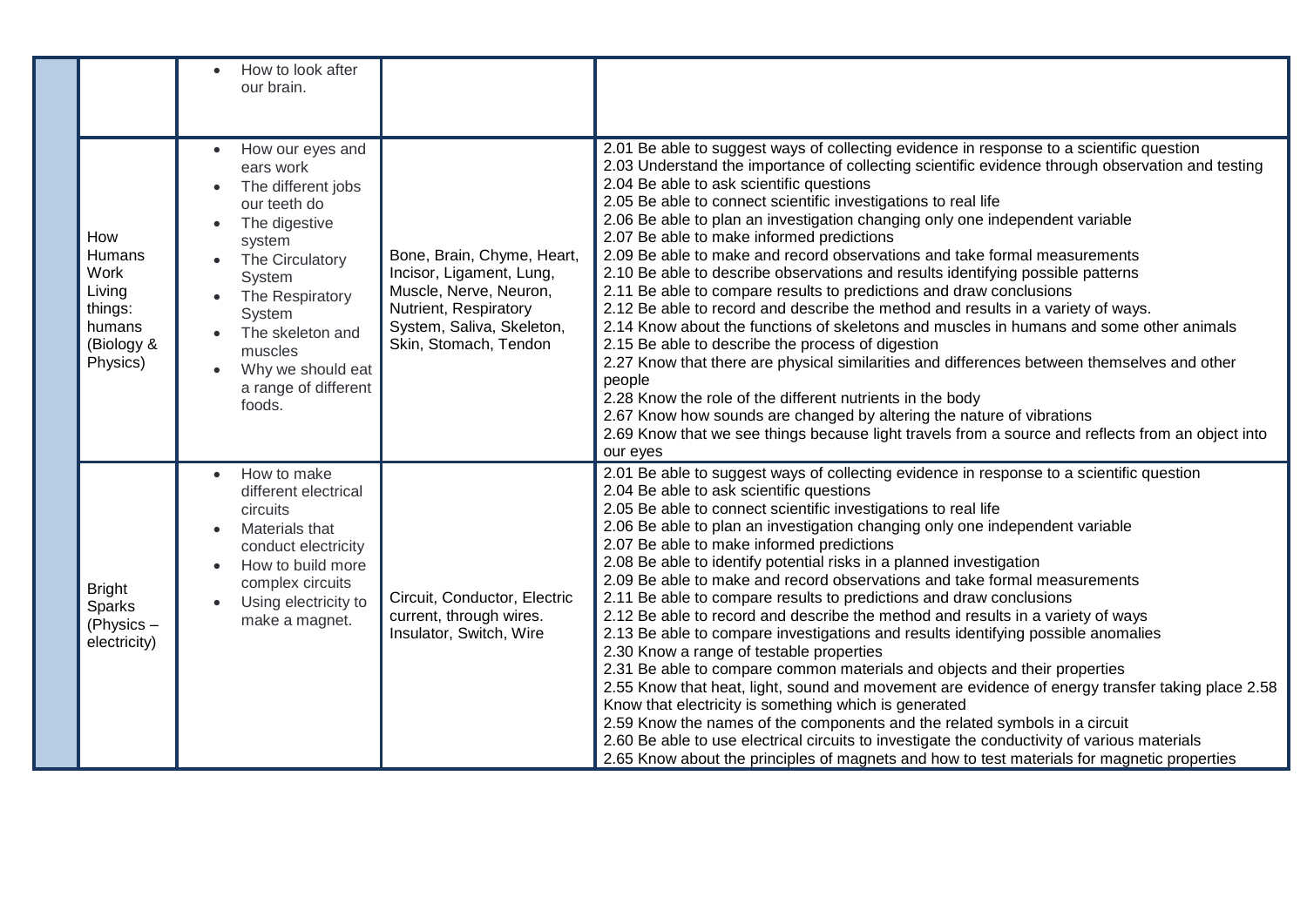|              | Shake it<br>Changing<br><b>Materials</b><br>(Biology<br>and<br>Chemistry) | Different kinds of<br>milk<br>Solids, liquids and<br>gases<br>How to make<br>$\bullet$<br>butter<br>Changes of state<br>Reversible and<br>irreversible<br>changes<br>Making ice cream<br>Adding air to<br>liquids<br>Testing which<br>solids dissolve in<br>milk<br>Making a flavoured<br>milkshake<br>Carrying out a fair<br>test. | Boiling point, Condense,<br>Dissolve, Evaporate,<br>Freeze, Freezing point, Gas,<br>Insulator, Insoluble,<br>Irreversible change, Liquid,<br>Melt, Reversible change,<br>Solid, Solidify, Soluble,<br>Solution, Suspension, Water<br>vapour | 2.01 Be able to suggest ways of collecting evidence in response to a scientific question<br>2.03 Understand the importance of collecting scientific evidence through observation and testing<br>2.04 Be able to ask scientific questions<br>2.05 Be able to connect scientific investigations to real life<br>2.06 Be able to plan an investigation changing only one independent variable<br>2.07 Be able to make informed predictions<br>2.08 Be able to identify potential risks in a planned investigation<br>2.10 Be able to describe observations and results identifying possible patterns<br>2.11 Be able to compare results to predictions and draw conclusions<br>2.12 Be able to record and describe the method and results in a variety of ways.<br>2.13 Be able to compare investigations and results identifying possible anomalies<br>2.28 Know the role of the different nutrients in the body<br>2.39 Be able to compare solids, liquids and gases<br>2.40 Know that some changes are reversible and some are irreversible<br>2.41 Know that some substances dissolve in liquids and others do not<br>2.42 Be able to separate insoluble solids from liquids<br>2.43 Know that heating or cooling can bring about a change of state<br>2.73 Know how pushes and pulls can temporarily or permanently change the shape of an object<br>2.80 Be able to identify simple machines in their environment. |
|--------------|---------------------------------------------------------------------------|-------------------------------------------------------------------------------------------------------------------------------------------------------------------------------------------------------------------------------------------------------------------------------------------------------------------------------------|---------------------------------------------------------------------------------------------------------------------------------------------------------------------------------------------------------------------------------------------|-----------------------------------------------------------------------------------------------------------------------------------------------------------------------------------------------------------------------------------------------------------------------------------------------------------------------------------------------------------------------------------------------------------------------------------------------------------------------------------------------------------------------------------------------------------------------------------------------------------------------------------------------------------------------------------------------------------------------------------------------------------------------------------------------------------------------------------------------------------------------------------------------------------------------------------------------------------------------------------------------------------------------------------------------------------------------------------------------------------------------------------------------------------------------------------------------------------------------------------------------------------------------------------------------------------------------------------------------------------------------------------------------------------------------|
| Year 4 (MP2) | Making<br>Waves                                                           | How sounds are<br>$\bullet$<br>made<br>How sounds can<br>be changed<br>How sounds travel<br>to the ear<br>How we see and<br>hear things<br>What influences<br>the volume of<br>sound<br>Why we need light<br>$\bullet$<br>to see things<br>Colours in light<br><b>Differences</b><br>between how light<br>and sound travel.         | Absorption, Light spectrum<br>Light wave, Organ,<br>Absorption, Light spectrum,<br>Pitch, Reflection, Shadow,<br>Sonic boom, Sound wave,<br>Variable, Vibrate                                                                               | 2.01 Be able to suggest ways of collecting evidence in response to a scientific question<br>2.03 Understand the importance of collecting scientific evidence through observation and testing<br>2.04 Be able to ask scientific questions<br>2.05 Be able to connect scientific investigations to real life<br>2.06 Be able to plan an investigation changing only one independent variable<br>2.07 Be able to make informed predictions<br>2.09 Be able to make and record observations and take formal measurements<br>2.10 Be able to describe observations and results identifying possible patterns<br>2.11 Be able to compare results to predictions and draw conclusions<br>2.12 Be able to record and describe the method and results in a variety of ways.<br>2.55 Know that heat, light, sound and movement are evidence of energy transfer taking place<br>2.67 Know how sounds are changed by altering the nature of vibrations<br>2.68 Understand that light and sound travel at different speeds<br>2.69 Know that we see things because light travels from a source and reflects from an object into<br>our eyes<br>2.71 Know the order of colours in the visible spectrum/rainbow                                                                                                                                                                                                                      |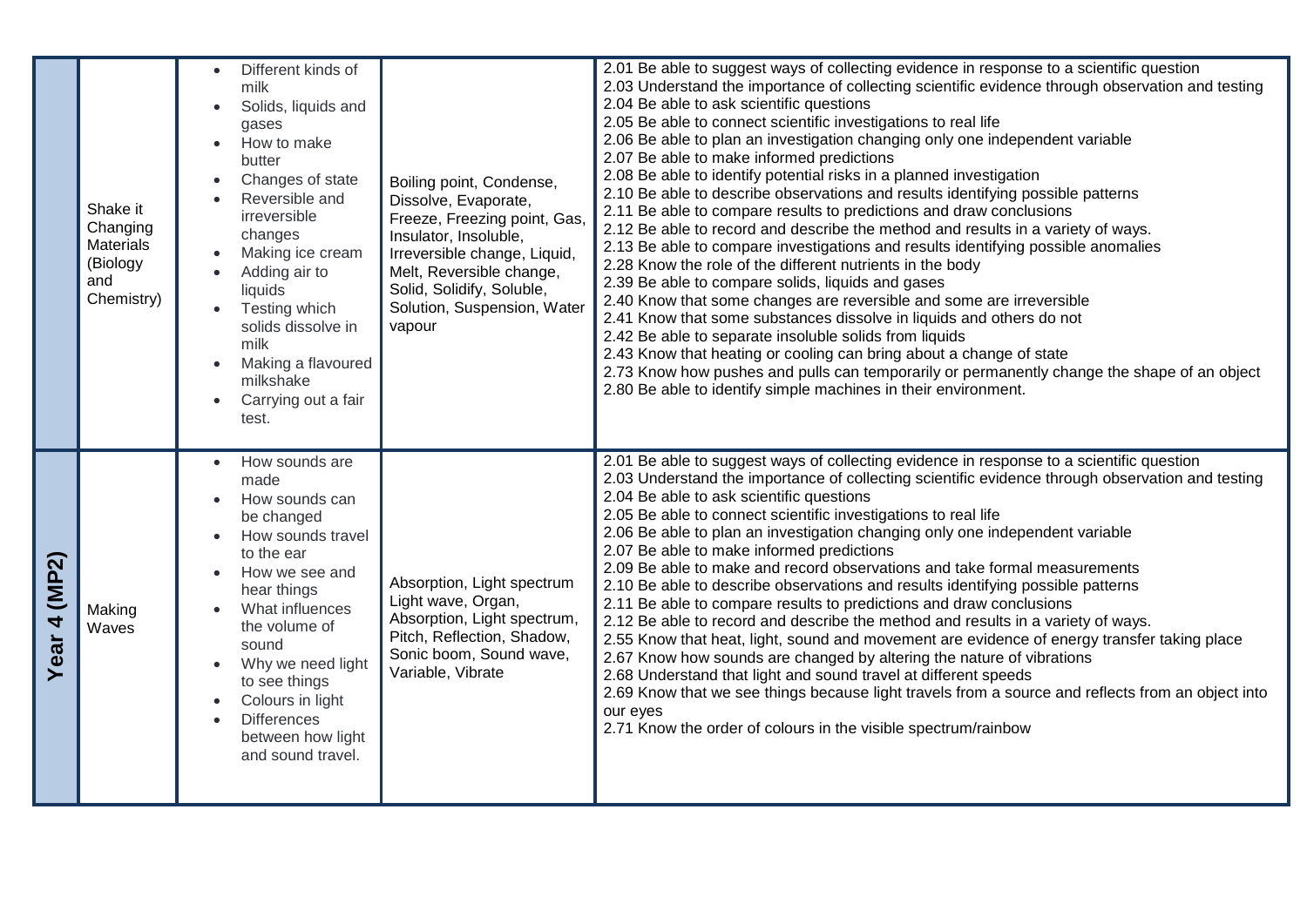| Land Sea<br>and Sky<br>Habitats<br>(Biology<br>and<br>Chemistry) | The water cycle<br>and its connection<br>to rivers<br>What is below the<br>soil and land<br>Rocks and erosion<br>Water habitats<br>How fish are<br>suited to a life<br>underwater<br>Different birds that<br>thrive in water<br>habitats<br>The different ways<br>birds fly<br>The life cycle of<br>plants<br>Flowering plants<br>on land and in the<br>water<br>Food chains and<br>food webs<br>Changes in<br>habitats. | Climate, Condensation,<br>Consumer, Deforestation,<br>Ecosystem, Environment,<br>Erosion, Evaporation, Food<br>chain, Germination, Glide,<br>Life cycle, Migration,<br>Perennial, Photosynthesis,<br>Pollination, Precipitation,<br>Predator, Prey, Producer,<br>Soar | 2.01 Be able to suggest ways of collecting evidence in response to a scientific question<br>2.03 Understand the importance of collecting scientific evidence through observation and testing<br>2.04 Be able to ask scientific questions<br>2.05 Be able to connect scientific investigations to real life<br>2.06 Be able to plan an investigation changing only one independent variable<br>2.07 Be able to make informed predictions<br>2.08 Be able to identify potential risks in a planned investigation<br>2.09 Be able to make and record observations and take formal measurements<br>2.10 Be able to describe observations and results identifying possible patterns<br>2.11 Be able to compare results to predictions and draw conclusions<br>2.12 Be able to record and describe the method and results in a variety of ways.<br>2.14 Know about the functions of skeletons and muscles in humans and some other animals<br>2.16 Know about the functions of the major parts of a plant<br>2.17 Know how the parts of a plant may change over time<br>2.18 Know the lifecycle of various plants<br>2.20 Be able to sort animals into vertebrates and invertebrates<br>2.21 Know that the sun is the source of energy in all food chains<br>2.22 Be able to draw diagrams to illustrate simple food webs and chains in an ecosystem<br>2.23 Know how space and place impact on the health of living things<br>2.24 Understand the positive and negative impacts humans have on other living things<br>2.25 Understand how animals and plants are physically suited to particular environments<br>2.29 Understand the interdependence between all living things<br>2.30 Know a range of testable properties<br>2.31 Be able to compare common materials and objects and their properties<br>2.39 Be able to compare solids, liquids and gases 2.43 Know that heating or cooling can bring<br>about a change of state |
|------------------------------------------------------------------|--------------------------------------------------------------------------------------------------------------------------------------------------------------------------------------------------------------------------------------------------------------------------------------------------------------------------------------------------------------------------------------------------------------------------|-----------------------------------------------------------------------------------------------------------------------------------------------------------------------------------------------------------------------------------------------------------------------|--------------------------------------------------------------------------------------------------------------------------------------------------------------------------------------------------------------------------------------------------------------------------------------------------------------------------------------------------------------------------------------------------------------------------------------------------------------------------------------------------------------------------------------------------------------------------------------------------------------------------------------------------------------------------------------------------------------------------------------------------------------------------------------------------------------------------------------------------------------------------------------------------------------------------------------------------------------------------------------------------------------------------------------------------------------------------------------------------------------------------------------------------------------------------------------------------------------------------------------------------------------------------------------------------------------------------------------------------------------------------------------------------------------------------------------------------------------------------------------------------------------------------------------------------------------------------------------------------------------------------------------------------------------------------------------------------------------------------------------------------------------------------------------------------------------------------------------------------------------------------------------------------------------------------------|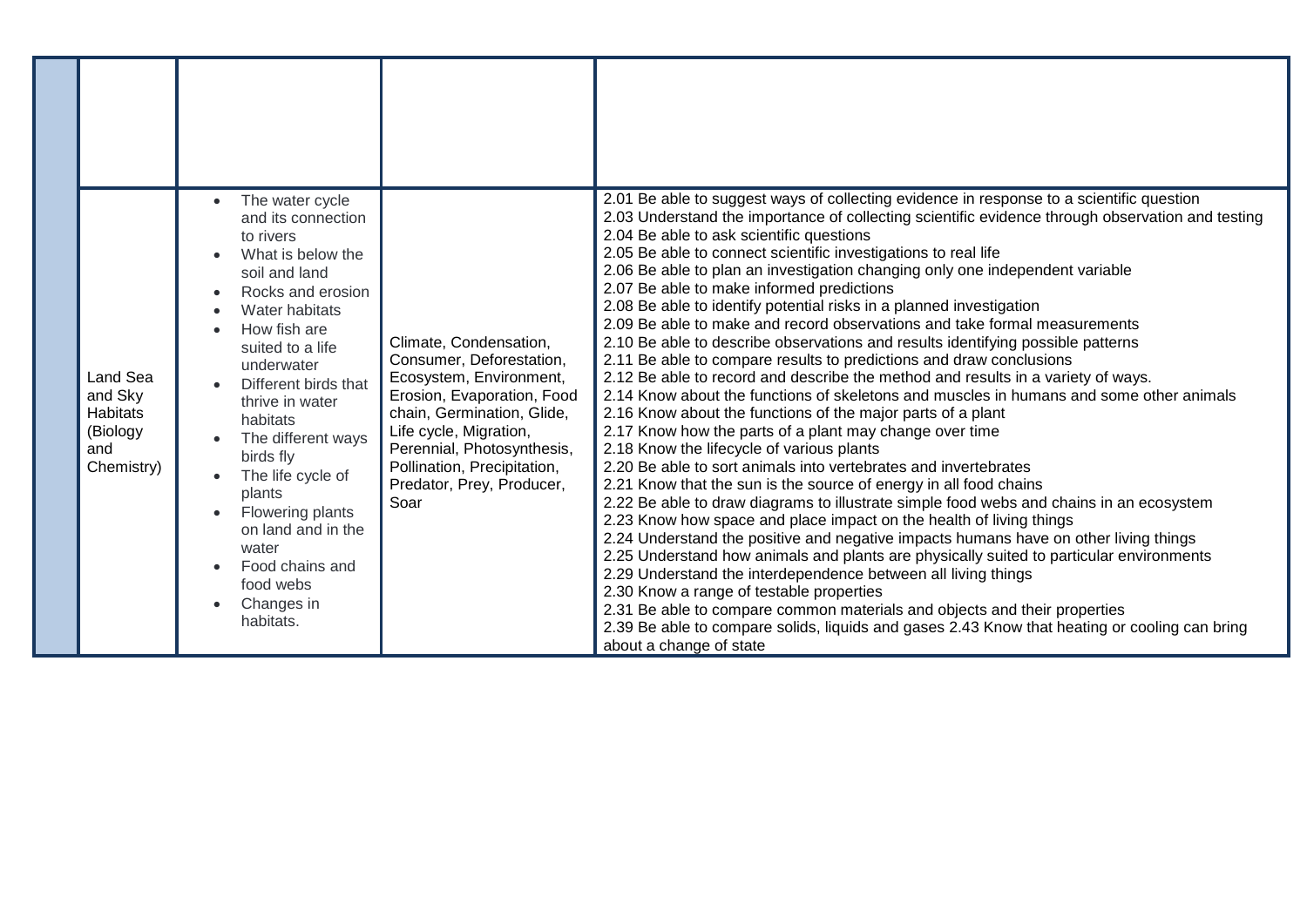| Feel the<br>Force<br>(Physics)                                                       | What friction is<br>and what the world<br>would be like<br>without it<br>How we use<br>friction<br>How we can<br>increase or reduce<br>friction<br>The direction of<br>forces<br>The strength of<br>$\bullet$<br>forces and how we<br>can measure or<br>compare them<br>Investigating<br>$\bullet$<br>gravity, air<br>resistance and<br>buoyancy. | Air resistance, Buoyancy,<br>Drag, Force, Friction,<br>Gravity, Mass, Newton                                                                                                  | 2.03 Understand the importance of collecting scientific evidence through observation and testing<br>2.05 Be able to connect scientific investigations to real life<br>2.06 Be able to plan an investigation changing only one independent variable<br>2.07 Be able to make informed predictions<br>2.08 Be able to identify potential risks in a planned investigation<br>2.09 Be able to make and record observations and take formal measurements<br>2.10 Be able to describe observations and results identifying possible patterns<br>2.11 Be able to compare results to predictions and draw conclusions<br>2.12 Be able to record and describe the method and results in a variety of ways.<br>2.13 Be able to compare investigations and results identifying possible anomalies<br>2.73 Know how pushes and pulls can temporarily or permanently change the shape of an object<br>2.74 Be able to compare forces, stating which is stronger<br>2.75 Understand why we need friction<br>2.77 Know that forces have a direction.                                                                                                                                                                                                                                                                                                                                                                                                                                                                                                                                                                                                                                                                                                                                     |
|--------------------------------------------------------------------------------------|---------------------------------------------------------------------------------------------------------------------------------------------------------------------------------------------------------------------------------------------------------------------------------------------------------------------------------------------------|-------------------------------------------------------------------------------------------------------------------------------------------------------------------------------|---------------------------------------------------------------------------------------------------------------------------------------------------------------------------------------------------------------------------------------------------------------------------------------------------------------------------------------------------------------------------------------------------------------------------------------------------------------------------------------------------------------------------------------------------------------------------------------------------------------------------------------------------------------------------------------------------------------------------------------------------------------------------------------------------------------------------------------------------------------------------------------------------------------------------------------------------------------------------------------------------------------------------------------------------------------------------------------------------------------------------------------------------------------------------------------------------------------------------------------------------------------------------------------------------------------------------------------------------------------------------------------------------------------------------------------------------------------------------------------------------------------------------------------------------------------------------------------------------------------------------------------------------------------------------------------------------------------------------------------------------------------------------|
| <b>Let's Plant</b><br>it.<br>Living<br>things,<br>plants and<br>animals<br>(Biology) | Plants that grow<br>near where we live<br>Growing healthy<br>$\bullet$<br>plants<br>The plant life cycle<br>$\bullet$<br>and seed dispersal<br>Different types of<br>$\bullet$<br>soil<br>The different parts<br>of plants and their<br>functions<br>Interdependence<br>between plants<br>and other living<br>things.                             | Airtight, Botanist, Carbon<br>dioxide, Compost,<br>Compound leaf, Disperse,<br>Fertiliser, Herbaceous,<br>Lobed, Photosynthesis,<br>Serrated, Shrub, Stomata,<br>pores, Xylem | 2.01 Be able to suggest ways of collecting evidence in response to a scientific question<br>2.03 Understand the importance of collecting scientific evidence through observation and testing<br>2.04 Be able to ask scientific questions<br>2.05 Be able to connect scientific investigations to real life<br>2.06 Be able to plan an investigation changing only one independent variable<br>2.07 Be able to make informed predictions<br>2.09 Be able to make and record observations and take formal measurements<br>2.10 Be able to describe observations and results identifying possible patterns<br>2.11 Be able to compare results to predictions and draw conclusions<br>2.12 Be able to record and describe the method and results in a variety of ways<br>2.13 Be able to compare investigations and results identifying possible anomalies<br>2.16 Know about the functions of the major parts of a plant<br>2.17 Know how the parts of a plant may change over time<br>2.18 Know the lifecycle of various plants<br>2.19 Know that a key difference between non-living and living things is that living things grow and<br>reproduce<br>2.21 Know that the sun is the source of energy in all food chains<br>2.22 Be able to draw diagrams to illustrate simple food webs and chains in an ecosystem<br>2.23 Know how space and place impact on the health of living things<br>2.25 Understand how animals and plants are physically suited to particular environments<br>2.29 Understand the interdependence between all living things<br>2.30 Know a range of testable properties<br>2.31 Be able to compare common materials and objects and their properties<br>2.01 Be able to suggest ways of collecting evidence in response to a scientific question |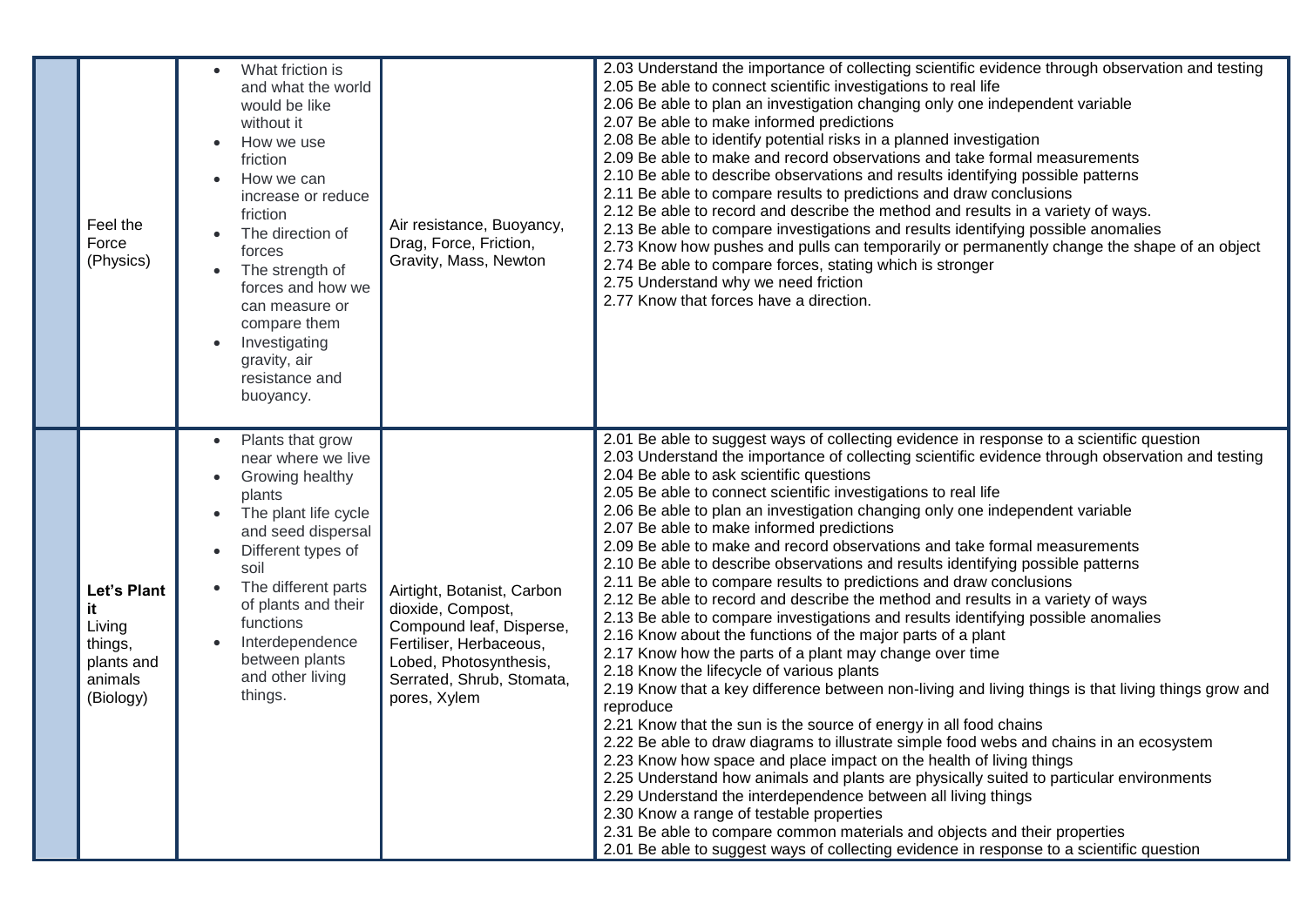|                 |                                                                                                                                                                                                                                                                                                                                                                                                                                                                     | 2.09 Be able to make and record observations and take formal measurements<br>2.10 Be able to describe observations and results identifying possible patterns<br>2.17 Know how the parts of a plant may change over time<br>2.25 Understand how animals and plants are physically suited to particular environments                                                                              |
|-----------------|---------------------------------------------------------------------------------------------------------------------------------------------------------------------------------------------------------------------------------------------------------------------------------------------------------------------------------------------------------------------------------------------------------------------------------------------------------------------|-------------------------------------------------------------------------------------------------------------------------------------------------------------------------------------------------------------------------------------------------------------------------------------------------------------------------------------------------------------------------------------------------|
|                 | <b>Upper Key Stage 2</b>                                                                                                                                                                                                                                                                                                                                                                                                                                            |                                                                                                                                                                                                                                                                                                                                                                                                 |
|                 | <b>Year 5</b>                                                                                                                                                                                                                                                                                                                                                                                                                                                       | Year <sub>6</sub>                                                                                                                                                                                                                                                                                                                                                                               |
|                 | Living things and their habitats<br>Pupils should be taught to:<br>describe the differences in the life cycles of a mammal, an amphibian, an insect and a bird<br>describe the life process of reproduction in some plants and animals<br>Animals, including humans<br>Pupils should be taught to:                                                                                                                                                                  | Living things and their habitats<br>Pupils should be taught to:<br>describe how living things are classified into broad groups according to common<br>observable characteristics and based on similarities and differences, including<br>micro-organisms, plants and animals                                                                                                                    |
| $\bullet$<br>le | describe the changes as humans develop to old age<br>Properties and changes of materials<br>Pupils should be taught to:<br>compare and group together everyday materials on the basis of their properties, including their hardness,<br>solubility, transparency, conductivity (electrical and thermal), and response to magnets<br>know that some materials will dissolve in liquid to form a solution, and describe how to recover a substance<br>from a solution | give reasons for classifying plants and animals based on specific characteristics<br><b>Animals including humans</b><br>Pupils should be taught to:<br>identify and name the main parts of the human circulatory system, and describe<br>the functions of the heart, blood vessels and blood<br>recognise the impact of diet, exercise, drugs and lifestyle on the way their<br>bodies function |
| l e<br>l e      | use knowledge of solids, liquids and gases to decide how mixtures might be separated, including through<br>filtering, sieving and evaporating<br>give reasons, based on evidence from comparative and fair tests, for the particular uses of everyday<br>materials, including metals, wood and plastic                                                                                                                                                              | describe the ways in which nutrients and water are transported within animals,<br>including humans<br><b>Evolution and inheritance</b><br>Pupils should be taught to:<br>recognise that living things have changed over time and that fossils provide                                                                                                                                           |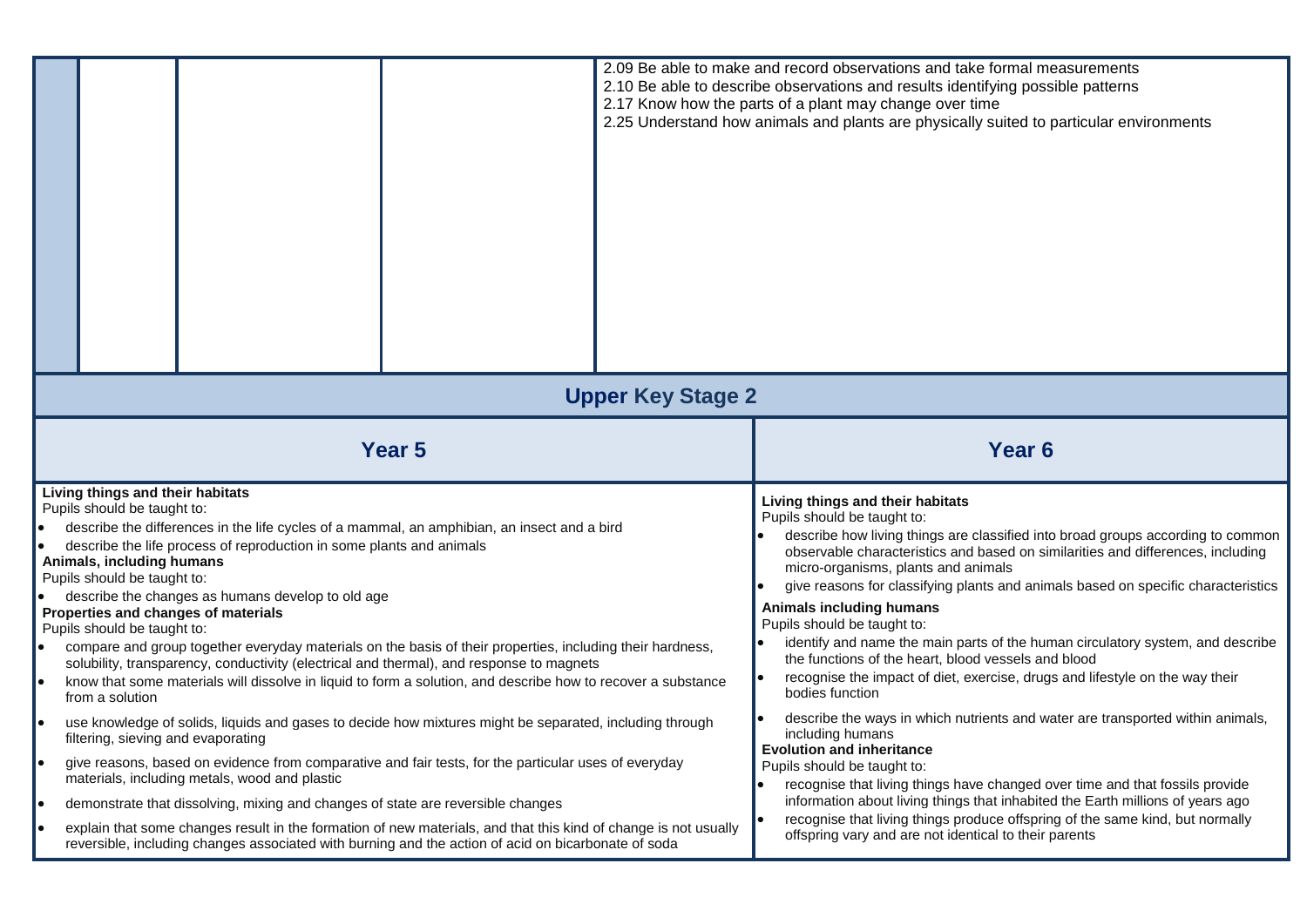|     | Earth and space<br>Pupils should be taught to:<br>describe the movement of the Earth and other planets relative to the sun in the solar system<br>describe the movement of the moon relative to the Earth | identify how animals and plants are adapted to suit their environment in different<br>ways and that adaptation may lead to evolution<br>Light<br>Pupils should be taught to:                                                                                                                                            |
|-----|-----------------------------------------------------------------------------------------------------------------------------------------------------------------------------------------------------------|-------------------------------------------------------------------------------------------------------------------------------------------------------------------------------------------------------------------------------------------------------------------------------------------------------------------------|
| I۰  | describe the sun, Earth and moon as approximately spherical bodies                                                                                                                                        | recognise that light appears to travel in straight lines                                                                                                                                                                                                                                                                |
|     | use the idea of the Earth's rotation to explain day and night and the apparent movement of the sun across the<br>sky                                                                                      | use the idea that light travels in straight lines to explain that objects are seen<br>because they give out or reflect light into the eye                                                                                                                                                                               |
|     | <b>Forces</b><br>Pupils should be taught to:                                                                                                                                                              | explain that we see things because light travels from light sources to our eyes<br>or from light sources to objects and then to our eyes                                                                                                                                                                                |
|     | explain that unsupported objects fall towards the Earth because of the force of gravity acting between the<br>Earth and the falling object                                                                | use the idea that light travels in straight lines to explain why shadows have the<br>same shape as the objects that cast them                                                                                                                                                                                           |
| l e | identify the effects of air resistance, water resistance and friction, that act between moving surfaces                                                                                                   | <b>Electricity</b>                                                                                                                                                                                                                                                                                                      |
|     | recognise that some mechanisms including levers, pulleys and gears allow a smaller force to have a greater<br>effect                                                                                      | Pupils should be taught to:<br>associate the brightness of a lamp or the volume of a buzzer with the number<br>and voltage of cells used in the circuit<br>compare and give reasons for variations in how components function, including<br>the brightness of bulbs, the loudness of buzzers and the on/off position of |
|     |                                                                                                                                                                                                           | switches<br>use recognised symbols when representing a simple circuit in a diagram                                                                                                                                                                                                                                      |

## **Working Scientifically**

• planning different types of scientific enquiries to answer questions, including recognising and controlling variables where necessary

• taking measurements, using a range of scientific equipment, with increasing accuracy and precision, taking repeat readings when appropriate

• recording data and results of increasing complexity using scientific diagrams and labels, classification keys, tables, scatter graphs, bar and line graphs

- using test results to make predictions to set up further comparative and fair tests
- reporting and presenting findings from enquiries, including conclusions, causal relationships and explanations of and a degree of trust in results, in oral and written forms such as displays and other presentations
- identifying scientific evidence that has been used to support or refute ideas or arguments

| taught                                        | <b>Unit being</b>                                         | Learners will be<br>finding out                                                                                                                                         | <b>Key Vocabulary</b>                                                                                                                                          | Knowledge, Skills and Understanding                                                                                                                                                                                                                                                                                                                                                                          |
|-----------------------------------------------|-----------------------------------------------------------|-------------------------------------------------------------------------------------------------------------------------------------------------------------------------|----------------------------------------------------------------------------------------------------------------------------------------------------------------|--------------------------------------------------------------------------------------------------------------------------------------------------------------------------------------------------------------------------------------------------------------------------------------------------------------------------------------------------------------------------------------------------------------|
| P3)<br>$\bar{\mathbf{g}}$<br><b>LO</b><br>ear | <b>Brainwave</b><br>The art and<br>science of<br>learning | About different<br>methods of<br>teaching and how<br>we like to learn<br>About some of the<br>different areas of<br>the brain<br>How information<br>gets into the brain | Growth mindset,<br>metacognition, memory,<br>emotions, knowledge,<br>skills, understanding,<br>assessment, balanced<br>diet, exercise, hydration,<br>community | 3.01 Know about some of the recent evidence and research into the brain and learning<br>3.02 Know about some of the different areas of the brain and their function<br>3.03 Understand the different ways that they can learn<br>3.04 Understand how they can improve their learning and their attitudes to learning<br>3.05 Understand the importance of cooperation and global awareness in their learning |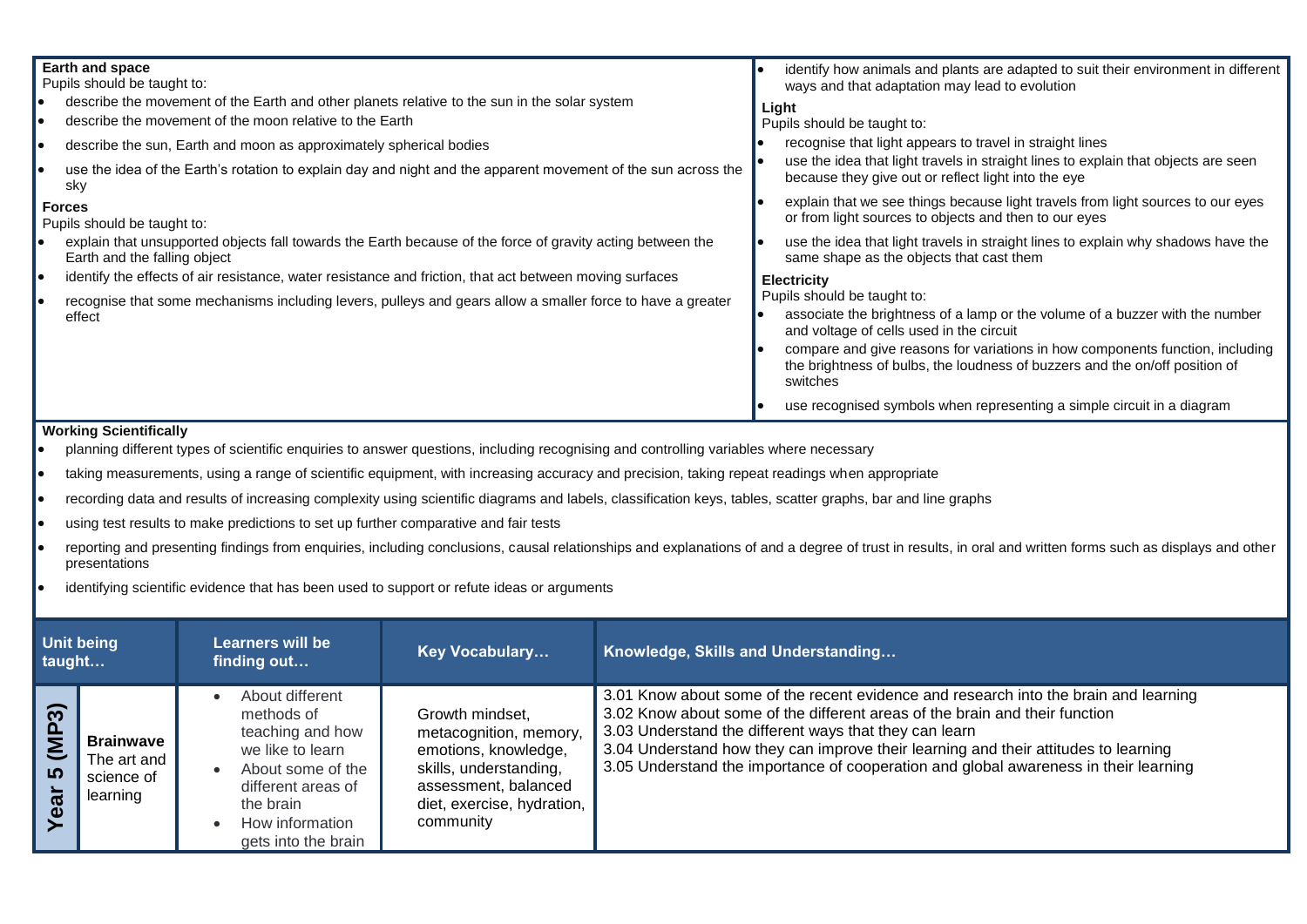|                                                               | How relaxation<br>$\bullet$<br>can help prepare<br>us for learning<br>How we can<br>improve our<br>memory<br>How positive<br>$\bullet$<br>thinking can help<br>us to succeed<br>How we can<br>support each other<br>to achieve our<br>goals<br>How we can<br>$\bullet$<br>become more<br>active global<br>citizens                                                                                |                                                                                                                                                                                                                                                                                                                                           |                                                                                                                                                                                                                                                                                                                                                                                                                                                                                                                                                                                                                                                                                                                                                                                                                                                                                                                                                                                                                                                                                                                                                                                                                                                                                                                                                                                                                                                                                                                                                                                                                                                                                                                                                                                                                                                                                                                                                                             |
|---------------------------------------------------------------|---------------------------------------------------------------------------------------------------------------------------------------------------------------------------------------------------------------------------------------------------------------------------------------------------------------------------------------------------------------------------------------------------|-------------------------------------------------------------------------------------------------------------------------------------------------------------------------------------------------------------------------------------------------------------------------------------------------------------------------------------------|-----------------------------------------------------------------------------------------------------------------------------------------------------------------------------------------------------------------------------------------------------------------------------------------------------------------------------------------------------------------------------------------------------------------------------------------------------------------------------------------------------------------------------------------------------------------------------------------------------------------------------------------------------------------------------------------------------------------------------------------------------------------------------------------------------------------------------------------------------------------------------------------------------------------------------------------------------------------------------------------------------------------------------------------------------------------------------------------------------------------------------------------------------------------------------------------------------------------------------------------------------------------------------------------------------------------------------------------------------------------------------------------------------------------------------------------------------------------------------------------------------------------------------------------------------------------------------------------------------------------------------------------------------------------------------------------------------------------------------------------------------------------------------------------------------------------------------------------------------------------------------------------------------------------------------------------------------------------------------|
| <b>Bake it</b><br>Changing<br><b>Materials</b><br>(Chemistry) | How live yeast<br>$\bullet$<br>grows<br>How carbon<br>dioxide behaves<br>Which solids<br>dissolve in water<br>About water<br>$\bullet$<br>vapour and<br>evaporation<br>What happens<br>when foods are<br>heated<br>About the<br>properties of water<br>About solids,<br>$\bullet$<br>liquids and gases<br>How we can group<br>$\bullet$<br>everyday materials<br>according to their<br>properties | Atom, molecule, state of<br>matter, solid, liquid, gas,<br>changing state, reversible,<br>irreversible, boiling point,<br>condensing, conductivity,<br>dissolving, evaporating,<br>freezing, freezing point,<br>hardness, insulator,<br>insoluble, magnetic, melting,<br>particles, soluble,<br>suspension, transparency,<br>water vapour | 3.01 Know that the study of science is concerned with investigating and understanding the<br>animate and inanimate world around them<br>3.02a Be able to conduct scientific investigations posing scientific questions 3.02b Be able to<br>choose an appropriate way to investigate a scientific issue 3.02c Be able to make systematic and<br>accurate measurements from their observations 3.02d Be able to explain and justify their<br>predictions, investigations, findings and conclusions 3.02e Be able to record and communicate<br>their findings accurately using the most appropriate medium and the appropriate scientific<br>vocabulary and conventions<br>3.03 Be able to gather evidence from a variety of sources<br>3.04 Be able to discriminate between evidence and opinion<br>3.05 Understand the importance of using evidence to test scientific ideas<br>3.06 Understand some of the effects of what they learn on people's lives<br>3.31 Know the distinctive properties of different materials<br>3.32 Know about the principles of materials acting as thermal insulators<br>3.33 Know what happens when materials are heated and cooled<br>3.34 Know about the principles of condensation and evaporation<br>3.35 Know about differences between metals and other materials<br>3.36 Know that matter is made up of particles<br>3.37 Know about the different arrangements of particles in solids, liquids and gases<br>3.39 Be able to group and classify materials according to their properties<br>3.40 Be able to identify changes that are reversible or irreversible<br>3.41 Be able to separate simple mixtures<br>3.42 Be able to recover dissolved solids through evaporation<br>3.44 Know that heat can move from one object to another by conduction<br>3.45 Be able to represent electrical circuits in drawings using conventional symbols<br>3.46 Be able to construct circuits on the basis of drawings using conventional symbols |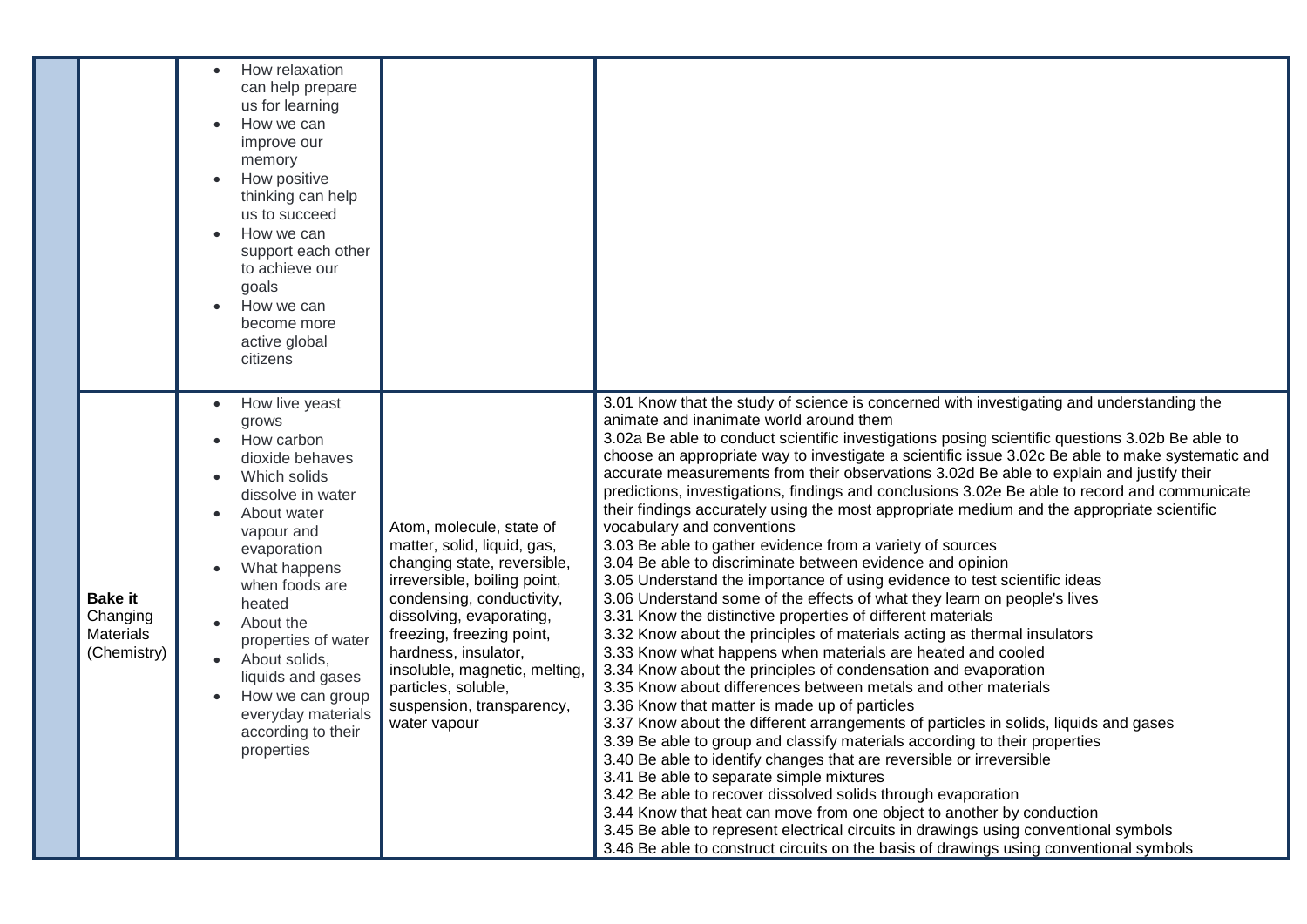| <b>Look Hear</b><br>Sound and<br>Light<br>(Biology &<br>Chemistry)                                     | How we hear<br>sounds and see<br>light<br>How the human<br>$\bullet$<br>ear and eye works<br>How sound and<br>light waves travel<br>How a string<br>telephone works<br>How we can<br>$\bullet$<br>change the pitch of<br>sounds<br>About echoes and<br>$\bullet$<br>acoustics                                                                                                                                                         | Amplitude, decibels,<br>echo, frequency, hertz,<br>loudness, pitch, noise,<br>resonance, sound wave,<br>wavelength, vibration,<br>volume/amplitude, light,<br>absorbed, refracted,<br>reflected, iris, lens,<br>periscope, prism, pupil,<br>rainbow, retina                         | 3.01 Know that the study of science is concerned with investigating and understanding the<br>animate and inanimate world around them<br>3.02a Be able to conduct scientific investigations posing scientific questions 3.02b Be able to<br>choose an appropriate way to investigate a scientific issue 3.02c Be able to make systematic and<br>accurate measurements from their observations 3.02d Be able to explain and justify their<br>predictions, investigations, findings and conclusions 3.02e Be able to record and communicate<br>their findings accurately using the most appropriate medium and the appropriate scientific<br>vocabulary and conventions<br>3.03 Be able to gather evidence from a variety of sources<br>3.04 Be able to discriminate between evidence and opinion<br>3.05 Understand the importance of using evidence to test scientific ideas<br>3.06 Understand some of the effects of what they learn on people's lives<br>3.16 Know the functions of the major internal and external parts of the human body<br>3.31 Know the distinctive properties of different materials<br>3.52 Know that light travels in a straight line until it strikes an object<br>3.53 Know that light can be reflected, refracted or absorbed<br>3.54 Know that light travels through some materials and not through others<br>3.55 Know that we see things when light from them enters our eyes<br>3.56 Know how sounds are changed by altering the nature and frequency of the vibrations 3.57<br>Know that vibrations from sound sources travel through a medium to reach the ear 3.58 Be able to<br>identify the effects and uses of light and sound                                                                                                                                                                  |
|--------------------------------------------------------------------------------------------------------|---------------------------------------------------------------------------------------------------------------------------------------------------------------------------------------------------------------------------------------------------------------------------------------------------------------------------------------------------------------------------------------------------------------------------------------|-------------------------------------------------------------------------------------------------------------------------------------------------------------------------------------------------------------------------------------------------------------------------------------|----------------------------------------------------------------------------------------------------------------------------------------------------------------------------------------------------------------------------------------------------------------------------------------------------------------------------------------------------------------------------------------------------------------------------------------------------------------------------------------------------------------------------------------------------------------------------------------------------------------------------------------------------------------------------------------------------------------------------------------------------------------------------------------------------------------------------------------------------------------------------------------------------------------------------------------------------------------------------------------------------------------------------------------------------------------------------------------------------------------------------------------------------------------------------------------------------------------------------------------------------------------------------------------------------------------------------------------------------------------------------------------------------------------------------------------------------------------------------------------------------------------------------------------------------------------------------------------------------------------------------------------------------------------------------------------------------------------------------------------------------------------------------------------------------------------------------------------|
| Existing,<br><b>Endangere</b><br>d, Extinct<br>Living<br>Things,<br>plants and<br>animals<br>(Biology) | How and why<br>$\bullet$<br>living things are<br>classified<br>How a vertebrate<br>$\bullet$<br>and an<br>invertebrate are<br>different<br>How to classify<br>local plants and<br>animals<br>About the effects<br>of food chains in<br>our locality<br>About friendly and<br>unfriendly micro-<br>organisms<br>How fungi are<br>$\bullet$<br>different from<br>plants and animals<br>Why composting is<br>good for the<br>environment | Amphibian, arthropod,<br>bird, fish, insect,<br>invertebrate, life cycle,<br>mammal,<br>metamorphosis, reptile,<br>vertebrae, endangered,<br>species, adaptation,<br>classification, food<br>web/chain, reproducing,<br>oxygen, carbon-dioxide,<br>micro-organisms, cells,<br>fungi | 3.01 Know that the study of science is concerned with investigating and understanding the<br>animate and inanimate world around them<br>3.02a Be able to conduct scientific investigations posing scientific questions 3.02b Be able to<br>choose an appropriate way to investigate a scientific issue 3.02c Be able to make systematic and<br>accurate measurements from their observations 3.02d Be able to explain and justify their<br>predictions, investigations, findings and conclusions 3.02e Be able to record and communicate<br>their findings accurately using the most appropriate medium and the appropriate scientific<br>vocabulary and conventions<br>3.03 Be able to gather evidence from a variety of sources<br>3.04 Be able to discriminate between evidence and opinion<br>3.05 Understand the importance of using evidence to test scientific ideas<br>3.06 Understand some of the effects of what they learn on people's lives<br>3.07 Know about the major classifications of living things<br>3.08 Know about the effects of food chains in a variety of environments<br>3.09 Know that changes in the environment have effects on living things<br>3.10 Know about the nature, functions and effects of micro-organisms<br>3.11 Be able to recognise and name the major plants and animals in the host country<br>3.12 Be able to classify locally occurring plants and animals according to their features 3.13 Be<br>able to recognise and name the major plants and animals in their home country 3.14 Understand<br>the relationship between living things and the environment in which they live<br>3.15 Know about the structure of the human body<br>3.17 Know about similarities and differences between humans and other creatures<br>3.25 Know about the functions of the major parts of a plant |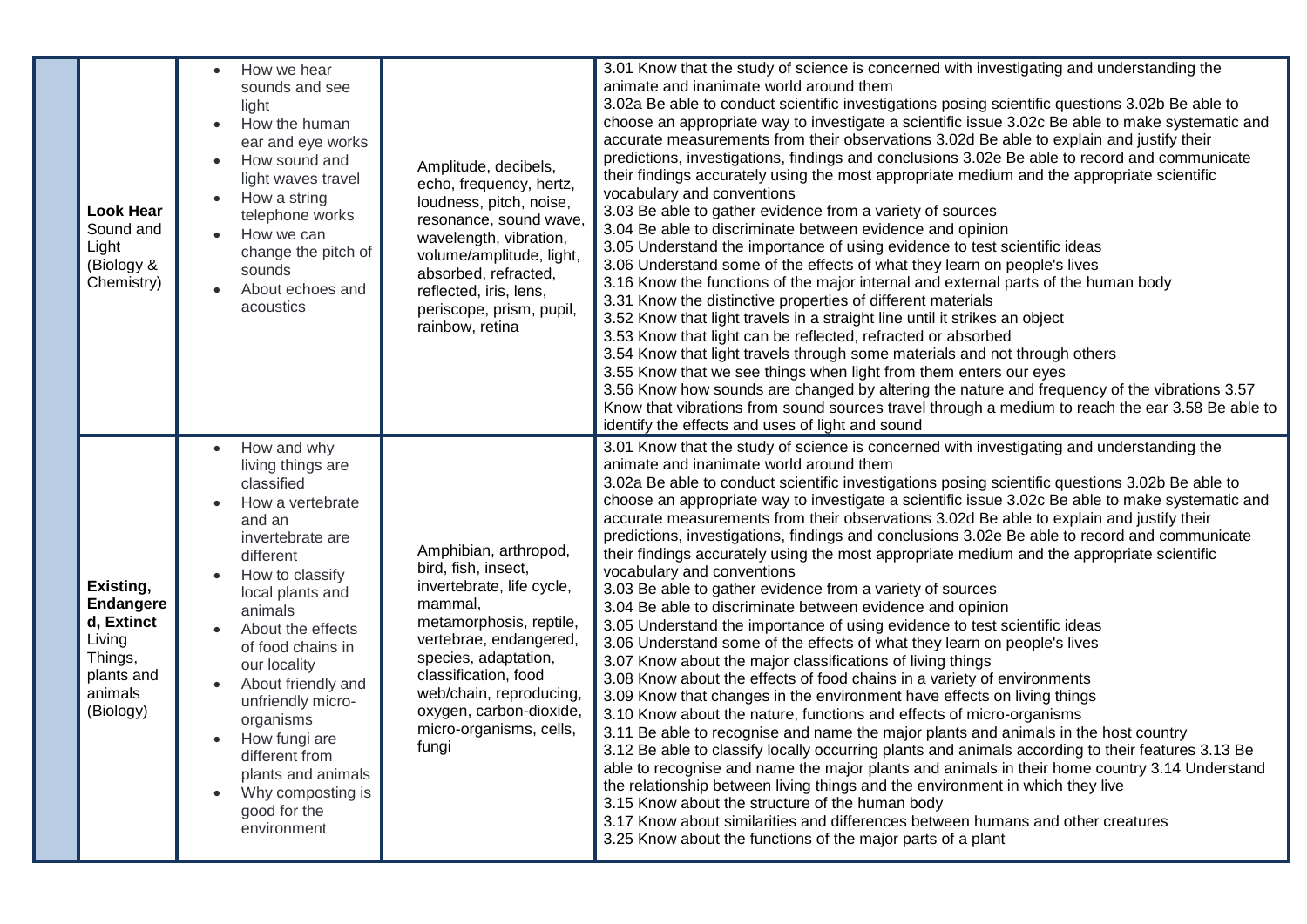|                            |                                                         |                                                                                                                                                                                                                                                                                                                                                                                                                                                                                                            |                                                                                                                                                                                                                                                                                                                                                        | 3.26 Know about factors that affect the growth of plants                                                                                                                                                                                                                                                                                                                                                                                                                                                                                                                                                                                                                                                                                                                                                                                                                                                                                                                                                                                                                                                                                                                                                                                                                                                                                                                                                                                                                                                                                                                                                                                                                                                                                                                                                                                                                                                                                                                                                                                                                                                                                                                                                                                                                                                                                                                                                                                           |
|----------------------------|---------------------------------------------------------|------------------------------------------------------------------------------------------------------------------------------------------------------------------------------------------------------------------------------------------------------------------------------------------------------------------------------------------------------------------------------------------------------------------------------------------------------------------------------------------------------------|--------------------------------------------------------------------------------------------------------------------------------------------------------------------------------------------------------------------------------------------------------------------------------------------------------------------------------------------------------|----------------------------------------------------------------------------------------------------------------------------------------------------------------------------------------------------------------------------------------------------------------------------------------------------------------------------------------------------------------------------------------------------------------------------------------------------------------------------------------------------------------------------------------------------------------------------------------------------------------------------------------------------------------------------------------------------------------------------------------------------------------------------------------------------------------------------------------------------------------------------------------------------------------------------------------------------------------------------------------------------------------------------------------------------------------------------------------------------------------------------------------------------------------------------------------------------------------------------------------------------------------------------------------------------------------------------------------------------------------------------------------------------------------------------------------------------------------------------------------------------------------------------------------------------------------------------------------------------------------------------------------------------------------------------------------------------------------------------------------------------------------------------------------------------------------------------------------------------------------------------------------------------------------------------------------------------------------------------------------------------------------------------------------------------------------------------------------------------------------------------------------------------------------------------------------------------------------------------------------------------------------------------------------------------------------------------------------------------------------------------------------------------------------------------------------------------|
| (MP3)<br>$\bullet$<br>Year | <b>Space</b><br><b>Scientists</b><br>Earth and<br>Space | How we can prove<br>that Earth is a<br>sphere<br>What our planet is<br>made of<br>If the Earth is a<br>magnet<br>About the Earth's<br>atmosphere<br>Why we need the<br>$\bullet$<br>Sun<br>How the Sun,<br>Earth and Moon<br>are connected<br>Why the Earth's<br>rotation results in<br>day and night<br>How to make a<br>shadow clock<br>How the tilt of<br>$\bullet$<br>Earth's axis gives<br>us the seasons<br>How the Moon<br>affects the Earth<br>If there is a better<br>place to live than<br>Earth | Earth, big bang, star,<br>sun, solar system,<br>galaxy, gravity, sphere,<br>orbit, mass, moon,<br>crust, mantle, core,<br>seismic waves,<br>earthquakes,<br>volcanoes, magma,<br>vapour, atmosphere,<br>greenhouse gas,<br>pressure, lunar/solar<br>eclipse, tide, satellite,<br>asteroid, comet,<br>meteorite, milky way,<br>planet, probe, universe, | 3.01 Know that the study of science is concerned with investigating and understanding the<br>animate and inanimate world around them<br>3.02a Be able to conduct scientific investigations posing scientific questions 3.02b Be able to<br>choose an appropriate way to investigate a scientific issue 3.02c Be able to make systematic and<br>accurate measurements from their observations 3.02d Be able to explain and justify their<br>predictions, investigations, findings and conclusions 3.02e Be able to record and communicate<br>their findings accurately using the most appropriate medium and the appropriate scientific<br>vocabulary and conventions<br>3.03 Be able to gather evidence from a variety of sources<br>3.04 Be able to discriminate between evidence and opinion<br>3.05 Understand the importance of using evidence to test scientific ideas<br>3.06 Understand some of the effects of what they learn on people's lives<br>3.14 Understand the relationship between living things and the environment in which they live<br>3.26 Know about factors that affect the growth of plants<br>3.31 Know the distinctive properties of different materials<br>3.33 Know what happens when materials are heated and cooled<br>3.34 Know about the principles of condensation and evaporation<br>3.35 Know about differences between metals and other materials<br>3.36 Know that matter is made up of particles<br>3.37 Know about the different arrangements of particles in solids, liquids and gases<br>3.38 Be able to compare and group rocks and soils according to their properties<br>3.48 Know about the nature and effect of gravitational force<br>3.49 Be able to identify the effects of physical forces<br>3.50 Be able to measure forces<br>3.51 Be able to identify the direction of forces<br>3.52 Know that light travels in a straight line until it strikes an object<br>3.53 Know that light can be reflected, refracted or absorbed<br>3.54 Know that light travels through some materials and not through others<br>3.59 Know about the relationship between the Earth and the rest of the solar system<br>3.60 Know that day and night are related to the Earth spinning on its axis<br>3.61 Know about the time taken for the Earth to orbit the Sun and for the Moon to orbit the Earth<br>3.62 Know about the effects caused by the Earth moving<br>3.65 Know about the major sources of energy |
|                            | <b>Fascinatin</b><br>g Forces<br>(Physics)              | How a ball flies<br>through the air<br>What friction is<br>and how it helps<br><b>us</b><br>How different<br>objects fall                                                                                                                                                                                                                                                                                                                                                                                  | Gravity, mass, friction,<br>magnetism, attract,<br>repel, electricity, flight,<br>uplift, floating, upthrust,<br>aerodynamics,<br>buoyancy, drag,<br>weightlessness,                                                                                                                                                                                   | 3.01 Know that the study of science is concerned with investigating and understanding the<br>animate and inanimate world around them<br>3.02a Be able to conduct scientific investigations posing scientific questions 3.02b Be able to<br>choose an appropriate way to investigate a scientific issue 3.02c Be able to make systematic and<br>accurate measurements from their observations 3.02d Be able to explain and justify their<br>predictions, investigations, findings and conclusions 3.02e Be able to record and communicate<br>their findings accurately using the most appropriate medium and the appropriate scientific<br>vocabulary and conventions                                                                                                                                                                                                                                                                                                                                                                                                                                                                                                                                                                                                                                                                                                                                                                                                                                                                                                                                                                                                                                                                                                                                                                                                                                                                                                                                                                                                                                                                                                                                                                                                                                                                                                                                                                               |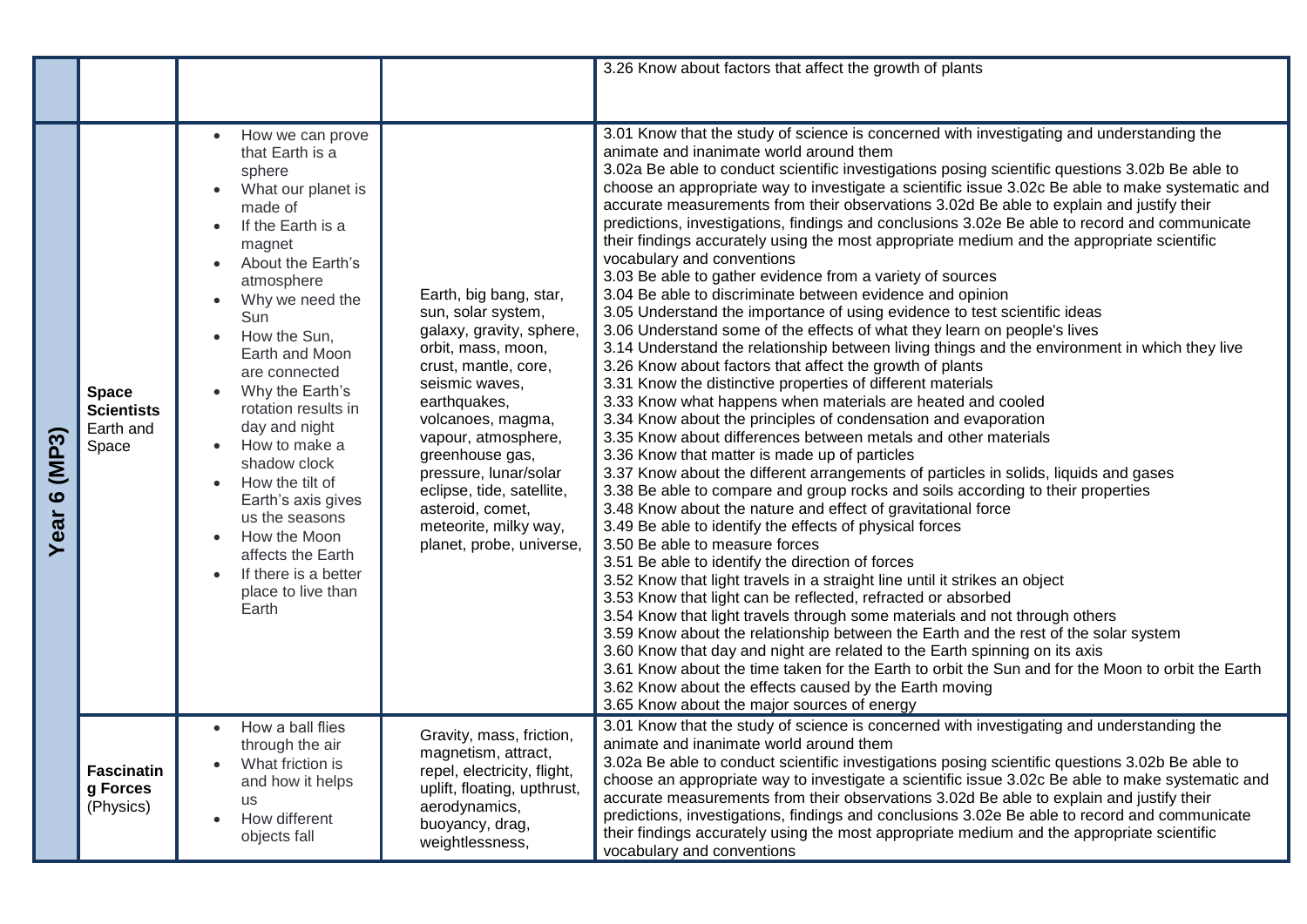|  |                                                                   | What gravity is<br>and how it pulls on<br>objects<br>How air resistance<br>affects moving<br>objects<br>How water pushes<br>up on floating<br>objects<br>Why some objects<br>float and others<br>sink                                                                                                                                                                                                          |                                                                                                                                                                                                                                                                                                                                                                                                               | 3.03 Be able to gather evidence from a variety of sources<br>3.05 Understand the importance of using evidence to test scientific ideas<br>3.06 Understand some of the effects of what they learn on people's lives<br>3.48 Know about the nature and effect of gravitational force<br>3.49 Be able to identify the effects of physical forces<br>3.50 Be able to measure forces<br>3.51 Be able to identify the direction of forces<br>3.59 Know about the relationship between the Earth and the rest of the solar system                                                                                                                                                                                                                                                                                                                                                                                                                                                                                                                                                                                                                                                                                                                                                                                                                                                                                                                                                                                                                                                                                                                                                                |
|--|-------------------------------------------------------------------|----------------------------------------------------------------------------------------------------------------------------------------------------------------------------------------------------------------------------------------------------------------------------------------------------------------------------------------------------------------------------------------------------------------|---------------------------------------------------------------------------------------------------------------------------------------------------------------------------------------------------------------------------------------------------------------------------------------------------------------------------------------------------------------------------------------------------------------|-------------------------------------------------------------------------------------------------------------------------------------------------------------------------------------------------------------------------------------------------------------------------------------------------------------------------------------------------------------------------------------------------------------------------------------------------------------------------------------------------------------------------------------------------------------------------------------------------------------------------------------------------------------------------------------------------------------------------------------------------------------------------------------------------------------------------------------------------------------------------------------------------------------------------------------------------------------------------------------------------------------------------------------------------------------------------------------------------------------------------------------------------------------------------------------------------------------------------------------------------------------------------------------------------------------------------------------------------------------------------------------------------------------------------------------------------------------------------------------------------------------------------------------------------------------------------------------------------------------------------------------------------------------------------------------------|
|  | <b>Being</b><br>Human<br>Living<br>Things,<br>humans<br>(Biology) | How humans are<br>different from other<br>animals<br>About the brain<br>and the nervous<br>system<br>About the bones<br>and muscles in the<br>body<br>How the human<br>heart works<br>How we breathe<br>and what the lungs<br>do<br>What we inherit<br>from our parents<br>How our<br>$\bullet$<br>environment<br>affects us<br>How the body<br>uses food and<br>water<br>About the latest<br>medical research | Brain, neurons, nervous<br>system, hemisphere,<br>sensory, motor, sketelal<br>system, ligaments,<br>cartilage, bone, joint,<br>circulatory system,<br>blood, cells, heart,<br>respiratory system, cell,<br>digestive system,<br>senses, sight, hearing,<br>taste, smell, protein,<br>carbohydrate, fat,<br>vitamin, mineral, dairy,<br>bladder, bone, marrow,<br>brain, lung, muscle,<br>nerve, skin, stomach | 3.01 Know that the study of science is concerned with investigating and understanding the<br>animate and inanimate world around them<br>3.02a Be able to conduct scientific investigations posing scientific questions 3.02b Be able to<br>choose an appropriate way to investigate a scientific issue 3.02c Be able to make systematic and<br>accurate measurements from their observations 3.02d Be able to explain and justify their<br>predictions, investigations, findings and conclusions 3.02e Be able to record and communicate<br>their findings accurately using the most appropriate medium and the appropriate scientific<br>vocabulary and conventions<br>3.03 Be able to gather evidence from a variety of sources<br>3.04 Be able to discriminate between evidence and opinion<br>3.05 Understand the importance of using evidence to test scientific ideas<br>3.06 Understand some of the effects of what they learn on people's lives<br>3.15 Know about the structure of the human body<br>3.16 Know the functions of the major internal and external parts of the human body<br>3.17 Know about similarities and differences between humans and other creatures<br>3.18 Know about the effect of exercise on the human pulse rate<br>3.19 Know about the effect of drug misuse on the human body<br>3.20 Know about the ways in which humans and other animals reproduce<br>3.21 Know that some characteristics of humans and other animals are inherited from their parents<br>3.22 Know that some characteristics of humans are influenced by their environment<br>3.23 Understand the importance of an appropriate diet for the health of humans and other animals |
|  | <b>Full Power</b><br>Electricity &<br>Energy                      | How to make an<br>electrical circuit<br>How we can<br>change a circuit                                                                                                                                                                                                                                                                                                                                         | Amber, battery, charge,<br>component, conductor,<br>contact, current, diode,<br>electron, energy,                                                                                                                                                                                                                                                                                                             | 3.01 Know that the study of science is concerned with investigating and understanding the<br>animate and inanimate world around them<br>3.02a Be able to conduct scientific investigations posing scientific questions 3.02b Be able to<br>choose an appropriate way to investigate a scientific issue 3.02c Be able to make systematic and                                                                                                                                                                                                                                                                                                                                                                                                                                                                                                                                                                                                                                                                                                                                                                                                                                                                                                                                                                                                                                                                                                                                                                                                                                                                                                                                               |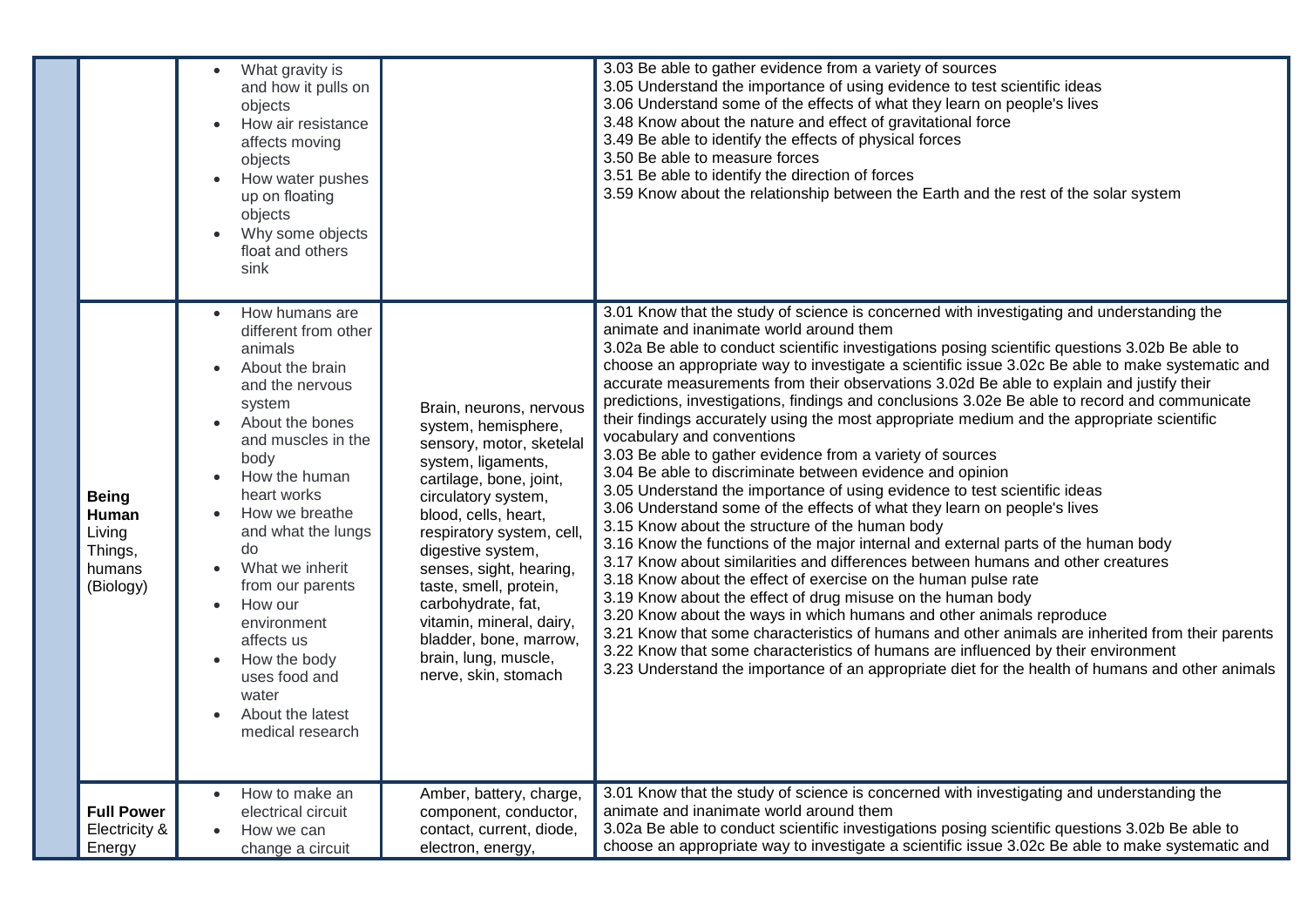| (Physics<br>and<br>Chemistry)                                           | How to draw a<br>$\bullet$<br>circuit diagram<br>How to build<br>$\bullet$<br>circuits from<br>diagrams<br>About different<br>kinds of circuits<br>How to make an<br>$\bullet$<br>electric wire-loop<br>game<br>About electricity<br>and heat<br>About the dangers<br>of electricity<br>How life began in<br>$\bullet$                                                                                                                                         | generator, insulator,<br>LED, leyden jar, motor,<br>socket, static electricity,<br>switch, terminal,<br>turbine, voltage, watt                                                                                                                                                                                                                         | accurate measurements from their observations 3.02d Be able to explain and justify their<br>predictions, investigations, findings and conclusions 3.02e Be able to record and communicate<br>their findings accurately using the most appropriate medium and the appropriate scientific<br>vocabulary and conventions<br>3.03 Be able to gather evidence from a variety of sources<br>3.05 Understand the importance of using evidence to test scientific ideas<br>3.06 Understand some of the effects of what they learn on people's lives<br>3.31 Know the distinctive properties of different materials<br>3.35 Know about differences between metals and other materials<br>3.39 Be able to group and classify materials according to their properties<br>3.43 Know that heat is often produced as a by-product when one form of energy is converted to<br>another<br>3.44 Know that heat can move from one object to another by conduction<br>3.45 Be able to represent electrical circuits in drawings using conventional symbols<br>3.46 Be able to construct circuits on the basis of drawings using conventional symbols<br>3.47 Be able to vary an electrical circuit to change its effect<br>3.65 Know about the major sources of energy<br>3.68 Know how energy sources are used<br>3.69 Know the basic principles of renewable and sustainable energy<br>3.01 Know that the study of science is concerned with investigating and understanding the                                                                                                                                                                                                                                                                                                                                                                                                                                         |
|-------------------------------------------------------------------------|----------------------------------------------------------------------------------------------------------------------------------------------------------------------------------------------------------------------------------------------------------------------------------------------------------------------------------------------------------------------------------------------------------------------------------------------------------------|--------------------------------------------------------------------------------------------------------------------------------------------------------------------------------------------------------------------------------------------------------------------------------------------------------------------------------------------------------|---------------------------------------------------------------------------------------------------------------------------------------------------------------------------------------------------------------------------------------------------------------------------------------------------------------------------------------------------------------------------------------------------------------------------------------------------------------------------------------------------------------------------------------------------------------------------------------------------------------------------------------------------------------------------------------------------------------------------------------------------------------------------------------------------------------------------------------------------------------------------------------------------------------------------------------------------------------------------------------------------------------------------------------------------------------------------------------------------------------------------------------------------------------------------------------------------------------------------------------------------------------------------------------------------------------------------------------------------------------------------------------------------------------------------------------------------------------------------------------------------------------------------------------------------------------------------------------------------------------------------------------------------------------------------------------------------------------------------------------------------------------------------------------------------------------------------------------------------------------------------------------------------------|
| Out of<br><b>Africa</b><br>Evolution<br>and<br>Inheritance<br>(Biology) | the sea then came<br>out of the sea<br>How fossils<br>$\bullet$<br>provide<br>information about<br>living things from<br>the past<br>Why the dinosaurs<br>died out<br>About the<br>$\bullet$<br>classification of<br>plants and animals<br>How plants and<br>$\bullet$<br>animals reproduce<br>How living things<br>evolve and change<br>over time<br>How plants and<br>animals are<br>adapted to their<br>environment<br>How adaptation<br>leads to evolution | Food web/chain,<br>classification,<br>monerans, protists,<br>plants, fungi, animals,<br>vertebrates,<br>invertebrates,<br>ancestors, fossils,<br>algae, DNA, adapt,<br>evolve, cell,<br>chromosome, survival,<br>variation, species,<br>artificial selection,<br>reproduce, generation,<br>environment.<br>descended, homo<br>sapien, geological time, | animate and inanimate world around them<br>3.02a Be able to conduct scientific investigations posing scientific questions 3.02b Be able to<br>choose an appropriate way to investigate a scientific issue 3.02c Be able to make systematic and<br>accurate measurements from their observations 3.02d Be able to explain and justify their<br>predictions, investigations, findings and conclusions 3.02e Be able to record and communicate<br>their findings accurately using the most appropriate medium and the appropriate scientific<br>vocabulary and conventions<br>3.03 Be able to gather evidence from a variety of sources<br>3.04 Be able to discriminate between evidence and opinion<br>3.05 Understand the importance of using evidence to test scientific ideas<br>3.06 Understand some of the effects of what they learn on people's lives<br>3.07 Know about the major classifications of living things<br>3.08 Know about the effects of food chains in a variety of environments<br>3.09 Know that changes in the environment have effects on living things<br>3.10 Know about the nature, functions and effects of micro-organisms<br>3.11 Be able to recognise and name the major plants and animals in the host country<br>3.12 Be able to classify locally occurring plants and animals according to their features<br>3.13 Be able to recognise and name the major plants and animals in their home country<br>3.14 Understand the relationship between living things and the environment in which they live<br>3.15 Know about the structure of the human body<br>3.16 Know the functions of the major internal and external parts of the human body<br>3.17 Know about similarities and differences between humans and other creatures<br>3.19 Know about the effect of drug misuse on the human body<br>3.20 Know about the ways in which humans and other animals reproduce |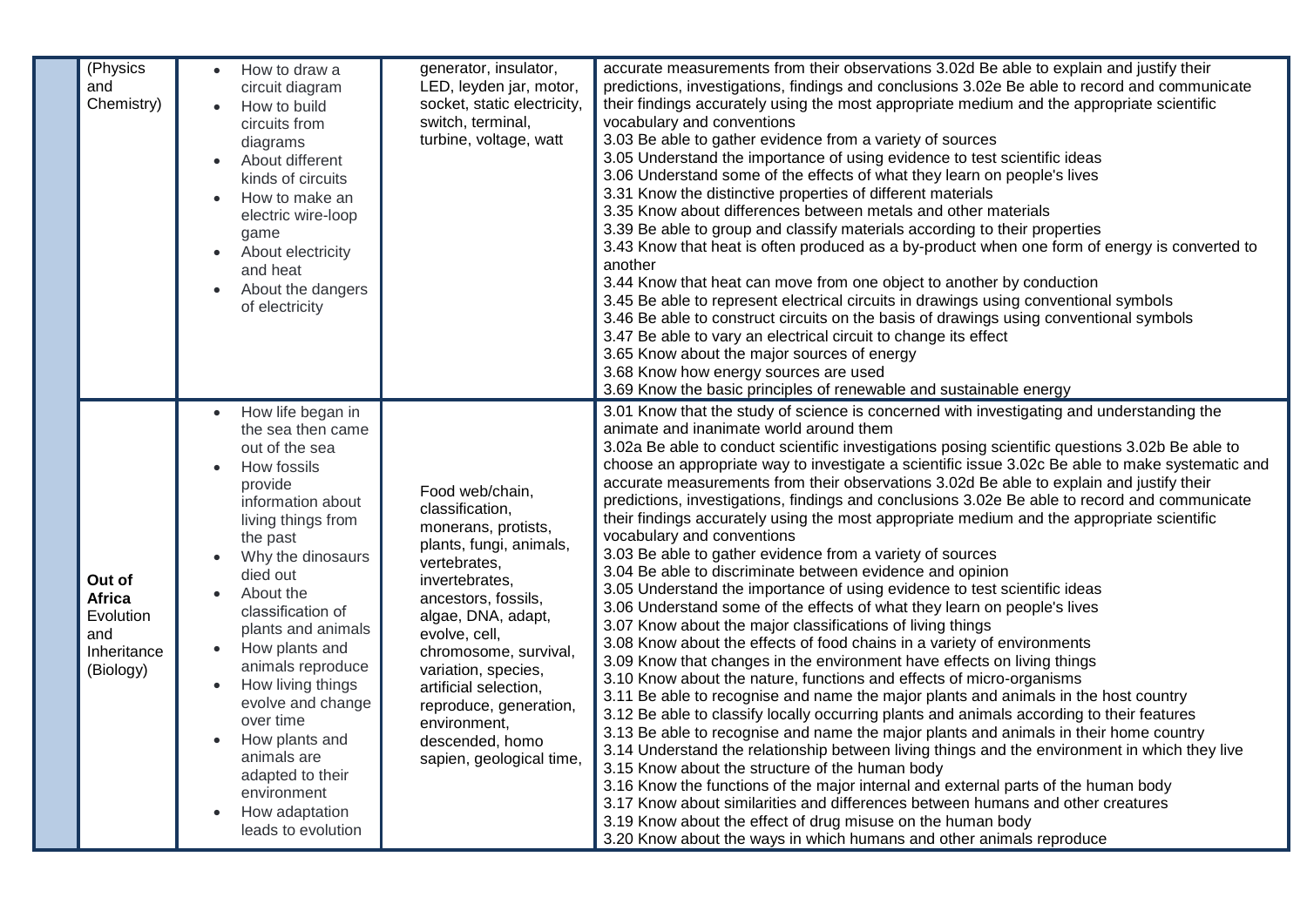| Whether there is<br>life on other<br>planets | 3.21 Know that some characteristics of humans and other animals are inherited from their parents<br>3.22 Know that some characteristics of humans are influenced by their environment<br>3.23 Understand the importance of an appropriate diet for the health of humans and other animals<br>3.24 Know that some characteristics of plants are inherited from their parents<br>3.25 Know about the functions of the major parts of a plant<br>3.26 Know about factors that affect the growth of plants<br>3.27 Know about the function of roots in anchoring and feeding plants<br>3.28 Know about ways in which plants reproduce<br>3.29 Know about the effects of seed dispersal |
|----------------------------------------------|------------------------------------------------------------------------------------------------------------------------------------------------------------------------------------------------------------------------------------------------------------------------------------------------------------------------------------------------------------------------------------------------------------------------------------------------------------------------------------------------------------------------------------------------------------------------------------------------------------------------------------------------------------------------------------|
|                                              | 3.30 Know about the conditions needed for germination                                                                                                                                                                                                                                                                                                                                                                                                                                                                                                                                                                                                                              |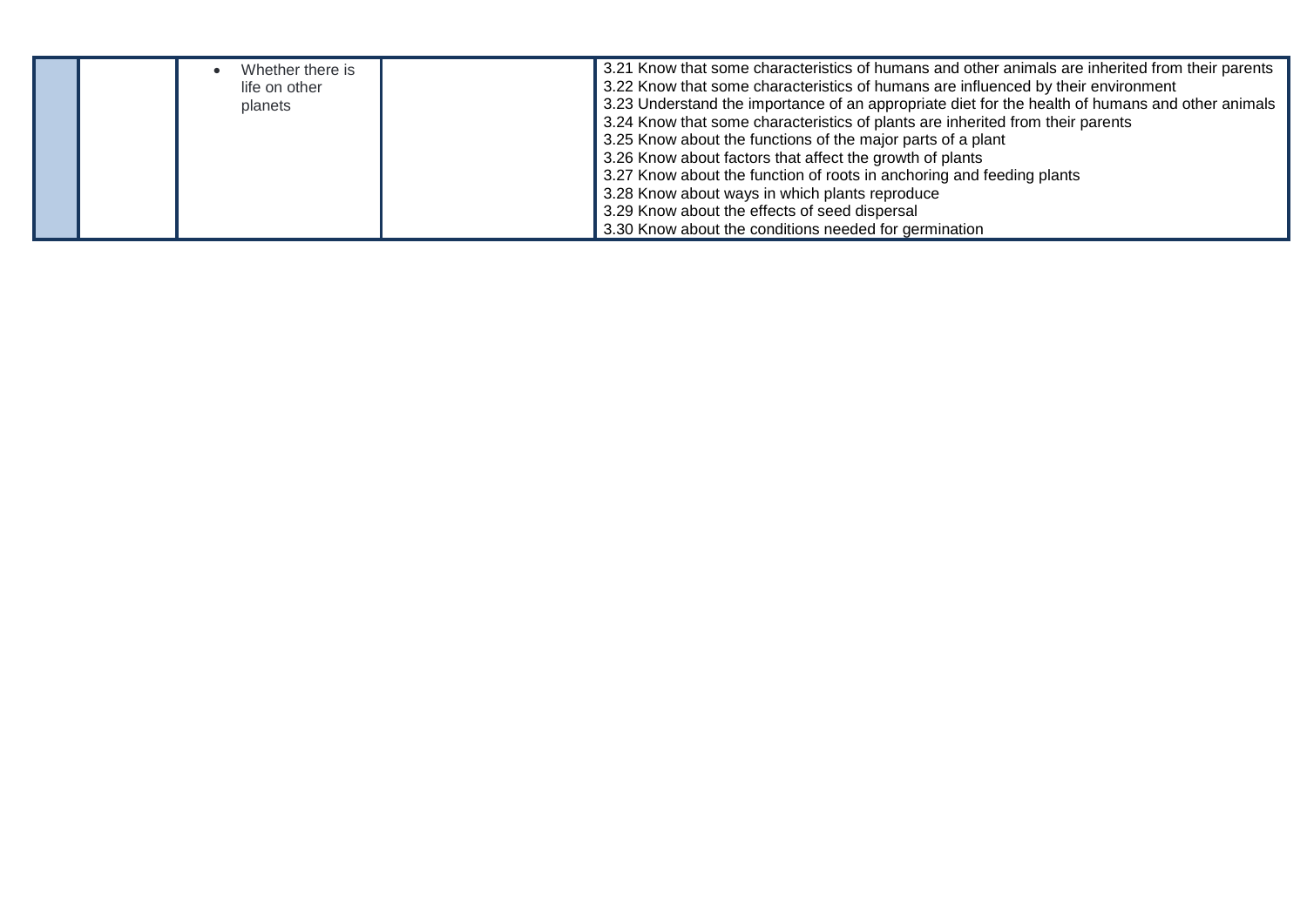| <b>Key Vocabulary</b>                                                                                                                                                                                                                                                                                                                                                                                                                                                                                                                                                                                                                                                                                                                                                                                                                                                                                                                                                                                                                                                                                                                                                                                                                                                                                                                                                                              |                                                                                                                                                                                                                                                                                                                                                                                                                                                                                                                                                                                                                                                                                                                                                                                                                                                                                                                                                                                                                                                                                                                                                                                                                       |                                                                                                                                                                                                                                                                                                                                                                                                                                                                                                                                                                                                                                                                                                                                                                                                                                                                                                                                                                                                                                                                                                                                                                                                                                                                                                                                                                                                                                                                                                                    |  |
|----------------------------------------------------------------------------------------------------------------------------------------------------------------------------------------------------------------------------------------------------------------------------------------------------------------------------------------------------------------------------------------------------------------------------------------------------------------------------------------------------------------------------------------------------------------------------------------------------------------------------------------------------------------------------------------------------------------------------------------------------------------------------------------------------------------------------------------------------------------------------------------------------------------------------------------------------------------------------------------------------------------------------------------------------------------------------------------------------------------------------------------------------------------------------------------------------------------------------------------------------------------------------------------------------------------------------------------------------------------------------------------------------|-----------------------------------------------------------------------------------------------------------------------------------------------------------------------------------------------------------------------------------------------------------------------------------------------------------------------------------------------------------------------------------------------------------------------------------------------------------------------------------------------------------------------------------------------------------------------------------------------------------------------------------------------------------------------------------------------------------------------------------------------------------------------------------------------------------------------------------------------------------------------------------------------------------------------------------------------------------------------------------------------------------------------------------------------------------------------------------------------------------------------------------------------------------------------------------------------------------------------|--------------------------------------------------------------------------------------------------------------------------------------------------------------------------------------------------------------------------------------------------------------------------------------------------------------------------------------------------------------------------------------------------------------------------------------------------------------------------------------------------------------------------------------------------------------------------------------------------------------------------------------------------------------------------------------------------------------------------------------------------------------------------------------------------------------------------------------------------------------------------------------------------------------------------------------------------------------------------------------------------------------------------------------------------------------------------------------------------------------------------------------------------------------------------------------------------------------------------------------------------------------------------------------------------------------------------------------------------------------------------------------------------------------------------------------------------------------------------------------------------------------------|--|
| EYFS, Years 1 and 2                                                                                                                                                                                                                                                                                                                                                                                                                                                                                                                                                                                                                                                                                                                                                                                                                                                                                                                                                                                                                                                                                                                                                                                                                                                                                                                                                                                | Year 3 and 4                                                                                                                                                                                                                                                                                                                                                                                                                                                                                                                                                                                                                                                                                                                                                                                                                                                                                                                                                                                                                                                                                                                                                                                                          | Year 5 and 6                                                                                                                                                                                                                                                                                                                                                                                                                                                                                                                                                                                                                                                                                                                                                                                                                                                                                                                                                                                                                                                                                                                                                                                                                                                                                                                                                                                                                                                                                                       |  |
| Brain, learning, stress, memory,<br>knowledge, skills, understanding,<br>connections,<br>Compass, navigation, sun, moon,<br>equator, orbit<br>Plant, tree, flower, shrub, grass,<br>photosynthesis, light, nutrients, glucose,<br>absorb, leaves, flowers, seeds, energy,<br>veins, deciduous, evergreen, stem,<br>evaporate, pollination, fruit, dispersal<br>Materials, properties, metal, plastic,<br>cloth, paper, solid, flexibility, strength,<br>hardness, water-resistant<br>Adaptation, environment, habitat,<br>conditions, seasons, weather,<br>minibeasts, invertebrates, plants,<br>nutrients, photosynthesis, absorb,<br>glucose, pollen, pollination, seeds, fruits,<br>dispersal, rainforest, deforestation,<br>species, endangered, Variable, fair test,<br>friction, movement, air resistance,<br>nerves, neurons, skeleton, bones,<br>ligaments, joints, senses, sight, hearing,<br>taste, smell, touch, diet, exercise,<br>protein, carbohydrate, fat, vitamins,<br>dairy<br>Feeding, moving, growing, reproducing,<br>breathing, responding, waste,<br>adaptation, camouflage, endangered<br>species, extinction, metamorphosis,<br>development<br>strength, flexibility, force, weight,<br>electricity, circuit, battery, wire, energy,<br>magnets, north, south, attract, repel.<br>Movement,<br>Sound, vibration, ear drum, energy,<br>wave, transmitter, molecules, echo, | Knowledge, Skills, Understanding,<br>Metacognition, Neuron, Bone, Brain, Chyme,<br>Heart, Incisor, Ligament, Lung, Muscle, Nerve,<br>Neuron, Nutrient, Respiratory System, Saliva,<br>Skeleton, Skin, Stomach, Tendon<br>Circuit, Conductor, Electric current, through wires.<br>Insulator, Switch, Wire<br>Boiling point, Condense, Dissolve, Evaporate,<br>Freeze, Freezing point, Gas, Insulator, Insoluble,<br>Irreversible change, Liquid, Melt, Reversible<br>change, Solid, Solidify, Soluble, Solution,<br>Suspension, Water vapour<br>Absorption, Light spectrum Light wave, Organ,<br>Absorption, Light spectrum, Pitch, Reflection,<br>Shadow, Sonic boom, Sound wave, Variable,<br>Vibrate<br>Climate, Condensation, Consumer, Deforestation,<br>Ecosystem, Environment, Erosion, Evaporation,<br>Food chain, Germination, Glide, Life cycle,<br>Migration, Perennial, Photosynthesis, Pollination,<br>Precipitation, Predator, Prey, Producer, Soar<br>Air resistance, Buoyancy, Drag, Force, Friction,<br>Gravity, Mass, Newton<br>Airtight, Botanist, Carbon dioxide, Compost,<br>Compound leaf, Disperse, Fertiliser, Herbaceous,<br>Lobed, Photosynthesis, Serrated, Shrub,<br>Stomata, pores, Xylem | Growth mindset, metacognition, memory,<br>emotions, knowledge, skills, understanding,<br>assessment, balanced diet, exercise,<br>hydration, community<br>Atom, molecule, state of matter, solid, liquid,<br>gas, changing state, reversible, irreversible,<br>boiling point, condensing, conductivity,<br>dissolving, evaporating, freezing, freezing<br>point, hardness, insulator, insoluble, magnetic,<br>melting, particles, soluble, suspension,<br>transparency, water vapour<br>Amplitude, decibels, echo, frequency, hertz,<br>loudness, pitch, noise, resonance, sound<br>wave, wavelength, vibration,<br>volume/amplitude, light, absorbed, refracted,<br>reflected, iris, lens, periscope, prism, pupil,<br>rainbow, retina<br>Amphibian, arthropod, bird, fish, insect,<br>invertebrate, life cycle, mammal,<br>metamorphosis, reptile, vertebrae,<br>endangered, species, adaptation,<br>classification, food web/chain, reproducing,<br>oxygen, carbon-dioxide, micro-organisms,<br>cells, fungi<br>Earth, big bang, star, sun, solar system,<br>galaxy, gravity, sphere, orbit, mass, moon,<br>crust, mantle, core, seismic waves,<br>earthquakes, volcanoes, magma, vapour,<br>atmosphere, greenhouse gas, pressure,<br>lunar/solar eclipse, tide, satellite, asteroid,<br>comet, meteorite, milky way, planet, probe,<br>universe,<br>Gravity, mass, friction, magnetism, attract,<br>repel, electricity, flight, uplift, floating, upthrust,<br>aerodynamics, buoyancy, drag,<br>weightlessness, |  |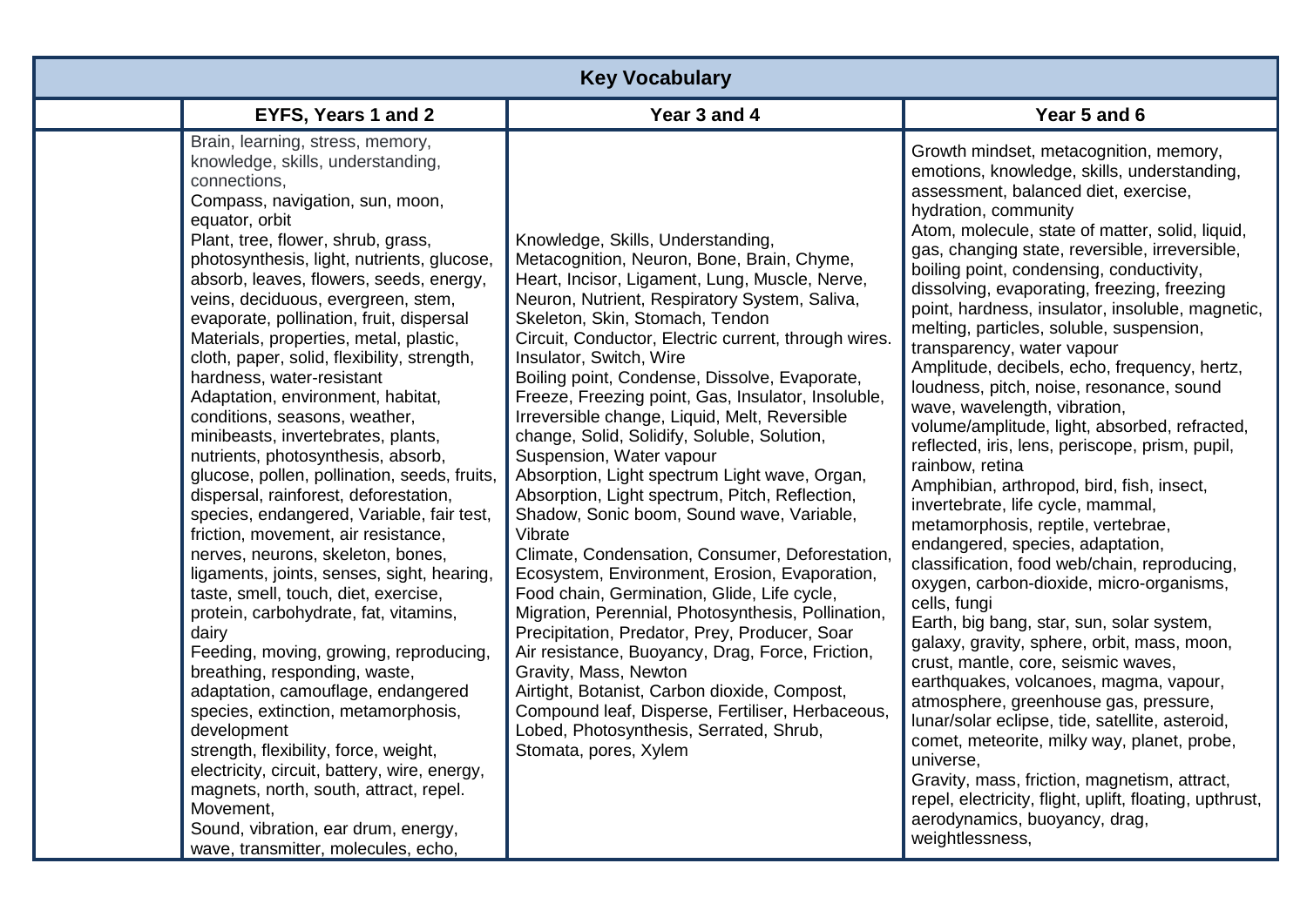| pitch, decibels, light, absorb, refract,<br>reflect, opaque, transparent, eye, lens,<br>retina, |  | Brain, neurons, nervous system, hemisphere,<br>sensory, motor, sketelal system, ligaments,<br>cartilage, bone, joint, circulatory system, blood,<br>cells, heart, respiratory system, cell, digestive<br>system, senses, sight, hearing, taste, smell,<br>protein, carbohydrate, fat, vitamin, mineral,<br>dairy, bladder, bone, marrow, brain, lung,<br>muscle, nerve, skin, stomach<br>Amber, battery, charge, component, conductor,<br>contact, current, diode, electron, energy,<br>generator, insulator, LED, leyden jar, motor,<br>socket, static electricity, switch, terminal,<br>turbine, voltage, watt<br>Food web/chain, classification, monerans,<br>protists, plants, fungi, animals, vertebrates,<br>invertebrates, ancestors, fossils, algae, DNA,<br>adapt, evolve, cell, chromosome, survival,<br>variation, species, artificial selection,<br>reproduce, generation, environment,<br>descended, homo sapien, geological time, |
|-------------------------------------------------------------------------------------------------|--|-------------------------------------------------------------------------------------------------------------------------------------------------------------------------------------------------------------------------------------------------------------------------------------------------------------------------------------------------------------------------------------------------------------------------------------------------------------------------------------------------------------------------------------------------------------------------------------------------------------------------------------------------------------------------------------------------------------------------------------------------------------------------------------------------------------------------------------------------------------------------------------------------------------------------------------------------|
|-------------------------------------------------------------------------------------------------|--|-------------------------------------------------------------------------------------------------------------------------------------------------------------------------------------------------------------------------------------------------------------------------------------------------------------------------------------------------------------------------------------------------------------------------------------------------------------------------------------------------------------------------------------------------------------------------------------------------------------------------------------------------------------------------------------------------------------------------------------------------------------------------------------------------------------------------------------------------------------------------------------------------------------------------------------------------|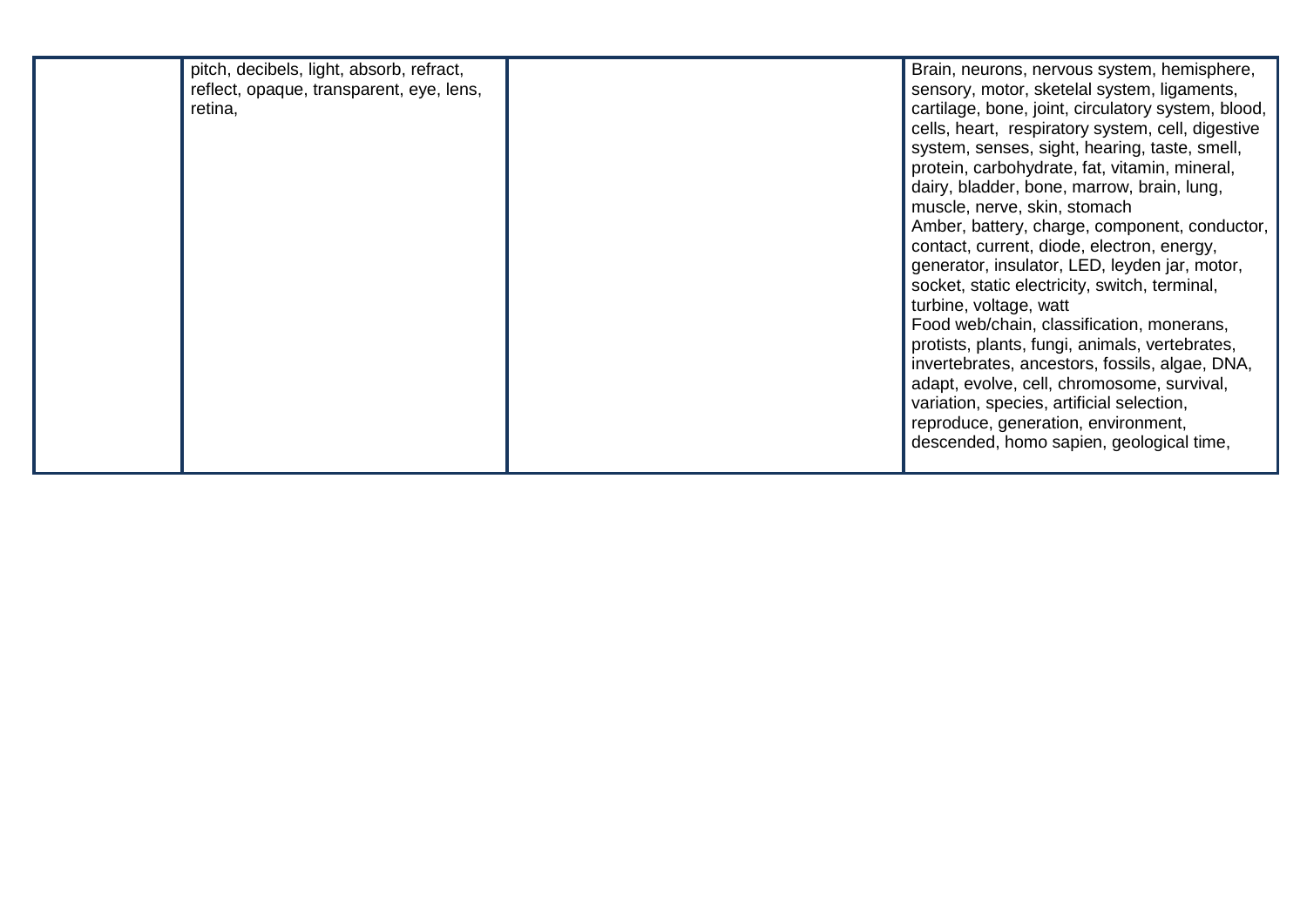| <b>Curriculum Expectations and Guidance</b><br>What pupils should know, be able to do and understand |                                                                                                                                                                                                                                                                                                                                                                                                                                                                                                                                                                                                                                                                                                                                                         |                                                                                                                                                                                                                                                                                                                                                                                                                                                                                                                                                                                                                                                                                                                                                                                                                                                             |                                                                                                                                                                                                                                                                                                                                                                                                                                                                                                                                                                                                                                                                                                                                                                                                                                                                                                                                                                                                                                                                                                                                                                                                                                                                                                                                                                          |  |
|------------------------------------------------------------------------------------------------------|---------------------------------------------------------------------------------------------------------------------------------------------------------------------------------------------------------------------------------------------------------------------------------------------------------------------------------------------------------------------------------------------------------------------------------------------------------------------------------------------------------------------------------------------------------------------------------------------------------------------------------------------------------------------------------------------------------------------------------------------------------|-------------------------------------------------------------------------------------------------------------------------------------------------------------------------------------------------------------------------------------------------------------------------------------------------------------------------------------------------------------------------------------------------------------------------------------------------------------------------------------------------------------------------------------------------------------------------------------------------------------------------------------------------------------------------------------------------------------------------------------------------------------------------------------------------------------------------------------------------------------|--------------------------------------------------------------------------------------------------------------------------------------------------------------------------------------------------------------------------------------------------------------------------------------------------------------------------------------------------------------------------------------------------------------------------------------------------------------------------------------------------------------------------------------------------------------------------------------------------------------------------------------------------------------------------------------------------------------------------------------------------------------------------------------------------------------------------------------------------------------------------------------------------------------------------------------------------------------------------------------------------------------------------------------------------------------------------------------------------------------------------------------------------------------------------------------------------------------------------------------------------------------------------------------------------------------------------------------------------------------------------|--|
|                                                                                                      | Years 1 and 2                                                                                                                                                                                                                                                                                                                                                                                                                                                                                                                                                                                                                                                                                                                                           | Years 3 and 4                                                                                                                                                                                                                                                                                                                                                                                                                                                                                                                                                                                                                                                                                                                                                                                                                                               | Years 5 and 6                                                                                                                                                                                                                                                                                                                                                                                                                                                                                                                                                                                                                                                                                                                                                                                                                                                                                                                                                                                                                                                                                                                                                                                                                                                                                                                                                            |  |
| $\frac{1}{2}$<br>ပုံ က<br>ပါ<br>រ<br>វិ តី                                                           | <b>KS1 Science National Curriculum</b><br>Asking simple questions and recognising that they<br>can be answered in different ways.<br>Performing simple<br>tests. Children can:<br>explore the world around them, leading them to ask<br>some simple scientific questions about how and why<br>things happen;<br>begin to recognise ways in which they might<br>$\mathbf b$<br>answer scientific questions;<br>ask people questions and use simple secondary<br>$\mathbb{C}$<br>sources to find answers;<br>carry out simple practical tests, using simple<br>d<br>equipment;<br>experience different types of scientific enquiries,<br>$\triangle$<br>including practical activities;<br>talk about the aim of scientific tests they are<br>working on. | <b>Lower KS2 Science National Curriculum</b><br>Asking relevant questions and using different types<br>of scientific enquiries to answer them.<br>Setting up simple practical enquiries, comparative<br>and fair tests.<br>Children can:<br>start to raise their own relevant questions about the<br>a<br>world around them in response to a range of<br>scientific experiences;<br>start to make their own decisions about the most<br>$\mathbf b$<br>appropriate type of scientific enquiry they might use<br>to answer questions;<br>recognise when a fair test is necessary;<br>$\mathbb{C}^-$<br>d<br>help decide how to set up a fair test, making decisions<br>about what observations to make, how long to make<br>them for and the type of simple equipment that might<br>be used:<br>set up and carry out simple comparative and fair tests.<br>e | <b>Upper KS2 Science National Curriculum</b><br>Planning different types of scientific enquiries to answer<br>questions, including recognising and controlling variables<br>where necessary.<br>Using test results to make predictions to set up further<br>comparative and fair tests.<br>Children can:<br>with growing independence, raise their own relevant<br>a<br>questions about the world around them in response to a<br>range of scientific experiences;<br>with increasing independence, make their own decisions<br>$\mathbf{b}$<br>about the most appropriate type of scientific enquiry they<br>might use to answer questions;<br>explore and talk about their ideas, raising different kinds of<br>$\mathbb{C}$<br>scientific questions;<br>d<br>ask their own questions about scientific phenomena;<br>select and plan the most appropriate type of scientific<br>$\mathbf{e}$<br>enquiry to use to answer scientific questions;<br>make their own decisions about what observations to<br>make, what measurements to use and how long to make<br>them for, and whether to repeat them;<br>plan, set up and carry out comparative and fair tests to<br>$\Box$<br>answer questions, including recognising and controlling<br>variables where necessary;<br>use their test results to identify when further tests and<br>h.<br>observations may be needed; |  |
|                                                                                                      | <b>KS1 Science National Curriculum</b>                                                                                                                                                                                                                                                                                                                                                                                                                                                                                                                                                                                                                                                                                                                  | Lower KS2 Science National Curriculum                                                                                                                                                                                                                                                                                                                                                                                                                                                                                                                                                                                                                                                                                                                                                                                                                       | use test results to make predictions for further tests.<br><b>Upper KS2 Science National Curriculum</b>                                                                                                                                                                                                                                                                                                                                                                                                                                                                                                                                                                                                                                                                                                                                                                                                                                                                                                                                                                                                                                                                                                                                                                                                                                                                  |  |
| ring<br>$\ddot{\delta}$                                                                              | Observing closely, using simple equipment.<br>Children can:<br>observe the natural and humanly constructed<br>a<br>world around them;<br>observe changes over time;<br>$\mathsf{b}$<br>use simple measurements and equipment;<br>$\mathbb{C}$<br>make careful observations, sometimes using<br>d<br>equipment to help them observe carefully.                                                                                                                                                                                                                                                                                                                                                                                                           | Making systematic and careful observations and, where<br>appropriate, taking accurate measurements using standard<br>units, using a range of equipment, including thermometers<br>and data loggers.<br>Children can:<br>make systematic and careful observations;<br>a<br>observe changes over time;<br>$\mathsf{b}$<br>use a range of equipment, including thermometers<br>$\mathbb{C}$<br>and data loggers;                                                                                                                                                                                                                                                                                                                                                                                                                                               | Taking measurements, using a range of scientific equipment,<br>with increasing accuracy and precision, taking repeat readings<br>when appropriate.<br>Children can:<br>choose the most appropriate equipment to<br>a<br>make measurements and explain how to use<br>it accurately;<br>take measurements using a range of scientific equipment<br>$\mathsf{b}$<br>with increasing accuracy and precision;<br>make careful and focused observations;<br>$\mathbb{C}$                                                                                                                                                                                                                                                                                                                                                                                                                                                                                                                                                                                                                                                                                                                                                                                                                                                                                                       |  |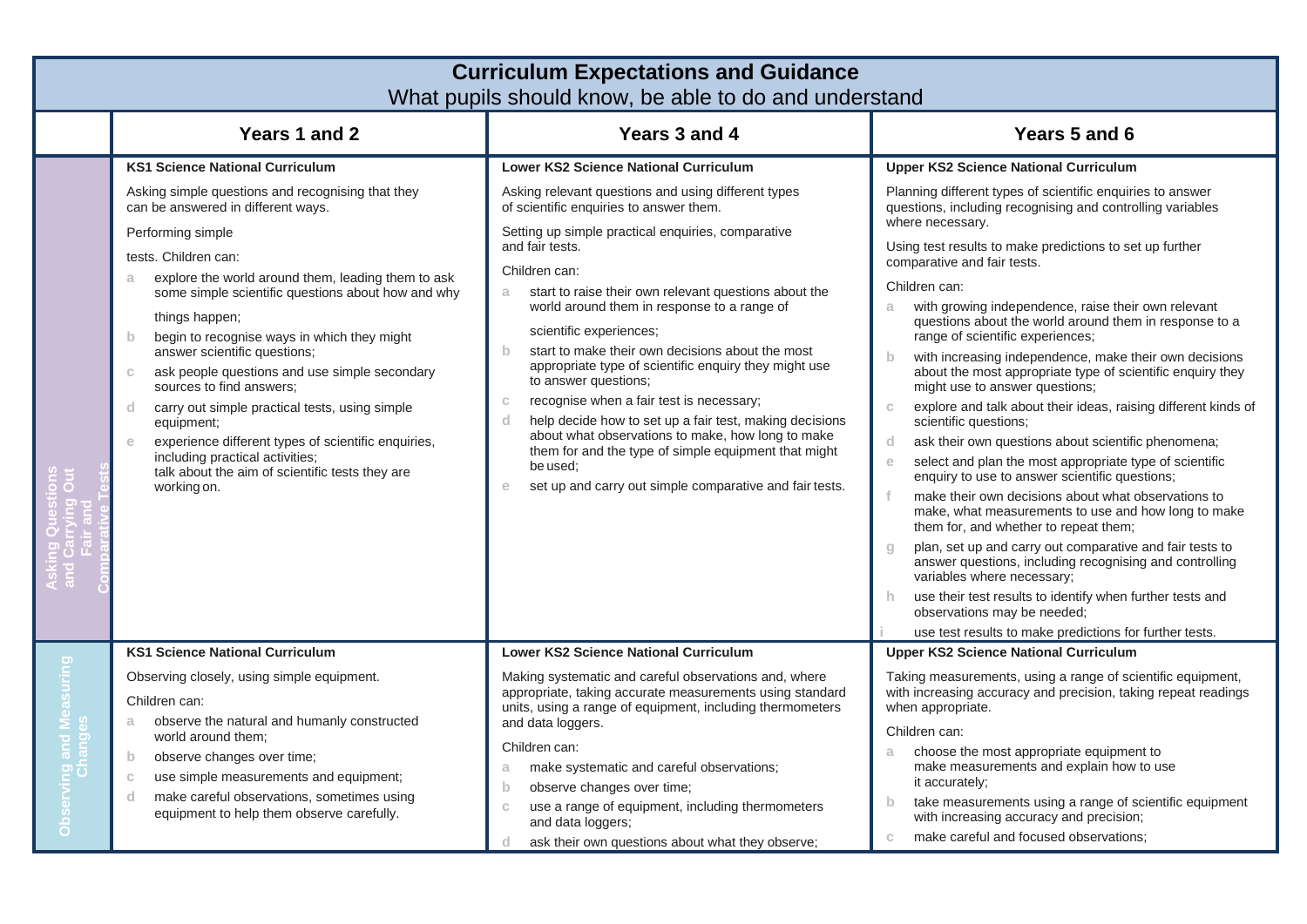|                                |                                                                                                                                                                                                                                                                                                                                                                                                                                                                                                                                                                                                                                                           | where appropriate, take accurate measurements using<br>е<br>standard units using a range of equipment.                                                                                                                                                                                                                                                                                                                                                                                                                                                                                                                                                                                                                                                                                                                        | know the importance of taking repeat readings and take<br>repeat readings where appropriate.                                                                                                                                                                                                                                                                                                                                                                                                                                                                                                                                                                                                                                                                                                                                                                                       |
|--------------------------------|-----------------------------------------------------------------------------------------------------------------------------------------------------------------------------------------------------------------------------------------------------------------------------------------------------------------------------------------------------------------------------------------------------------------------------------------------------------------------------------------------------------------------------------------------------------------------------------------------------------------------------------------------------------|-------------------------------------------------------------------------------------------------------------------------------------------------------------------------------------------------------------------------------------------------------------------------------------------------------------------------------------------------------------------------------------------------------------------------------------------------------------------------------------------------------------------------------------------------------------------------------------------------------------------------------------------------------------------------------------------------------------------------------------------------------------------------------------------------------------------------------|------------------------------------------------------------------------------------------------------------------------------------------------------------------------------------------------------------------------------------------------------------------------------------------------------------------------------------------------------------------------------------------------------------------------------------------------------------------------------------------------------------------------------------------------------------------------------------------------------------------------------------------------------------------------------------------------------------------------------------------------------------------------------------------------------------------------------------------------------------------------------------|
|                                | <b>KS1 Science National Curriculum</b><br>Identifying and classifying.<br>Gathering and recording data to help in answering<br>questions. Children can:<br>use simple features to compare objects, materials<br>a.<br>and living things;<br>decide how to sort and classify objects into simple<br>b.<br>groups with some help;<br>record and communicate findings in a range of<br>ways with support;<br>sort, group, gather and record data in a variety<br>d<br>of ways to help in answering questions such as<br>in simple sorting diagrams, pictograms, tally<br>charts, block diagrams and simple tables.                                           | <b>Lower KS2 Science National Curriculum</b><br>Gathering, recording, classifying and presenting data<br>in a variety of ways to help in answering questions.<br>Recording findings using simple scientific language,<br>drawings, labelled diagrams, keys, bar charts, and tables.<br>Children can:<br>talk about criteria for grouping, sorting and classifying;<br>a<br>group and classify things;<br>$\mathbf b$<br>collect data from their own<br>C<br>observations and measurements:<br>present data in a variety of ways to<br>d<br>help in answering questions;<br>use, read and spell scientific vocabulary correctly and<br>with confidence, using their growing word reading and<br>spelling knowledge;<br>record findings using scientific language, drawings,<br>labelled diagrams, keys, bar charts and tables. | <b>Upper KS2 Science National Curriculum</b><br>Recording data and results of increasing complexity using<br>scientific diagrams and labels, classification keys, tables,<br>scatter graphs, bar and line graphs.<br>Children can:<br>independently group, classify and describe living things<br>and materials:<br>$\mathbf{b}$<br>use and develop keys and other information records to<br>identify, classify and describe living things and materials;<br>decide how to record data from a choice of<br>$\mathbb{C}$<br>familiar approaches;<br>record data and results of increasing<br>d.<br>complexity using scientific diagrams and<br>labels, classification keys, tables, scatter<br>graphs, bar graphs and line graphs.                                                                                                                                                  |
| <b>Conclus</b><br>Pres<br>guin | <b>KS1 Science National Curriculum</b><br>Using their observations and ideas to suggest<br>answers to questions.<br>Children can:<br>notice links between cause and effect with support;<br>a.<br>begin to notice patterns and relationships with support;<br>b.<br>begin to draw simple conclusions;<br>C<br>identify and discuss differences between their results;<br>d<br>use simple and scientific language;<br>e<br>read and spell scientific vocabulary at a level<br>consistent with their increasing word reading and<br>spelling knowledge at key stage 1;<br>talk about their findings to a variety of audiences in a<br>g<br>variety of ways. | <b>Lower KS2 Science National Curriculum</b><br>Using results to draw simple conclusions, make predictions<br>for new values, suggest improvements and raise further<br>questions.<br>Reporting on findings from enquiries, including oral and<br>written explanations, displays or presentations of results<br>and conclusions.<br>Children can:<br>draw simple conclusions from their results;<br>a<br>$\mathbf b$<br>make predictions:<br>suggest improvements to investigations;<br>$\mathbb C$<br>raise further questions which could be investigated;<br>d<br>first talk about, and then go on to write about, what<br>$\mathbf{e}$<br>they have found out;<br>report and present their results and conclusions to<br>others in written and oral forms with increasing<br>confidence.                                   | <b>Upper KS2 Science National Curriculum</b><br>Reporting and presenting findings from enquiries, including<br>conclusions, causal relationships and explanations of and a<br>degree of trust in results, in oral and written forms such as<br>displays and other presentations.<br>Children can:<br>notice patterns;<br>a<br>draw conclusions based in their data and observations;<br>$\mathsf{b}$<br>use their scientific knowledge and understanding to<br>$\mathbb C$<br>explain their findings;<br>read, spell and pronounce scientific vocabulary correctly;<br>identify patterns that might be found in the<br>natural environment:<br>look for different causal relationships in their data;<br>discuss the degree of trust they can have in a set<br>$\Box$<br>of results:<br>independently report and present their<br>conclusions to others in oral and written forms. |